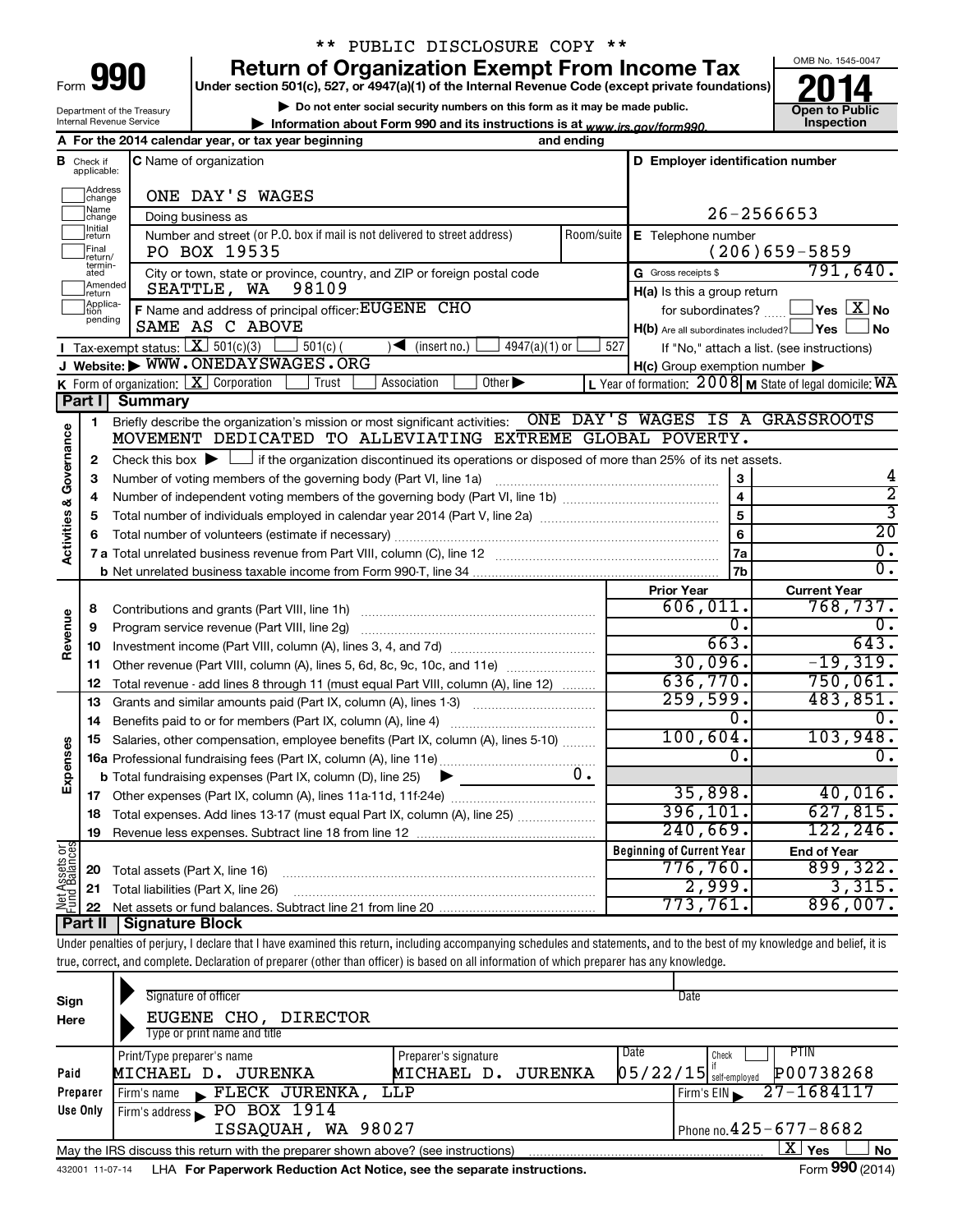|              | ONE DAY'S WAGES<br>$26 - 2566653$<br>Form 990 (2014)                                                                                             | Page 2 |
|--------------|--------------------------------------------------------------------------------------------------------------------------------------------------|--------|
|              | Part III   Statement of Program Service Accomplishments                                                                                          |        |
|              |                                                                                                                                                  |        |
| $\mathbf{1}$ | Briefly describe the organization's mission:                                                                                                     |        |
|              | ONE DAY'S WAGES IS A MOVEMENT OF PEOPLE, STORIES, AND ACTIONS TO                                                                                 |        |
|              | ALLEVIATE EXTREME GLOBAL POVERTY. ONE DAY'S WAGES PROMOTES AWARENESS,<br>INVITES GIVING, AND SUPPORTS SUSTAINABLE RELIEF THROUGH PARTNERSHIPS,   |        |
|              | ESPECIALLY WITH SMALLER ORGANIZATIONS IN DEVELOPING REGIONS.                                                                                     |        |
|              | Did the organization undertake any significant program services during the year which were not listed on                                         |        |
| $\mathbf{2}$ | $\exists$ Yes $\boxed{\text{X}}$ No<br>the prior Form 990 or 990-EZ?                                                                             |        |
|              | If "Yes," describe these new services on Schedule O.                                                                                             |        |
| 3            | $\Box$ Yes $\boxed{\text{X}}$ No<br>Did the organization cease conducting, or make significant changes in how it conducts, any program services? |        |
|              | If "Yes," describe these changes on Schedule O.                                                                                                  |        |
| 4            | Describe the organization's program service accomplishments for each of its three largest program services, as measured by expenses.             |        |
|              | Section 501(c)(3) and 501(c)(4) organizations are required to report the amount of grants and allocations to others, the total expenses, and     |        |
|              | revenue, if any, for each program service reported.                                                                                              |        |
| 4a           | 483,851. ) (Revenue \$<br>$\overline{491}$ , $802$ . including grants of \$<br>(Expenses \$<br>(Code:                                            |        |
|              | ONE DAY'S WAGES ALLOWS DONORS TO CONTRIBUTE THE EQUIVALENT OF AN                                                                                 |        |
|              | THE ORGANIZATION REVIEWS AND APPROVES<br>INDIVIDUAL'S WAGES FOR ONE DAY.                                                                         |        |
|              | EXISTING POVERTY RELIEF ORGANIZATIONS TO RECEIVE FUNDS.<br><b>FOURTEEN</b>                                                                       |        |
|              | ORGANIZATIONS RECEIVED GRANTS IN 2014.                                                                                                           |        |
|              |                                                                                                                                                  |        |
|              |                                                                                                                                                  |        |
|              |                                                                                                                                                  |        |
|              |                                                                                                                                                  |        |
|              |                                                                                                                                                  |        |
|              |                                                                                                                                                  |        |
|              |                                                                                                                                                  |        |
|              |                                                                                                                                                  |        |
| 4b           |                                                                                                                                                  |        |
|              |                                                                                                                                                  |        |
|              |                                                                                                                                                  |        |
|              |                                                                                                                                                  |        |
|              |                                                                                                                                                  |        |
|              |                                                                                                                                                  |        |
|              |                                                                                                                                                  |        |
|              |                                                                                                                                                  |        |
|              |                                                                                                                                                  |        |
|              |                                                                                                                                                  |        |
|              |                                                                                                                                                  |        |
|              |                                                                                                                                                  |        |
| 4с           | ) (Revenue \$<br>(Code: ) (Expenses \$<br>including grants of \$                                                                                 |        |
|              |                                                                                                                                                  |        |
|              |                                                                                                                                                  |        |
|              |                                                                                                                                                  |        |
|              |                                                                                                                                                  |        |
|              |                                                                                                                                                  |        |
|              |                                                                                                                                                  |        |
|              |                                                                                                                                                  |        |
|              |                                                                                                                                                  |        |
|              |                                                                                                                                                  |        |
|              |                                                                                                                                                  |        |
|              |                                                                                                                                                  |        |
|              |                                                                                                                                                  |        |
| 4d           | Other program services (Describe in Schedule O.)                                                                                                 |        |
|              | (Expenses \$<br>) (Revenue \$<br>including grants of \$                                                                                          |        |
| 4e           | 491,802.<br>Total program service expenses                                                                                                       |        |
| 432002       | Form 990 (2014)                                                                                                                                  |        |
| $11-07-14$   |                                                                                                                                                  |        |
|              |                                                                                                                                                  |        |
|              | 12060522 142359 NFP0001<br>2014.03000 ONE DAY'S WAGES<br><b>NFP00011</b>                                                                         |        |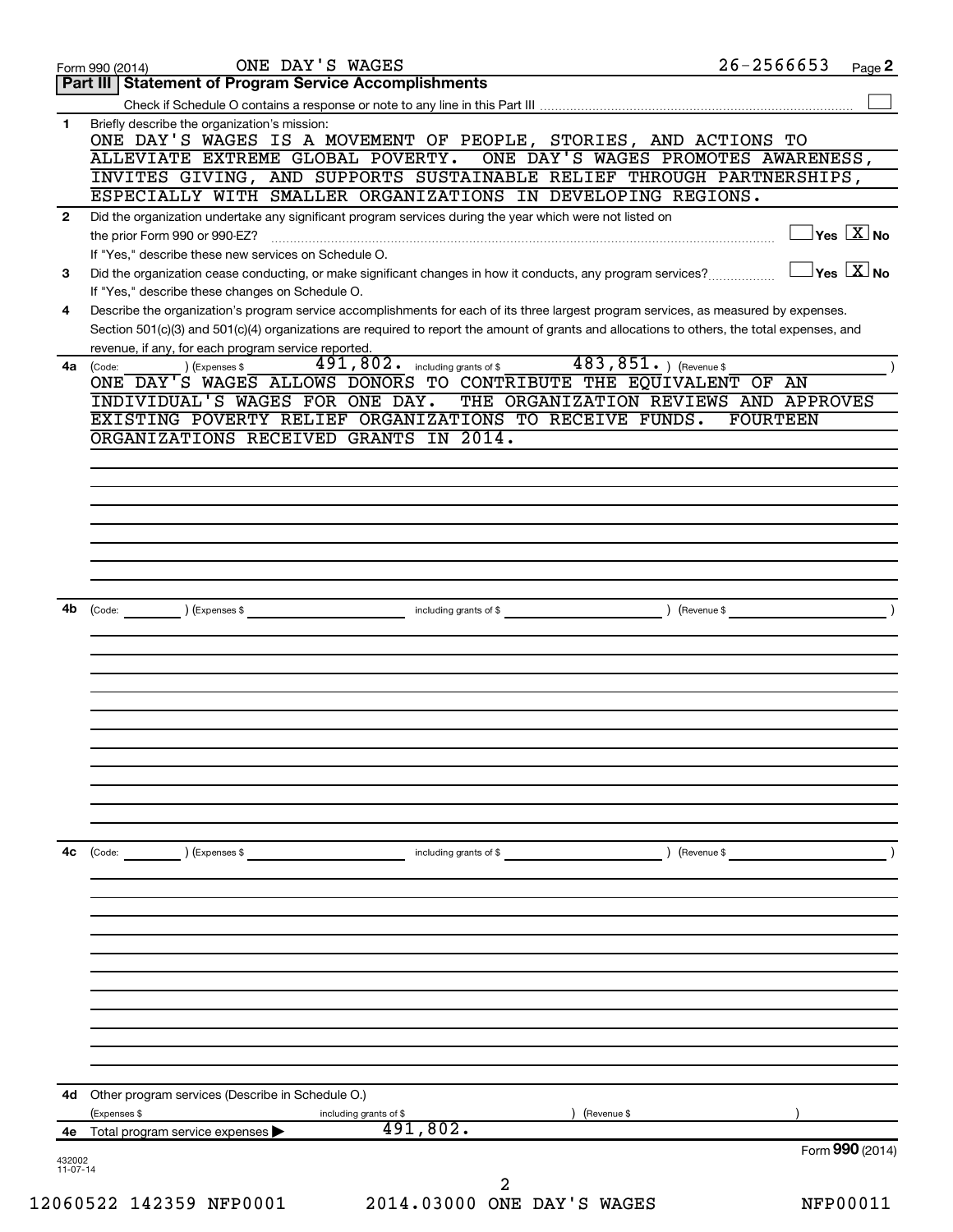| Form 990 (2014) |  |  |
|-----------------|--|--|

**Part IV Checklist of Required Schedules**

|     |                                                                                                                                                    |                 | Yes                     | No                      |
|-----|----------------------------------------------------------------------------------------------------------------------------------------------------|-----------------|-------------------------|-------------------------|
| 1   | Is the organization described in section 501(c)(3) or 4947(a)(1) (other than a private foundation)?                                                |                 |                         |                         |
|     |                                                                                                                                                    | 1               | х                       |                         |
| 2   |                                                                                                                                                    | $\mathbf{2}$    | $\overline{\mathbf{X}}$ |                         |
| З   | Did the organization engage in direct or indirect political campaign activities on behalf of or in opposition to candidates for                    |                 |                         |                         |
|     | public office? If "Yes," complete Schedule C, Part I                                                                                               | 3               |                         | X.                      |
| 4   | Section 501(c)(3) organizations. Did the organization engage in lobbying activities, or have a section 501(h) election in effect                   |                 |                         |                         |
|     |                                                                                                                                                    | 4               |                         | x                       |
| 5   | Is the organization a section 501(c)(4), 501(c)(5), or 501(c)(6) organization that receives membership dues, assessments, or                       |                 |                         |                         |
|     |                                                                                                                                                    | 5               |                         | x                       |
| 6   | Did the organization maintain any donor advised funds or any similar funds or accounts for which donors have the right to                          |                 |                         |                         |
|     | provide advice on the distribution or investment of amounts in such funds or accounts? If "Yes," complete Schedule D, Part I                       | 6               |                         | x                       |
| 7   | Did the organization receive or hold a conservation easement, including easements to preserve open space,                                          |                 |                         |                         |
|     |                                                                                                                                                    | $\overline{7}$  |                         | х                       |
| 8   | Did the organization maintain collections of works of art, historical treasures, or other similar assets? If "Yes," complete                       |                 |                         | х                       |
|     |                                                                                                                                                    | 8               |                         |                         |
| 9   | Did the organization report an amount in Part X, line 21, for escrow or custodial account liability; serve as a custodian for                      |                 |                         |                         |
|     | amounts not listed in Part X; or provide credit counseling, debt management, credit repair, or debt negotiation services?                          |                 |                         | x                       |
|     | If "Yes," complete Schedule D, Part IV                                                                                                             | 9               |                         |                         |
| 10  | Did the organization, directly or through a related organization, hold assets in temporarily restricted endowments, permanent                      |                 |                         | x                       |
|     |                                                                                                                                                    | 10              |                         |                         |
| 11  | If the organization's answer to any of the following questions is "Yes," then complete Schedule D, Parts VI, VII, VIII, IX, or X<br>as applicable. |                 |                         |                         |
|     | a Did the organization report an amount for land, buildings, and equipment in Part X, line 10? If "Yes," complete Schedule D,                      |                 |                         |                         |
|     |                                                                                                                                                    | 11a             | X                       |                         |
|     | <b>b</b> Did the organization report an amount for investments - other securities in Part X, line 12 that is 5% or more of its total               |                 |                         |                         |
|     |                                                                                                                                                    | 11b             |                         | x                       |
|     | c Did the organization report an amount for investments - program related in Part X, line 13 that is 5% or more of its total                       |                 |                         |                         |
|     |                                                                                                                                                    | 11c             |                         | х                       |
|     | d Did the organization report an amount for other assets in Part X, line 15 that is 5% or more of its total assets reported in                     |                 |                         |                         |
|     |                                                                                                                                                    | 11d             |                         | х                       |
|     | e Did the organization report an amount for other liabilities in Part X, line 25? If "Yes," complete Schedule D, Part X manures                    | 11e             | х                       |                         |
| f   | Did the organization's separate or consolidated financial statements for the tax year include a footnote that addresses                            |                 |                         |                         |
|     | the organization's liability for uncertain tax positions under FIN 48 (ASC 740)? If "Yes," complete Schedule D, Part X                             | 11f             |                         | x.                      |
|     | 12a Did the organization obtain separate, independent audited financial statements for the tax year? If "Yes," complete                            |                 |                         |                         |
|     | Schedule D, Parts XI and XII                                                                                                                       | 12a             |                         | x                       |
|     | <b>b</b> Was the organization included in consolidated, independent audited financial statements for the tax year?                                 |                 |                         |                         |
|     | If "Yes." and if the organization answered "No" to line 12a, then completing Schedule D. Parts XI and XII is optional                              | 12b             |                         | х                       |
| 13  |                                                                                                                                                    | 13              |                         | $\overline{\textbf{X}}$ |
| 14a |                                                                                                                                                    | 14a             |                         | x                       |
|     | <b>b</b> Did the organization have aggregate revenues or expenses of more than \$10,000 from grantmaking, fundraising, business,                   |                 |                         |                         |
|     | investment, and program service activities outside the United States, or aggregate foreign investments valued at \$100,000                         |                 |                         |                         |
|     |                                                                                                                                                    | 14b             | х                       |                         |
| 15  | Did the organization report on Part IX, column (A), line 3, more than \$5,000 of grants or other assistance to or for any                          |                 |                         |                         |
|     |                                                                                                                                                    | 15              | х                       |                         |
| 16  | Did the organization report on Part IX, column (A), line 3, more than \$5,000 of aggregate grants or other assistance to                           |                 |                         |                         |
|     |                                                                                                                                                    | 16              |                         | х                       |
| 17  | Did the organization report a total of more than \$15,000 of expenses for professional fundraising services on Part IX,                            |                 |                         |                         |
|     |                                                                                                                                                    | 17              |                         | x                       |
| 18  | Did the organization report more than \$15,000 total of fundraising event gross income and contributions on Part VIII, lines                       |                 |                         |                         |
|     |                                                                                                                                                    | 18              | х                       |                         |
| 19  | Did the organization report more than \$15,000 of gross income from gaming activities on Part VIII, line 9a? If "Yes,"                             |                 |                         | х                       |
|     |                                                                                                                                                    | 19              |                         | $\overline{\textbf{X}}$ |
|     |                                                                                                                                                    | <b>20a</b>      |                         |                         |
|     |                                                                                                                                                    | 20 <sub>b</sub> |                         |                         |

Form (2014) **990**

432003 11-07-14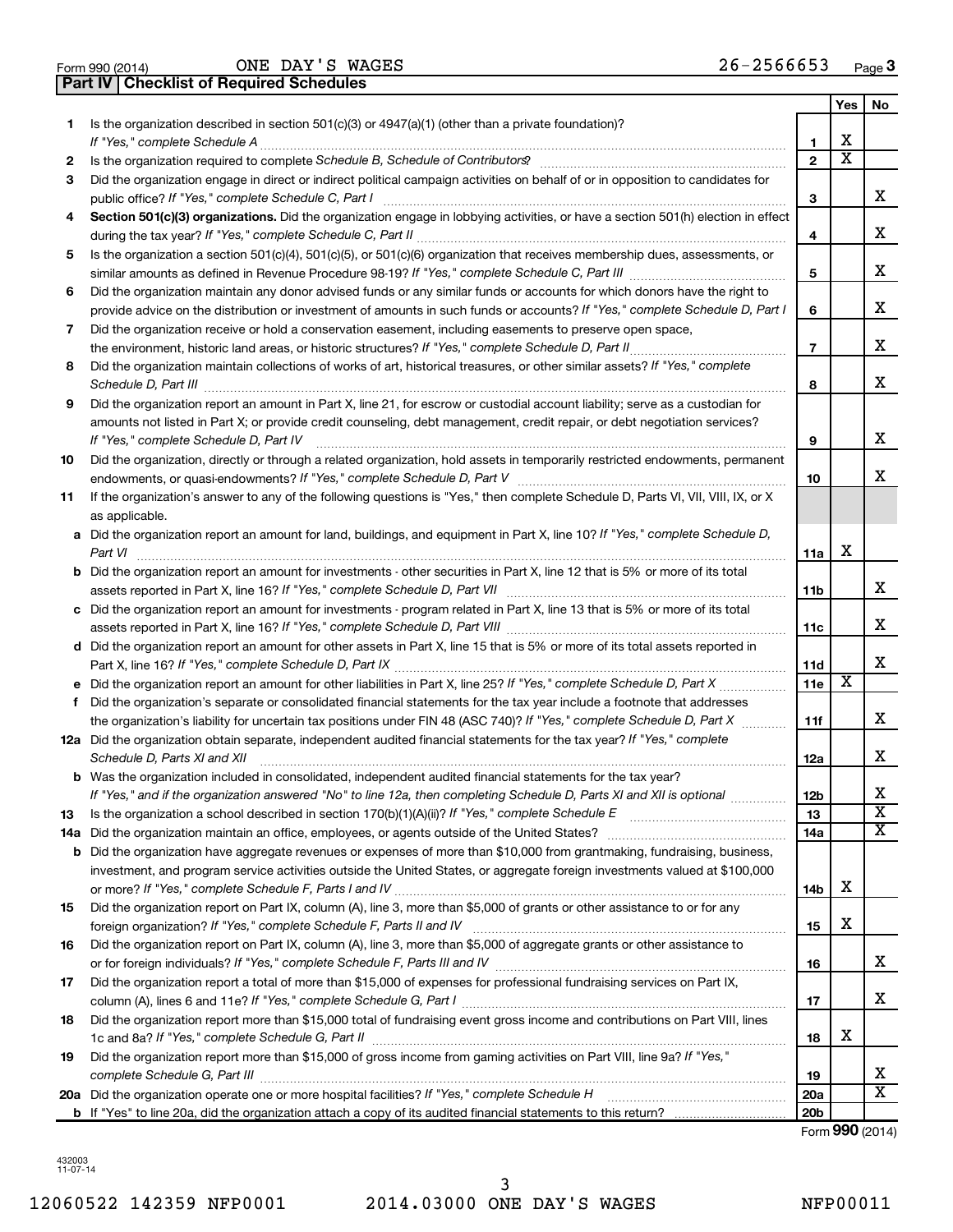|  | Form 990 (2014) |
|--|-----------------|
|  |                 |

|    | <b>Part IV   Checklist of Required Schedules (continued)</b>                                                                      |                 |     |                         |
|----|-----------------------------------------------------------------------------------------------------------------------------------|-----------------|-----|-------------------------|
|    |                                                                                                                                   |                 | Yes | No                      |
| 21 | Did the organization report more than \$5,000 of grants or other assistance to any domestic organization or                       |                 |     |                         |
|    |                                                                                                                                   | 21              | X   |                         |
| 22 | Did the organization report more than \$5,000 of grants or other assistance to or for domestic individuals on                     |                 |     |                         |
|    |                                                                                                                                   | 22              |     | x                       |
| 23 | Did the organization answer "Yes" to Part VII, Section A, line 3, 4, or 5 about compensation of the organization's current        |                 |     |                         |
|    | and former officers, directors, trustees, key employees, and highest compensated employees? If "Yes," complete                    |                 |     |                         |
|    | Schedule J <b>Exercise Construction Construction Construction Construction Construction</b>                                       | 23              |     | x                       |
|    | 24a Did the organization have a tax-exempt bond issue with an outstanding principal amount of more than \$100,000 as of the       |                 |     |                         |
|    | last day of the year, that was issued after December 31, 2002? If "Yes," answer lines 24b through 24d and complete                |                 |     |                         |
|    | Schedule K. If "No", go to line 25a                                                                                               | 24a             |     | x                       |
| b  |                                                                                                                                   | 24 <sub>b</sub> |     |                         |
|    | Did the organization maintain an escrow account other than a refunding escrow at any time during the year to defease              |                 |     |                         |
|    |                                                                                                                                   | 24c             |     |                         |
|    |                                                                                                                                   | 24d             |     |                         |
|    | 25a Section 501(c)(3), 501(c)(4), and 501(c)(29) organizations. Did the organization engage in an excess benefit                  |                 |     |                         |
|    |                                                                                                                                   | 25a             |     | x                       |
| b  | Is the organization aware that it engaged in an excess benefit transaction with a disqualified person in a prior year, and        |                 |     |                         |
|    | that the transaction has not been reported on any of the organization's prior Forms 990 or 990-EZ? If "Yes," complete             |                 |     |                         |
|    | Schedule L, Part I                                                                                                                | 25b             |     | х                       |
| 26 | Did the organization report any amount on Part X, line 5, 6, or 22 for receivables from or payables to any current or             |                 |     |                         |
|    | former officers, directors, trustees, key employees, highest compensated employees, or disqualified persons? If "Yes,"            |                 |     |                         |
|    | complete Schedule L, Part II                                                                                                      | 26              |     | х                       |
| 27 | Did the organization provide a grant or other assistance to an officer, director, trustee, key employee, substantial              |                 |     |                         |
|    | contributor or employee thereof, a grant selection committee member, or to a 35% controlled entity or family member               |                 |     |                         |
|    |                                                                                                                                   | 27              |     | x                       |
| 28 | Was the organization a party to a business transaction with one of the following parties (see Schedule L, Part IV                 |                 |     |                         |
|    | instructions for applicable filing thresholds, conditions, and exceptions):                                                       |                 |     |                         |
| а  | A current or former officer, director, trustee, or key employee? If "Yes," complete Schedule L, Part IV                           | 28a             |     | х                       |
| b  | A family member of a current or former officer, director, trustee, or key employee? If "Yes," complete Schedule L, Part IV        | 28 <sub>b</sub> |     | $\overline{\textbf{X}}$ |
|    | c An entity of which a current or former officer, director, trustee, or key employee (or a family member thereof) was an officer, |                 |     |                         |
|    | director, trustee, or direct or indirect owner? If "Yes," complete Schedule L, Part IV                                            | 28c             |     | X                       |
| 29 |                                                                                                                                   | 29              |     | $\overline{\textbf{X}}$ |
| 30 | Did the organization receive contributions of art, historical treasures, or other similar assets, or qualified conservation       |                 |     |                         |
|    |                                                                                                                                   | 30              |     | х                       |
| 31 | Did the organization liquidate, terminate, or dissolve and cease operations?                                                      |                 |     |                         |
|    |                                                                                                                                   | 31              |     | Χ                       |
| 32 | Did the organization sell, exchange, dispose of, or transfer more than 25% of its net assets? If "Yes," complete                  |                 |     |                         |
|    |                                                                                                                                   | 32              |     | x                       |
| 33 | Did the organization own 100% of an entity disregarded as separate from the organization under Regulations                        |                 |     |                         |
|    |                                                                                                                                   | 33              |     | x                       |
| 34 | Was the organization related to any tax-exempt or taxable entity? If "Yes," complete Schedule R, Part II, III, or IV, and         |                 |     |                         |
|    | Part V, line 1                                                                                                                    | 34              |     | х                       |
|    |                                                                                                                                   | 35a             |     | $\overline{\text{X}}$   |
|    | b If "Yes" to line 35a, did the organization receive any payment from or engage in any transaction with a controlled entity       |                 |     |                         |
|    |                                                                                                                                   | 35 <sub>b</sub> |     |                         |
| 36 | Section 501(c)(3) organizations. Did the organization make any transfers to an exempt non-charitable related organization?        |                 |     |                         |
|    |                                                                                                                                   | 36              |     | x                       |
| 37 | Did the organization conduct more than 5% of its activities through an entity that is not a related organization                  |                 |     |                         |
|    |                                                                                                                                   | 37              |     | х                       |
| 38 | Did the organization complete Schedule O and provide explanations in Schedule O for Part VI, lines 11b and 19?                    |                 |     |                         |
|    |                                                                                                                                   | 38              | х   |                         |

Form (2014) **990**

432004 11-07-14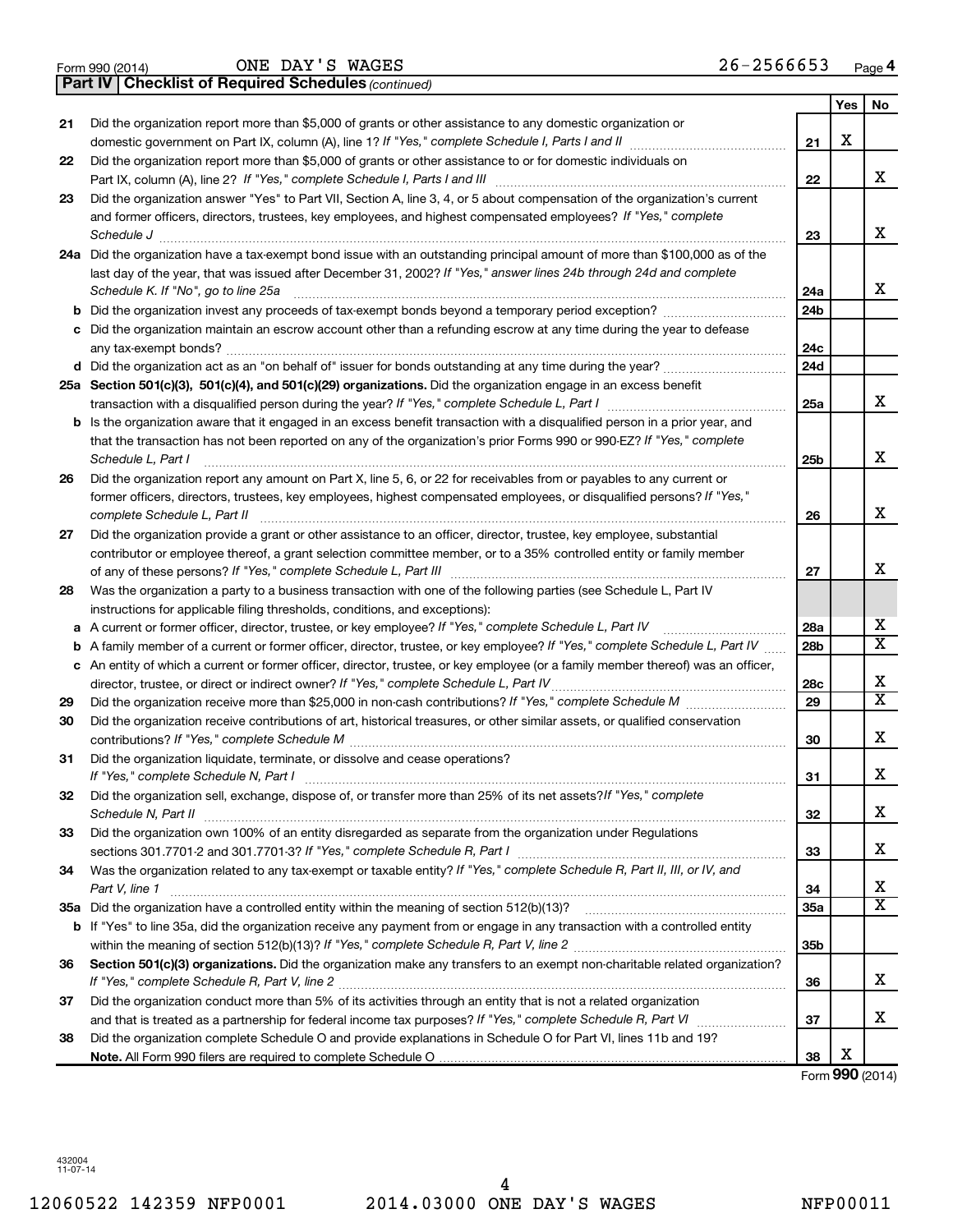|               | $26 - 2566653$<br>ONE DAY'S WAGES<br>Form 990 (2014)                                                                                                                                                                          |                 |     | Page 5          |
|---------------|-------------------------------------------------------------------------------------------------------------------------------------------------------------------------------------------------------------------------------|-----------------|-----|-----------------|
| <b>Part V</b> | <b>Statements Regarding Other IRS Filings and Tax Compliance</b>                                                                                                                                                              |                 |     |                 |
|               | Check if Schedule O contains a response or note to any line in this Part V                                                                                                                                                    |                 |     |                 |
|               |                                                                                                                                                                                                                               |                 | Yes | No              |
|               | 1a                                                                                                                                                                                                                            |                 |     |                 |
| b             | Enter the number of Forms W-2G included in line 1a. Enter -0- if not applicable<br>1b                                                                                                                                         |                 |     |                 |
| с             | Did the organization comply with backup withholding rules for reportable payments to vendors and reportable gaming                                                                                                            |                 |     |                 |
|               |                                                                                                                                                                                                                               | 1c              | х   |                 |
|               | 2a Enter the number of employees reported on Form W-3, Transmittal of Wage and Tax Statements,                                                                                                                                |                 |     |                 |
|               | 31<br>filed for the calendar year ending with or within the year covered by this return<br>2a                                                                                                                                 |                 |     |                 |
|               |                                                                                                                                                                                                                               | 2 <sub>b</sub>  | X   | х               |
|               |                                                                                                                                                                                                                               |                 |     |                 |
|               | 3a Did the organization have unrelated business gross income of \$1,000 or more during the year?                                                                                                                              | 3a              |     | х               |
|               |                                                                                                                                                                                                                               | 3 <sub>b</sub>  |     |                 |
|               | 4a At any time during the calendar year, did the organization have an interest in, or a signature or other authority over, a                                                                                                  |                 |     |                 |
|               | financial account in a foreign country (such as a bank account, securities account, or other financial account)?                                                                                                              | 4a              |     | х               |
|               | <b>b</b> If "Yes," enter the name of the foreign country:                                                                                                                                                                     |                 |     |                 |
|               | See instructions for filing requirements for FinCEN Form 114, Report of Foreign Bank and Financial Accounts (FBAR).                                                                                                           |                 |     |                 |
|               |                                                                                                                                                                                                                               | 5a              |     | х               |
| b             |                                                                                                                                                                                                                               | 5 <sub>b</sub>  |     | X               |
| с             |                                                                                                                                                                                                                               | 5c              |     |                 |
|               | 6a Does the organization have annual gross receipts that are normally greater than \$100,000, and did the organization solicit                                                                                                |                 |     |                 |
|               | any contributions that were not tax deductible as charitable contributions?                                                                                                                                                   | 6a              |     | х               |
|               | <b>b</b> If "Yes," did the organization include with every solicitation an express statement that such contributions or gifts                                                                                                 |                 |     |                 |
|               | were not tax deductible?                                                                                                                                                                                                      | 6b              |     |                 |
| 7             | Organizations that may receive deductible contributions under section 170(c).                                                                                                                                                 |                 |     | x               |
| а             | Did the organization receive a payment in excess of \$75 made partly as a contribution and partly for goods and services provided to the payor?                                                                               | 7a              |     |                 |
| b             |                                                                                                                                                                                                                               | 7b              |     |                 |
|               | c Did the organization sell, exchange, or otherwise dispose of tangible personal property for which it was required<br>to file Form 8282?                                                                                     | 7c              |     | x               |
|               | 7d                                                                                                                                                                                                                            |                 |     |                 |
| е             | d If "Yes," indicate the number of Forms 8282 filed during the year [11] [11] The Sear [11] The Sear [11] The Sear [11] The Sear [11] The Sear [11] The Sear [11] The Sear [11] The Sear [11] The Sear [11] The Sear [11] The | 7e              |     | х               |
| f.            | Did the organization, during the year, pay premiums, directly or indirectly, on a personal benefit contract?                                                                                                                  | 7f              |     |                 |
| g             | If the organization received a contribution of qualified intellectual property, did the organization file Form 8899 as required?                                                                                              | 7g              | X   |                 |
|               | h If the organization received a contribution of cars, boats, airplanes, or other vehicles, did the organization file a Form 1098-C?                                                                                          | 7h              | X   |                 |
| 8             | Sponsoring organizations maintaining donor advised funds. Did a donor advised fund maintained by the                                                                                                                          |                 |     |                 |
|               | sponsoring organization have excess business holdings at any time during the year?                                                                                                                                            | 8               |     |                 |
| 9             | Sponsoring organizations maintaining donor advised funds.                                                                                                                                                                     |                 |     |                 |
| а             | Did the sponsoring organization make any taxable distributions under section 4966?                                                                                                                                            | 9a              |     |                 |
| b             |                                                                                                                                                                                                                               | 9b              |     |                 |
| 10            | Section 501(c)(7) organizations. Enter:                                                                                                                                                                                       |                 |     |                 |
| а             | 10a                                                                                                                                                                                                                           |                 |     |                 |
| b             | Gross receipts, included on Form 990, Part VIII, line 12, for public use of club facilities<br>10 <sub>b</sub>                                                                                                                |                 |     |                 |
| 11            | Section 501(c)(12) organizations. Enter:                                                                                                                                                                                      |                 |     |                 |
| а             | 11a                                                                                                                                                                                                                           |                 |     |                 |
| b             | Gross income from other sources (Do not net amounts due or paid to other sources against                                                                                                                                      |                 |     |                 |
|               | 11b                                                                                                                                                                                                                           |                 |     |                 |
|               | 12a Section 4947(a)(1) non-exempt charitable trusts. Is the organization filing Form 990 in lieu of Form 1041?                                                                                                                | 12a             |     |                 |
| b             | If "Yes," enter the amount of tax-exempt interest received or accrued during the year<br>12b                                                                                                                                  |                 |     |                 |
| 13            | Section 501(c)(29) qualified nonprofit health insurance issuers.                                                                                                                                                              |                 |     |                 |
| а             |                                                                                                                                                                                                                               | 13a             |     |                 |
|               | Note. See the instructions for additional information the organization must report on Schedule O.                                                                                                                             |                 |     |                 |
| b             | Enter the amount of reserves the organization is required to maintain by the states in which the                                                                                                                              |                 |     |                 |
|               | 13 <sub>b</sub>                                                                                                                                                                                                               |                 |     |                 |
| с             | 13с                                                                                                                                                                                                                           |                 |     |                 |
| 14a           | Did the organization receive any payments for indoor tanning services during the tax year?                                                                                                                                    | 14a             |     | х               |
|               |                                                                                                                                                                                                                               | 14 <sub>b</sub> |     |                 |
|               |                                                                                                                                                                                                                               |                 |     | Form 990 (2014) |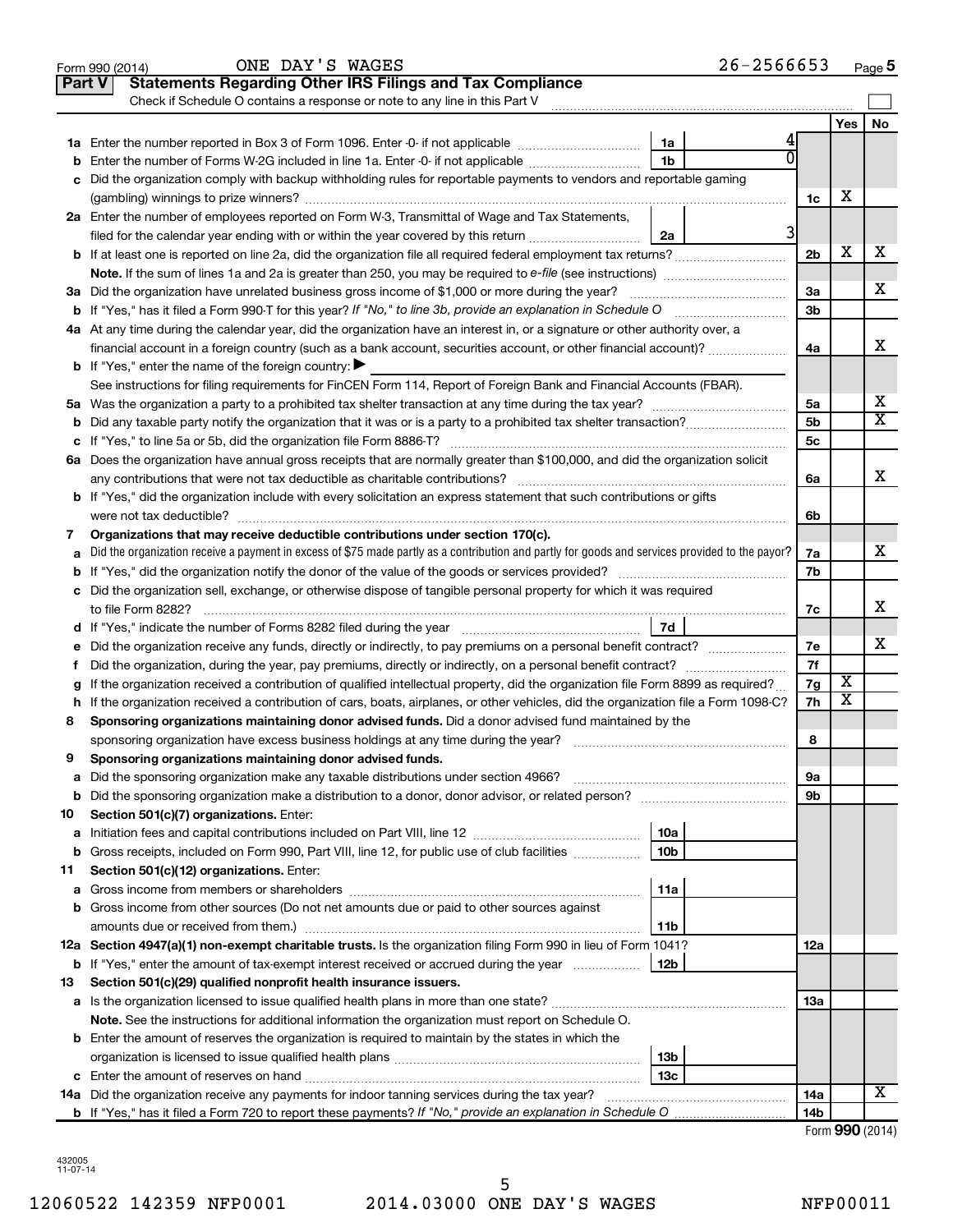|    |                                                                                                                                                                                                                                        |                               |                 | Yes                     | No                      |
|----|----------------------------------------------------------------------------------------------------------------------------------------------------------------------------------------------------------------------------------------|-------------------------------|-----------------|-------------------------|-------------------------|
|    | <b>1a</b> Enter the number of voting members of the governing body at the end of the tax year                                                                                                                                          | 1a                            | 4               |                         |                         |
|    | If there are material differences in voting rights among members of the governing body, or if the governing                                                                                                                            |                               |                 |                         |                         |
|    | body delegated broad authority to an executive committee or similar committee, explain in Schedule O.                                                                                                                                  |                               |                 |                         |                         |
|    | <b>b</b> Enter the number of voting members included in line 1a, above, who are independent                                                                                                                                            | 1b                            | 2               |                         |                         |
| 2  | Did any officer, director, trustee, or key employee have a family relationship or a business relationship with any other                                                                                                               |                               |                 |                         |                         |
|    | officer, director, trustee, or key employee?                                                                                                                                                                                           |                               | $\mathbf{2}$    | X                       |                         |
| 3  | Did the organization delegate control over management duties customarily performed by or under the direct supervision                                                                                                                  |                               |                 |                         |                         |
|    |                                                                                                                                                                                                                                        |                               | 3               |                         | х                       |
| 4  | Did the organization make any significant changes to its governing documents since the prior Form 990 was filed?                                                                                                                       |                               | 4               |                         | $\overline{\mathbf{x}}$ |
| 5  |                                                                                                                                                                                                                                        |                               | 5               |                         | $\overline{\mathbf{X}}$ |
| 6  |                                                                                                                                                                                                                                        |                               | 6               |                         | $\overline{\mathbf{x}}$ |
|    | 7a Did the organization have members, stockholders, or other persons who had the power to elect or appoint one or                                                                                                                      |                               | 7a              |                         | X                       |
|    | b Are any governance decisions of the organization reserved to (or subject to approval by) members, stockholders, or                                                                                                                   |                               |                 |                         |                         |
|    |                                                                                                                                                                                                                                        |                               | 7b              |                         | x                       |
| 8  | Did the organization contemporaneously document the meetings held or written actions undertaken during the vear by the following:                                                                                                      |                               |                 |                         |                         |
|    |                                                                                                                                                                                                                                        |                               | 8a              | х                       |                         |
|    |                                                                                                                                                                                                                                        |                               | 8b              | $\overline{\mathbf{X}}$ |                         |
| 9  | Is there any officer, director, trustee, or key employee listed in Part VII, Section A, who cannot be reached at the                                                                                                                   |                               |                 |                         |                         |
|    |                                                                                                                                                                                                                                        |                               | 9               |                         | x                       |
|    | <b>Section B. Policies</b> (This Section B requests information about policies not required by the Internal Revenue Code.)                                                                                                             |                               |                 |                         |                         |
|    |                                                                                                                                                                                                                                        |                               |                 | Yes                     | No                      |
|    |                                                                                                                                                                                                                                        |                               | 10a             |                         | X                       |
|    | <b>b</b> If "Yes," did the organization have written policies and procedures governing the activities of such chapters, affiliates,                                                                                                    |                               |                 |                         |                         |
|    |                                                                                                                                                                                                                                        |                               | 10 <sub>b</sub> |                         |                         |
|    | 11a Has the organization provided a complete copy of this Form 990 to all members of its governing body before filing the form?                                                                                                        |                               | 11a             | X                       |                         |
|    | <b>b</b> Describe in Schedule O the process, if any, used by the organization to review this Form 990.                                                                                                                                 |                               |                 |                         |                         |
|    | 12a Did the organization have a written conflict of interest policy? If "No," go to line 13                                                                                                                                            |                               | 12a             | х                       |                         |
| b  |                                                                                                                                                                                                                                        |                               | 12 <sub>b</sub> | X                       |                         |
|    | c Did the organization regularly and consistently monitor and enforce compliance with the policy? If "Yes," describe<br>in Schedule O how this was done manufactured and continuum control of the state of the state of the state of t |                               | 12c             | X                       |                         |
| 13 |                                                                                                                                                                                                                                        |                               | 13              |                         | x                       |
| 14 |                                                                                                                                                                                                                                        |                               | 14              |                         | X                       |
| 15 | Did the process for determining compensation of the following persons include a review and approval by independent                                                                                                                     |                               |                 |                         |                         |
|    | persons, comparability data, and contemporaneous substantiation of the deliberation and decision?                                                                                                                                      |                               |                 |                         |                         |
|    |                                                                                                                                                                                                                                        |                               | 15a             |                         | Χ                       |
|    |                                                                                                                                                                                                                                        |                               | 15b             |                         | $\overline{\textbf{X}}$ |
|    | If "Yes" to line 15a or 15b, describe the process in Schedule O (see instructions).                                                                                                                                                    |                               |                 |                         |                         |
|    | 16a Did the organization invest in, contribute assets to, or participate in a joint venture or similar arrangement with a<br>taxable entity during the year?                                                                           |                               | 16a             |                         | x                       |
|    | b If "Yes," did the organization follow a written policy or procedure requiring the organization to evaluate its participation                                                                                                         |                               |                 |                         |                         |
|    | in joint venture arrangements under applicable federal tax law, and take steps to safeguard the organization's                                                                                                                         |                               |                 |                         |                         |
|    |                                                                                                                                                                                                                                        |                               | 16b             |                         |                         |
|    | <b>Section C. Disclosure</b>                                                                                                                                                                                                           |                               |                 |                         |                         |
| 17 | <b>NONE</b><br>List the states with which a copy of this Form 990 is required to be filed $\blacktriangleright$                                                                                                                        |                               |                 |                         |                         |
| 18 | Section 6104 requires an organization to make its Forms 1023 (or 1024 if applicable), 990, and 990-T (Section 501(c)(3)s only) available                                                                                               |                               |                 |                         |                         |
|    | for public inspection. Indicate how you made these available. Check all that apply.<br><b>X</b> Own website<br>$\lfloor x \rfloor$ Upon request<br>Another's website                                                                   | Other (explain in Schedule O) |                 |                         |                         |
|    |                                                                                                                                                                                                                                        |                               |                 |                         |                         |
|    |                                                                                                                                                                                                                                        |                               |                 |                         |                         |
| 19 | Describe in Schedule O whether (and if so, how) the organization made its governing documents, conflict of interest policy, and financial                                                                                              |                               |                 |                         |                         |
| 20 | statements available to the public during the tax year.<br>State the name, address, and telephone number of the person who possesses the organization's books and records:<br>ANN TARLETON - (206)659-5859                             |                               |                 |                         |                         |
|    | PO BOX 19535, SEATTLE, WA<br>98109                                                                                                                                                                                                     |                               |                 |                         |                         |
|    | 432006 11-07-14                                                                                                                                                                                                                        |                               |                 | Form 990 (2014)         |                         |

**Part VI** Governance, Management, and Disclosure For each "Yes" response to lines 2 through 7b below, and for a "No" response

Form 990 (2014) Page ONE DAY'S WAGES 26-2566653

**6**

 $\boxed{\text{X}}$ 

*to line 8a, 8b, or 10b below, describe the circumstances, processes, or changes in Schedule O. See instructions.*

Check if Schedule O contains a response or note to any line in this Part VI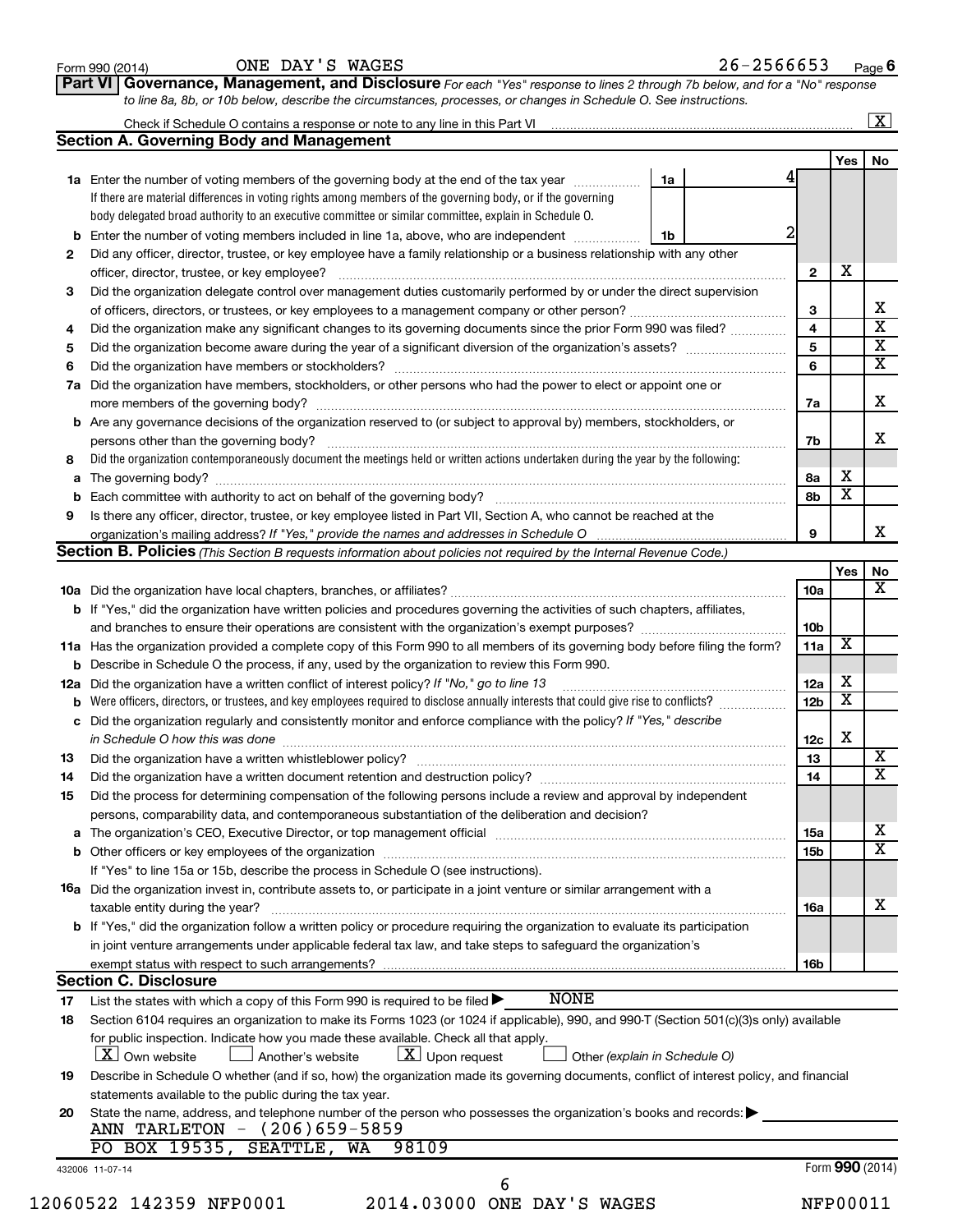$\Box$ 

| Part VII Compensation of Officers, Directors, Trustees, Key Employees, Highest Compensated |  |
|--------------------------------------------------------------------------------------------|--|
| <b>Employees, and Independent Contractors</b>                                              |  |

Check if Schedule O contains a response or note to any line in this Part VII

**Section A. Officers, Directors, Trustees, Key Employees, and Highest Compensated Employees**

**1a**  Complete this table for all persons required to be listed. Report compensation for the calendar year ending with or within the organization's tax year.

**•** List all of the organization's current officers, directors, trustees (whether individuals or organizations), regardless of amount of compensation. Enter -0- in columns  $(D)$ ,  $(E)$ , and  $(F)$  if no compensation was paid.

**•** List all of the organization's **current** key employees, if any. See instructions for definition of "key employee."

**•** List the organization's five current highest compensated employees (other than an officer, director, trustee, or key employee) who received reportable compensation (Box 5 of Form W-2 and/or Box 7 of Form 1099-MISC) of more than \$100,000 from the organization and any related organizations.

**•** List all of the organization's former officers, key employees, and highest compensated employees who received more than \$100,000 of reportable compensation from the organization and any related organizations.

**•** List all of the organization's former directors or trustees that received, in the capacity as a former director or trustee of the organization, more than \$10,000 of reportable compensation from the organization and any related organizations.

List persons in the following order: individual trustees or directors; institutional trustees; officers; key employees; highest compensated employees; and former such persons.

|  |  |  | Check this box if neither the organization nor any related organization compensated any current officer, director, or trustee. |  |  |
|--|--|--|--------------------------------------------------------------------------------------------------------------------------------|--|--|
|  |  |  |                                                                                                                                |  |  |

| (A)                 | (B)                    |                                |                       | (C)         |              |                                                                  |        | (D)             | (E)             | (F)                          |
|---------------------|------------------------|--------------------------------|-----------------------|-------------|--------------|------------------------------------------------------------------|--------|-----------------|-----------------|------------------------------|
| Name and Title      | Average                |                                |                       | Position    |              | (do not check more than one                                      |        | Reportable      | Reportable      | Estimated                    |
|                     | hours per              |                                |                       |             |              | box, unless person is both an<br>officer and a director/trustee) |        | compensation    | compensation    | amount of                    |
|                     | week                   |                                |                       |             |              |                                                                  |        | from            | from related    | other                        |
|                     | (list any              |                                |                       |             |              |                                                                  |        | the             | organizations   | compensation                 |
|                     | hours for              |                                |                       |             |              |                                                                  |        | organization    | (W-2/1099-MISC) | from the                     |
|                     | related                |                                |                       |             |              |                                                                  |        | (W-2/1099-MISC) |                 | organization                 |
|                     | organizations<br>below |                                |                       |             |              |                                                                  |        |                 |                 | and related<br>organizations |
|                     | line)                  | Individual trustee or director | Institutional trustee | Officer     | Key employee | Highest compensated<br>employee                                  | Former |                 |                 |                              |
| (1) EUGENE CHO      | 8.00                   |                                |                       |             |              |                                                                  |        |                 |                 |                              |
| EXEC. DIR/PRESIDENT |                        | $\mathbf X$                    |                       | $\mathbf X$ |              |                                                                  |        | 15,333.         | 0.              | $\mathbf 0$ .                |
| (2) MICHAEL CHANG   | 2.00                   |                                |                       |             |              |                                                                  |        |                 |                 |                              |
| TREASURER           |                        | $\mathbf X$                    |                       |             |              |                                                                  |        | $\mathbf 0$ .   | $\mathbf 0$ .   | $\mathbf 0$ .                |
| $(3)$ MINHEE CHO    | 2.00                   |                                |                       |             |              |                                                                  |        |                 |                 |                              |
| <b>DIRECTOR</b>     |                        | $\mathbf X$                    |                       |             |              |                                                                  |        | $\mathbf 0$ .   | 0.              | $\mathbf 0$ .                |
| $(4)$ CINDY BRANDT  | 2.00                   |                                |                       |             |              |                                                                  |        |                 |                 |                              |
| <b>SECRETARY</b>    |                        | $\mathbf X$                    |                       |             |              |                                                                  |        | 0.              | 0.              | $\mathbf 0$ .                |
|                     |                        |                                |                       |             |              |                                                                  |        |                 |                 |                              |
|                     |                        |                                |                       |             |              |                                                                  |        |                 |                 |                              |
|                     |                        |                                |                       |             |              |                                                                  |        |                 |                 |                              |
|                     |                        |                                |                       |             |              |                                                                  |        |                 |                 |                              |
|                     |                        |                                |                       |             |              |                                                                  |        |                 |                 |                              |
|                     |                        |                                |                       |             |              |                                                                  |        |                 |                 |                              |
|                     |                        |                                |                       |             |              |                                                                  |        |                 |                 |                              |
|                     |                        |                                |                       |             |              |                                                                  |        |                 |                 |                              |
|                     |                        |                                |                       |             |              |                                                                  |        |                 |                 |                              |
|                     |                        |                                |                       |             |              |                                                                  |        |                 |                 |                              |
|                     |                        |                                |                       |             |              |                                                                  |        |                 |                 |                              |
|                     |                        |                                |                       |             |              |                                                                  |        |                 |                 |                              |
|                     |                        |                                |                       |             |              |                                                                  |        |                 |                 |                              |
|                     |                        |                                |                       |             |              |                                                                  |        |                 |                 |                              |
|                     |                        |                                |                       |             |              |                                                                  |        |                 |                 |                              |
|                     |                        |                                |                       |             |              |                                                                  |        |                 |                 |                              |
|                     |                        |                                |                       |             |              |                                                                  |        |                 |                 |                              |
|                     |                        |                                |                       |             |              |                                                                  |        |                 |                 |                              |
|                     |                        |                                |                       |             |              |                                                                  |        |                 |                 |                              |
|                     |                        |                                |                       |             |              |                                                                  |        |                 |                 |                              |
|                     |                        |                                |                       |             |              |                                                                  |        |                 |                 |                              |
|                     |                        |                                |                       |             |              |                                                                  |        |                 |                 |                              |
|                     |                        |                                |                       |             |              |                                                                  |        |                 |                 |                              |
|                     |                        |                                |                       |             |              |                                                                  |        |                 |                 |                              |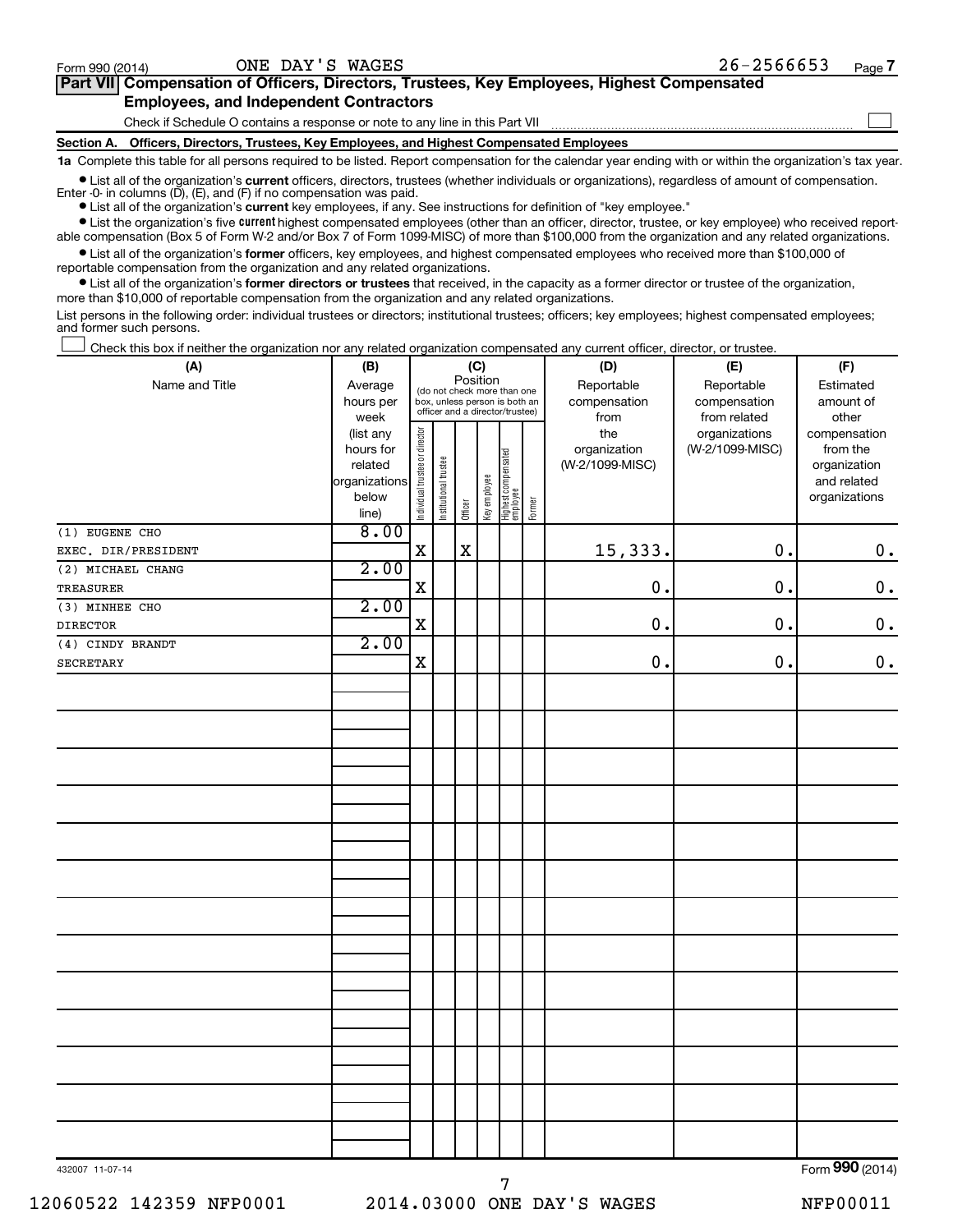|                 | ONE DAY'S WAGES<br>Form 990 (2014)                                                                                                                                                                                              |                                                               |                                                                                                                    |                       |         |                                                                  |                                                                                       |                                                                    |                                | 26-2566653 |                     | Page 8                                                   |
|-----------------|---------------------------------------------------------------------------------------------------------------------------------------------------------------------------------------------------------------------------------|---------------------------------------------------------------|--------------------------------------------------------------------------------------------------------------------|-----------------------|---------|------------------------------------------------------------------|---------------------------------------------------------------------------------------|--------------------------------------------------------------------|--------------------------------|------------|---------------------|----------------------------------------------------------|
| <b>Part VII</b> | Section A. Officers, Directors, Trustees, Key Employees, and Highest Compensated Employees (continued)                                                                                                                          |                                                               |                                                                                                                    |                       |         |                                                                  |                                                                                       |                                                                    |                                |            |                     |                                                          |
|                 | (A)<br>Name and title                                                                                                                                                                                                           | (B)<br>Average<br>hours per<br>week<br>(list any<br>hours for | (C)<br>Position<br>(do not check more than one<br>box, unless person is both an<br>officer and a director/trustee) |                       |         | (D)<br>Reportable<br>compensation<br>from<br>the<br>organization | (E)<br>Reportable<br>compensation<br>from related<br>organizations<br>(W-2/1099-MISC) | (F)<br>Estimated<br>amount of<br>other<br>compensation<br>from the |                                |            |                     |                                                          |
|                 |                                                                                                                                                                                                                                 | related<br>organizations<br>below<br>line)                    | Individual trustee or director                                                                                     | Institutional trustee | Officer | key employee                                                     | Highest compensated<br>  employee                                                     | Former                                                             | (W-2/1099-MISC)                |            |                     | organization<br>and related<br>organizations             |
|                 |                                                                                                                                                                                                                                 |                                                               |                                                                                                                    |                       |         |                                                                  |                                                                                       |                                                                    |                                |            |                     |                                                          |
|                 |                                                                                                                                                                                                                                 |                                                               |                                                                                                                    |                       |         |                                                                  |                                                                                       |                                                                    |                                |            |                     |                                                          |
|                 |                                                                                                                                                                                                                                 |                                                               |                                                                                                                    |                       |         |                                                                  |                                                                                       |                                                                    |                                |            |                     |                                                          |
|                 |                                                                                                                                                                                                                                 |                                                               |                                                                                                                    |                       |         |                                                                  |                                                                                       |                                                                    | 15,333.                        |            |                     |                                                          |
| 2               | 1b Sub-total<br>c Total from continuation sheets to Part VII, Section A <b>Constitution</b><br>Total number of individuals (including but not limited to those listed above) who received more than \$100,000 of reportable     |                                                               |                                                                                                                    |                       |         |                                                                  |                                                                                       | ▶<br>▶                                                             | $\overline{0}$ .<br>15,333.    |            | 0.<br>σ.<br>σ.      | $\overline{0}$ .<br>$\overline{0}$ .<br>$\overline{0}$ . |
| 3               | compensation from the organization $\blacktriangleright$<br>Did the organization list any former officer, director, or trustee, key employee, or highest compensated employee on                                                |                                                               |                                                                                                                    |                       |         |                                                                  |                                                                                       |                                                                    |                                |            |                     | 0<br>Yes<br>No                                           |
|                 | For any individual listed on line 1a, is the sum of reportable compensation and other compensation from the organization<br>and related organizations greater than \$150,000? If "Yes," complete Schedule J for such individual |                                                               |                                                                                                                    |                       |         |                                                                  |                                                                                       |                                                                    |                                |            | 3<br>4              | х<br>х                                                   |
| 5               | Did any person listed on line 1a receive or accrue compensation from any unrelated organization or individual for services<br><b>Section B. Independent Contractors</b>                                                         |                                                               |                                                                                                                    |                       |         |                                                                  |                                                                                       |                                                                    |                                |            | 5                   | х                                                        |
| 1.              | Complete this table for your five highest compensated independent contractors that received more than \$100,000 of compensation from                                                                                            |                                                               |                                                                                                                    |                       |         |                                                                  |                                                                                       |                                                                    |                                |            |                     |                                                          |
|                 | the organization. Report compensation for the calendar year ending with or within the organization's tax year.                                                                                                                  |                                                               |                                                                                                                    |                       |         |                                                                  |                                                                                       |                                                                    |                                |            |                     |                                                          |
|                 | (A)<br>Name and business address                                                                                                                                                                                                |                                                               |                                                                                                                    | <b>NONE</b>           |         |                                                                  |                                                                                       |                                                                    | (B)<br>Description of services |            | (C)<br>Compensation |                                                          |
|                 |                                                                                                                                                                                                                                 |                                                               |                                                                                                                    |                       |         |                                                                  |                                                                                       |                                                                    |                                |            |                     |                                                          |
|                 |                                                                                                                                                                                                                                 |                                                               |                                                                                                                    |                       |         |                                                                  |                                                                                       |                                                                    |                                |            |                     |                                                          |
|                 |                                                                                                                                                                                                                                 |                                                               |                                                                                                                    |                       |         |                                                                  |                                                                                       |                                                                    |                                |            |                     |                                                          |
| 2               | Total number of independent contractors (including but not limited to those listed above) who received more than<br>\$100,000 of compensation from the organization >                                                           |                                                               |                                                                                                                    |                       |         |                                                                  | 0                                                                                     |                                                                    |                                |            |                     | Form 990 (2014)                                          |

432008 11-07-14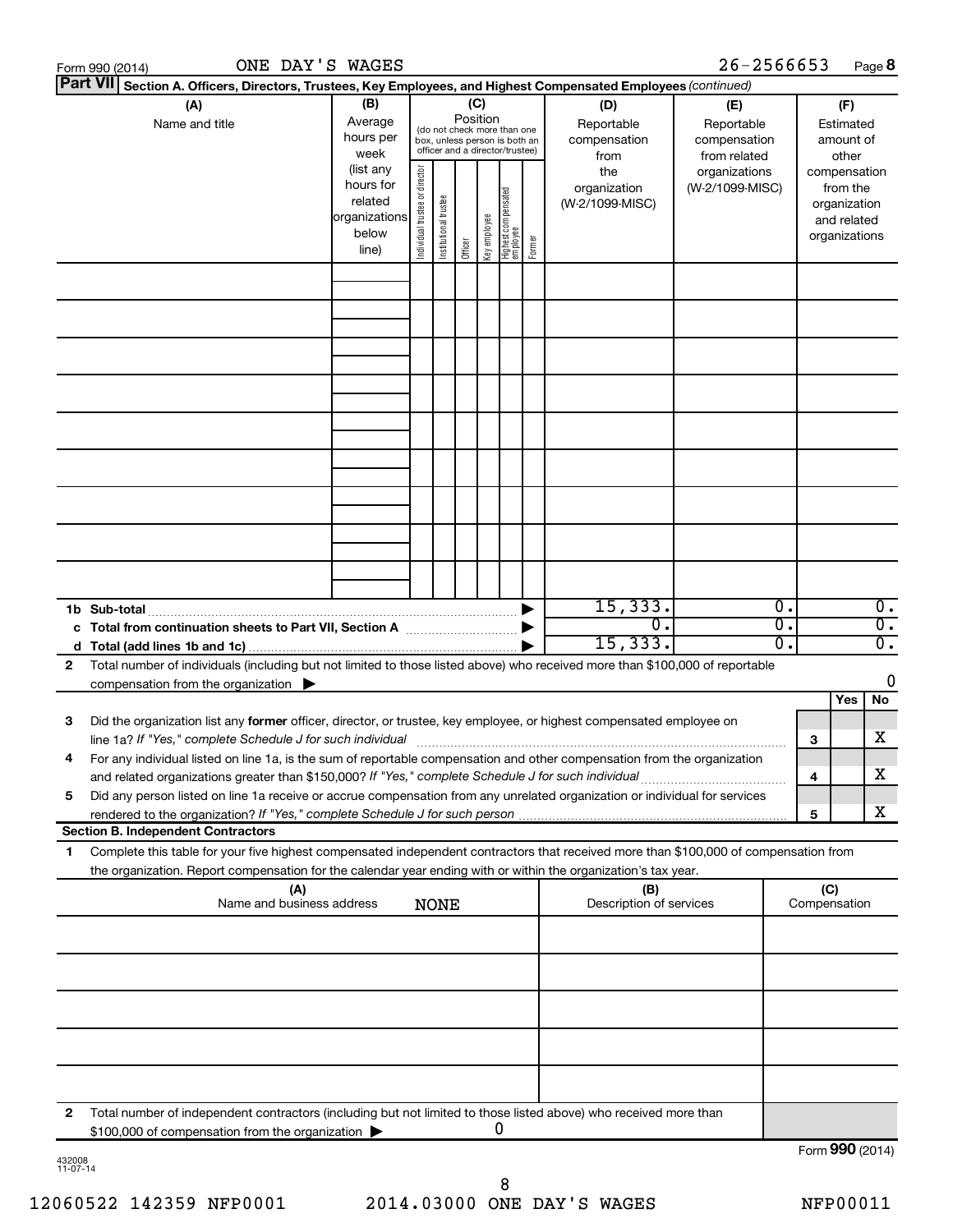|                                          | <b>Part VIII</b> | <b>Statement of Revenue</b>                                                                                                                     |                                              |                       |               |                                          |                                  |                                                                    |
|------------------------------------------|------------------|-------------------------------------------------------------------------------------------------------------------------------------------------|----------------------------------------------|-----------------------|---------------|------------------------------------------|----------------------------------|--------------------------------------------------------------------|
|                                          |                  |                                                                                                                                                 |                                              |                       |               |                                          |                                  |                                                                    |
|                                          |                  |                                                                                                                                                 |                                              |                       | Total revenue | Related or<br>exempt function<br>revenue | Unrelated<br>business<br>revenue | (D)<br>Revenue excluded<br>from tax under<br>sections<br>512 - 514 |
| Gifts, Grants                            |                  | 1 a Federated campaigns                                                                                                                         | 1a                                           |                       |               |                                          |                                  |                                                                    |
|                                          |                  | <b>b</b> Membership dues                                                                                                                        | 1b                                           |                       |               |                                          |                                  |                                                                    |
|                                          |                  | c Fundraising events                                                                                                                            | 1c                                           | 82,928.               |               |                                          |                                  |                                                                    |
|                                          |                  | d Related organizations                                                                                                                         | 1 <sub>d</sub>                               |                       |               |                                          |                                  |                                                                    |
|                                          |                  | e Government grants (contributions)                                                                                                             | 1e                                           |                       |               |                                          |                                  |                                                                    |
|                                          |                  | f All other contributions, gifts, grants, and                                                                                                   |                                              |                       |               |                                          |                                  |                                                                    |
|                                          |                  | similar amounts not included above                                                                                                              | 1f                                           | 685,809.              |               |                                          |                                  |                                                                    |
| Contributions, Gift<br>and Other Similar |                  | Noncash contributions included in lines 1a-1f: \$                                                                                               |                                              |                       |               |                                          |                                  |                                                                    |
|                                          |                  |                                                                                                                                                 |                                              | $\blacktriangleright$ | 768,737.      |                                          |                                  |                                                                    |
|                                          |                  |                                                                                                                                                 |                                              | <b>Business Code</b>  |               |                                          |                                  |                                                                    |
|                                          | 2a               | the contract of the contract of the contract of the contract of                                                                                 |                                              |                       |               |                                          |                                  |                                                                    |
|                                          | b                | <u> 1989 - Johann Stein, mars an deus Amerikaansk kommunister (</u>                                                                             |                                              |                       |               |                                          |                                  |                                                                    |
|                                          | c                | <u> 1989 - Johann Barbara, martxa alemaniar arg</u>                                                                                             |                                              |                       |               |                                          |                                  |                                                                    |
|                                          | d                | the contract of the contract of the contract of the contract of the contract of                                                                 |                                              |                       |               |                                          |                                  |                                                                    |
| Program Service<br>Revenue               | е                |                                                                                                                                                 |                                              |                       |               |                                          |                                  |                                                                    |
|                                          | f.               | All other program service revenue  [                                                                                                            |                                              |                       |               |                                          |                                  |                                                                    |
|                                          |                  |                                                                                                                                                 |                                              | ▶                     |               |                                          |                                  |                                                                    |
|                                          | 3                | Investment income (including dividends, interest, and                                                                                           |                                              |                       |               |                                          |                                  |                                                                    |
|                                          |                  |                                                                                                                                                 |                                              | ▶                     | 643.          |                                          |                                  | 643.                                                               |
|                                          | 4                | Income from investment of tax-exempt bond proceeds                                                                                              |                                              |                       |               |                                          |                                  |                                                                    |
|                                          | 5                |                                                                                                                                                 |                                              |                       |               |                                          |                                  |                                                                    |
|                                          |                  |                                                                                                                                                 | (i) Real                                     | (ii) Personal         |               |                                          |                                  |                                                                    |
|                                          |                  | 6 a Gross rents                                                                                                                                 |                                              |                       |               |                                          |                                  |                                                                    |
|                                          | b                | Less: rental expenses  [                                                                                                                        |                                              |                       |               |                                          |                                  |                                                                    |
|                                          | с                | Rental income or (loss)                                                                                                                         |                                              |                       |               |                                          |                                  |                                                                    |
|                                          |                  |                                                                                                                                                 |                                              | ▶                     |               |                                          |                                  |                                                                    |
|                                          |                  | <b>7 a</b> Gross amount from sales of                                                                                                           | (i) Securities                               | (ii) Other            |               |                                          |                                  |                                                                    |
|                                          |                  | assets other than inventory                                                                                                                     |                                              |                       |               |                                          |                                  |                                                                    |
|                                          |                  | <b>b</b> Less: cost or other basis                                                                                                              |                                              |                       |               |                                          |                                  |                                                                    |
|                                          |                  | and sales expenses  [ _____________                                                                                                             |                                              |                       |               |                                          |                                  |                                                                    |
|                                          |                  |                                                                                                                                                 |                                              |                       |               |                                          |                                  |                                                                    |
|                                          |                  |                                                                                                                                                 |                                              |                       |               |                                          |                                  |                                                                    |
| <b>Other Revenue</b>                     |                  | <b>8 a</b> Gross income from fundraising events (not $\begin{bmatrix} \end{bmatrix}$<br>including \$<br>contributions reported on line 1c). See | $82,928.$ of                                 |                       |               |                                          |                                  |                                                                    |
|                                          |                  |                                                                                                                                                 |                                              |                       |               |                                          |                                  |                                                                    |
|                                          |                  |                                                                                                                                                 | $\mathbf{b}$                                 | 40,721.               |               |                                          |                                  |                                                                    |
|                                          |                  | c Net income or (loss) from fundraising events                                                                                                  |                                              | ▶<br>.                | $-19,322.$    |                                          |                                  | $-19,322.$                                                         |
|                                          |                  | 9 a Gross income from gaming activities. See                                                                                                    |                                              |                       |               |                                          |                                  |                                                                    |
|                                          |                  |                                                                                                                                                 |                                              |                       |               |                                          |                                  |                                                                    |
|                                          |                  |                                                                                                                                                 | b                                            |                       |               |                                          |                                  |                                                                    |
|                                          |                  | c Net income or (loss) from gaming activities                                                                                                   |                                              | ▶                     |               |                                          |                                  |                                                                    |
|                                          |                  | 10 a Gross sales of inventory, less returns                                                                                                     |                                              |                       |               |                                          |                                  |                                                                    |
|                                          |                  |                                                                                                                                                 |                                              | 861.                  |               |                                          |                                  |                                                                    |
|                                          |                  |                                                                                                                                                 | $\mathbf b$                                  | 858.                  |               |                                          |                                  |                                                                    |
|                                          |                  | c Net income or (loss) from sales of inventory                                                                                                  |                                              | ▶                     | 3.            |                                          |                                  | з.                                                                 |
|                                          |                  | Miscellaneous Revenue                                                                                                                           |                                              | <b>Business Code</b>  |               |                                          |                                  |                                                                    |
|                                          | 11a              |                                                                                                                                                 |                                              |                       |               |                                          |                                  |                                                                    |
|                                          | b                | the control of the control of the control of the control of the control of                                                                      |                                              |                       |               |                                          |                                  |                                                                    |
|                                          | с                |                                                                                                                                                 | the control of the control of the control of |                       |               |                                          |                                  |                                                                    |
|                                          | d                |                                                                                                                                                 |                                              |                       |               |                                          |                                  |                                                                    |
|                                          |                  |                                                                                                                                                 |                                              | $\blacktriangleright$ |               |                                          |                                  |                                                                    |
|                                          | 12               |                                                                                                                                                 |                                              |                       | 750,061.      | $\overline{0}$ .                         | $\overline{0}$ .                 | $-18,676.$                                                         |
| 432009<br>11-07-14                       |                  |                                                                                                                                                 |                                              |                       |               |                                          |                                  | Form 990 (2014)                                                    |

Form 990 (2014)  $\qquad \qquad \text{ONE } \text{DAY } \text{'S } \text{ WAGES}$ 

**9**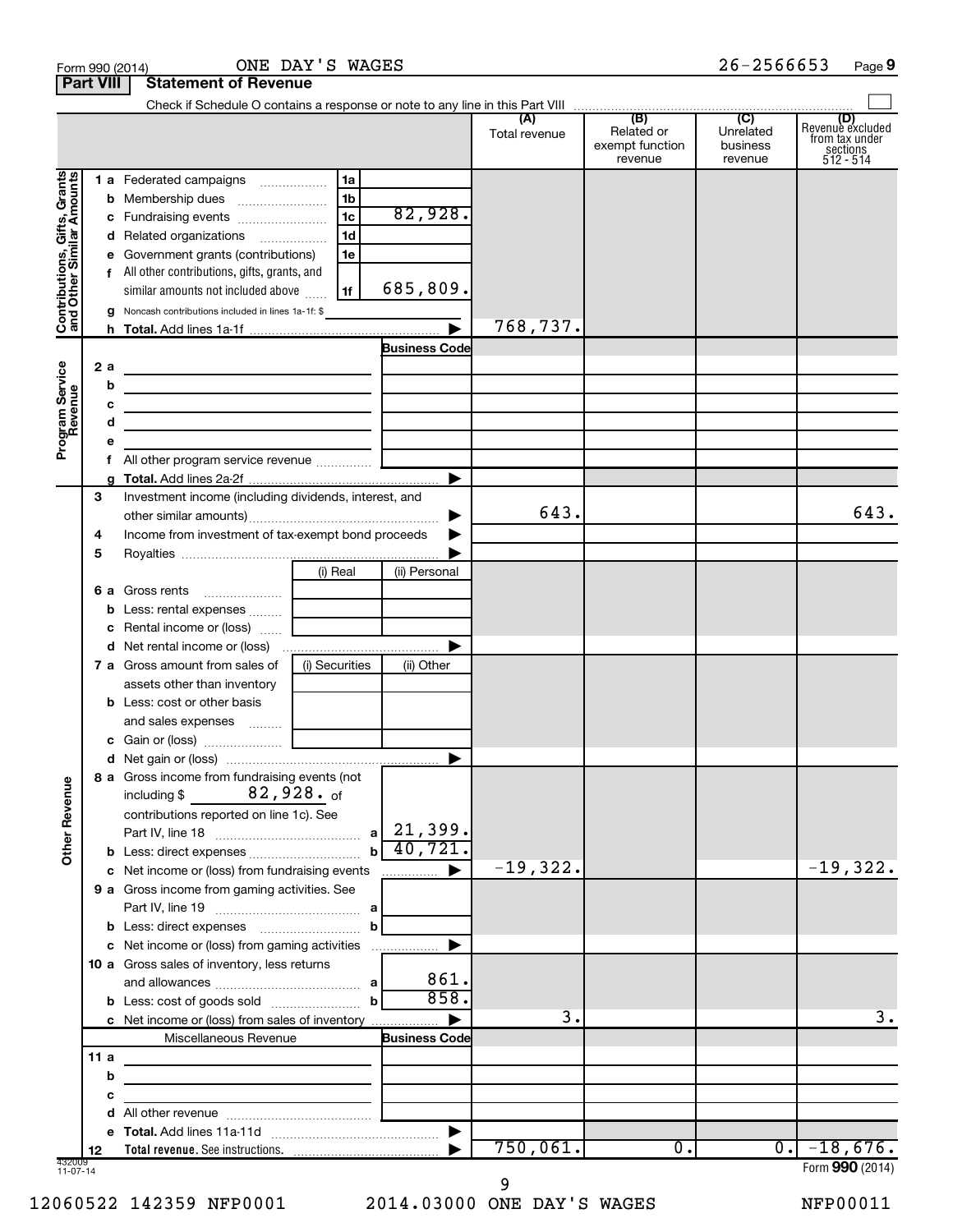**Part IX Statement of Functional Expenses** 

|              | Section 501(c)(3) and 501(c)(4) organizations must complete all columns. All other organizations must complete column (A).                                                                                    |                       |                                    |                                           |                                |
|--------------|---------------------------------------------------------------------------------------------------------------------------------------------------------------------------------------------------------------|-----------------------|------------------------------------|-------------------------------------------|--------------------------------|
|              | Check if Schedule O contains a response or note to any line in this Part IX                                                                                                                                   |                       |                                    |                                           |                                |
|              | Do not include amounts reported on lines 6b,<br>7b, 8b, 9b, and 10b of Part VIII.                                                                                                                             | (A)<br>Total expenses | (B)<br>Program service<br>expenses | (C)<br>Management and<br>general expenses | (D)<br>Fundraising<br>expenses |
| 1.           | Grants and other assistance to domestic organizations                                                                                                                                                         |                       |                                    |                                           |                                |
|              | and domestic governments. See Part IV, line 21                                                                                                                                                                | 456,360.              | 456,360.                           |                                           |                                |
| $\mathbf{2}$ | Grants and other assistance to domestic                                                                                                                                                                       |                       |                                    |                                           |                                |
|              | individuals. See Part IV, line 22                                                                                                                                                                             |                       |                                    |                                           |                                |
| 3            | Grants and other assistance to foreign                                                                                                                                                                        |                       |                                    |                                           |                                |
|              | organizations, foreign governments, and foreign                                                                                                                                                               |                       |                                    |                                           |                                |
|              | individuals. See Part IV, lines 15 and 16                                                                                                                                                                     | 27,491.               | 27,491.                            |                                           |                                |
| 4            | Benefits paid to or for members                                                                                                                                                                               |                       |                                    |                                           |                                |
| 5            | Compensation of current officers, directors,                                                                                                                                                                  |                       |                                    |                                           |                                |
|              | trustees, and key employees                                                                                                                                                                                   |                       |                                    |                                           |                                |
| 6            | Compensation not included above, to disqualified                                                                                                                                                              |                       |                                    |                                           |                                |
|              | persons (as defined under section 4958(f)(1)) and                                                                                                                                                             |                       |                                    |                                           |                                |
|              | persons described in section 4958(c)(3)(B)                                                                                                                                                                    |                       |                                    |                                           |                                |
| 7            | Other salaries and wages                                                                                                                                                                                      | 89,474.               |                                    | 89,474.                                   |                                |
| 8            | Pension plan accruals and contributions (include                                                                                                                                                              |                       |                                    |                                           |                                |
|              | section 401(k) and 403(b) employer contributions)                                                                                                                                                             |                       |                                    |                                           |                                |
| 9            |                                                                                                                                                                                                               | 6,853.<br>7,621.      |                                    | 6,853.<br>7,621.                          |                                |
| 10           |                                                                                                                                                                                                               |                       |                                    |                                           |                                |
| 11           | Fees for services (non-employees):                                                                                                                                                                            |                       |                                    |                                           |                                |
| а            |                                                                                                                                                                                                               | 285.                  |                                    | 285.                                      |                                |
| b            |                                                                                                                                                                                                               | 14,770.               |                                    | 14,770.                                   |                                |
| с            |                                                                                                                                                                                                               |                       |                                    |                                           |                                |
| d            |                                                                                                                                                                                                               |                       |                                    |                                           |                                |
| е            | Professional fundraising services. See Part IV, line 17                                                                                                                                                       |                       |                                    |                                           |                                |
| f            | Investment management fees<br>Other. (If line 11g amount exceeds 10% of line 25,                                                                                                                              |                       |                                    |                                           |                                |
| g            | column (A) amount, list line 11g expenses on Sch O.)                                                                                                                                                          |                       |                                    |                                           |                                |
| 12           |                                                                                                                                                                                                               | 2,337.                |                                    |                                           |                                |
| 13           |                                                                                                                                                                                                               | 2,746.                |                                    | $\frac{2,337}{2,746}$                     |                                |
| 14           |                                                                                                                                                                                                               |                       |                                    |                                           |                                |
| 15           |                                                                                                                                                                                                               |                       |                                    |                                           |                                |
| 16           |                                                                                                                                                                                                               |                       |                                    |                                           |                                |
| 17           |                                                                                                                                                                                                               | 5,523.                |                                    | 5,523.                                    |                                |
| 18           | Payments of travel or entertainment expenses                                                                                                                                                                  |                       |                                    |                                           |                                |
|              | for any federal, state, or local public officials                                                                                                                                                             |                       |                                    |                                           |                                |
| 19           | Conferences, conventions, and meetings                                                                                                                                                                        |                       |                                    |                                           |                                |
| 20           | Interest                                                                                                                                                                                                      |                       |                                    |                                           |                                |
| 21           |                                                                                                                                                                                                               |                       |                                    |                                           |                                |
| 22           | Depreciation, depletion, and amortization                                                                                                                                                                     |                       |                                    |                                           |                                |
| 23           | Insurance                                                                                                                                                                                                     |                       |                                    |                                           |                                |
| 24           | Other expenses. Itemize expenses not covered<br>above. (List miscellaneous expenses in line 24e. If line<br>24e amount exceeds 10% of line 25, column (A)<br>amount, list line 24e expenses on Schedule O.) [ |                       |                                    |                                           |                                |
| a            | <b>BANK SERVICE FEES</b>                                                                                                                                                                                      | 9,345.                | 7,951.                             | 1,394.                                    |                                |
| b            | MEALS AND ENTERTAINMENT                                                                                                                                                                                       | 2,153.                |                                    | 2,153.                                    |                                |
|              | <b>MISCELLANEOUS</b>                                                                                                                                                                                          | 1,602.                |                                    | 1,602.                                    |                                |
| d            | <b>TELEPHONE</b>                                                                                                                                                                                              | 619.                  |                                    | 619.                                      |                                |
|              | e All other expenses                                                                                                                                                                                          | 636.                  |                                    | 636.                                      |                                |
| 25           | Total functional expenses. Add lines 1 through 24e                                                                                                                                                            | 627,815.              | 491,802.                           | 136,013.                                  | $\overline{0}$ .               |
| 26           | <b>Joint costs.</b> Complete this line only if the organization                                                                                                                                               |                       |                                    |                                           |                                |
|              | reported in column (B) joint costs from a combined                                                                                                                                                            |                       |                                    |                                           |                                |
|              | educational campaign and fundraising solicitation.                                                                                                                                                            |                       |                                    |                                           |                                |
|              | Check here $\blacktriangleright$<br>if following SOP 98-2 (ASC 958-720)                                                                                                                                       |                       |                                    |                                           |                                |

432010 11-07-14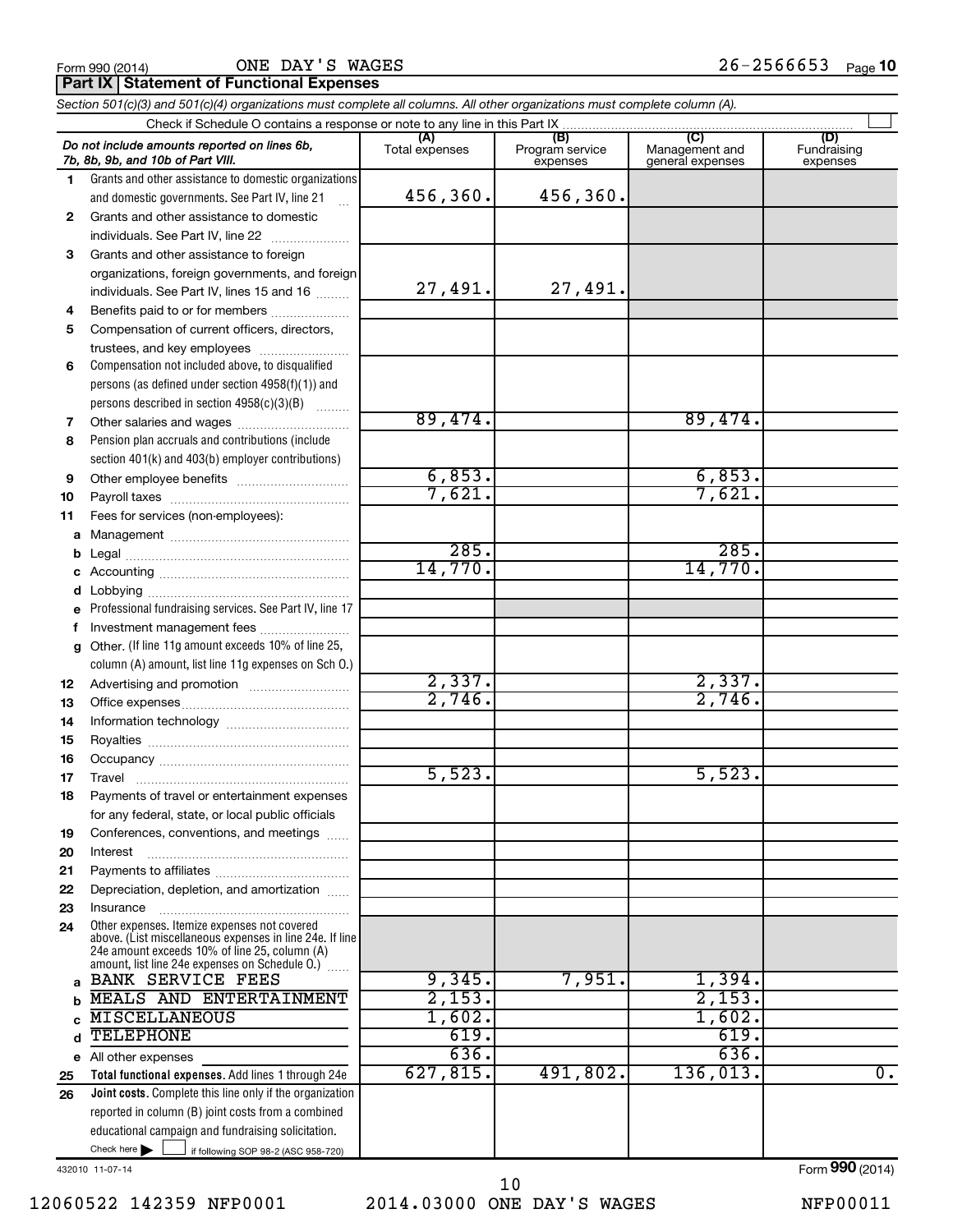432011 11-07-14

11

12060522 142359 NFP0001 2014.03000 ONE DAY'S WAGES NFP00011

**Part X Balance Sheet**

| <b>Dalance Sheet</b>                                                       |                   |             |
|----------------------------------------------------------------------------|-------------------|-------------|
| Check if Schedule O contains a response or note to any line in this Part X |                   |             |
|                                                                            | Beginning of year | End of year |

 $\perp$ 

|                      |          |                                                                                                 |                 |        | (A)<br>Beginning of year |                 | (B)<br>End of year |
|----------------------|----------|-------------------------------------------------------------------------------------------------|-----------------|--------|--------------------------|-----------------|--------------------|
|                      | 1        |                                                                                                 |                 |        | 769, 573.                | 1               | 883,993.           |
|                      | 2        |                                                                                                 |                 |        |                          | $\mathbf{2}$    |                    |
|                      | 3        |                                                                                                 |                 |        | 5,881.                   | 3               | 12,306.            |
|                      | 4        |                                                                                                 |                 |        |                          | 4               |                    |
|                      | 5        | Loans and other receivables from current and former officers, directors,                        |                 |        |                          |                 |                    |
|                      |          | trustees, key employees, and highest compensated employees. Complete                            |                 |        |                          |                 |                    |
|                      |          | Part II of Schedule L                                                                           |                 |        |                          | 5               |                    |
|                      | 6        | Loans and other receivables from other disqualified persons (as defined under                   |                 |        |                          |                 |                    |
|                      |          | section 4958(f)(1)), persons described in section 4958(c)(3)(B), and contributing               |                 |        |                          |                 |                    |
|                      |          | employers and sponsoring organizations of section 501(c)(9) voluntary                           |                 |        |                          |                 |                    |
|                      |          | employees' beneficiary organizations (see instr). Complete Part II of Sch L                     |                 |        |                          | 6               |                    |
| Assets               | 7        |                                                                                                 |                 |        |                          | 7               |                    |
|                      | 8        |                                                                                                 |                 |        | 1,306.                   | 8               | 2,555.             |
|                      | 9        | Prepaid expenses and deferred charges                                                           |                 |        |                          | 9               |                    |
|                      |          | 10a Land, buildings, and equipment: cost or other                                               |                 |        |                          |                 |                    |
|                      |          | basis. Complete Part VI of Schedule D  10a                                                      |                 | 5,488. |                          |                 |                    |
|                      | b        |                                                                                                 | 10 <sub>b</sub> | 5,488. | 0.1                      | 10 <sub>c</sub> | 0.                 |
|                      | 11       |                                                                                                 |                 |        |                          | 11              |                    |
|                      | 12       |                                                                                                 |                 |        |                          | 12              |                    |
|                      | 13       |                                                                                                 |                 |        |                          | 13              |                    |
|                      | 14       |                                                                                                 |                 |        |                          | 14              |                    |
|                      | 15       |                                                                                                 |                 |        | 0.1                      | 15              | 468.               |
|                      | 16       |                                                                                                 |                 |        | 776,760.                 | 16              | 899,322.           |
|                      | 17       |                                                                                                 |                 |        | 1,598.                   | 17              | 1,341.             |
|                      | 18       |                                                                                                 |                 |        |                          | 18              |                    |
|                      | 19       |                                                                                                 |                 |        |                          | 19              |                    |
|                      | 20       |                                                                                                 |                 |        |                          | 20              |                    |
|                      | 21       | Escrow or custodial account liability. Complete Part IV of Schedule D                           |                 |        |                          | 21              |                    |
|                      | 22       | Loans and other payables to current and former officers, directors, trustees,                   |                 |        |                          |                 |                    |
| Liabilities          |          | key employees, highest compensated employees, and disqualified persons.                         |                 |        |                          |                 |                    |
|                      |          |                                                                                                 |                 |        |                          | 22              |                    |
|                      | 23       | Secured mortgages and notes payable to unrelated third parties                                  |                 |        |                          | 23              |                    |
|                      | 24       | Unsecured notes and loans payable to unrelated third parties                                    |                 |        |                          | 24              |                    |
|                      | 25       | Other liabilities (including federal income tax, payables to related third                      |                 |        |                          |                 |                    |
|                      |          | parties, and other liabilities not included on lines 17-24). Complete Part X of                 |                 |        |                          |                 |                    |
|                      |          | Schedule D                                                                                      |                 |        | 1,401.]<br>2,999.        | 25              | 1,974.<br>3,315.   |
|                      | 26       | Total liabilities. Add lines 17 through 25                                                      |                 |        |                          | 26              |                    |
|                      |          | Organizations that follow SFAS 117 (ASC 958), check here >                                      |                 | and    |                          |                 |                    |
|                      |          | complete lines 27 through 29, and lines 33 and 34.                                              |                 |        |                          |                 |                    |
|                      | 27       |                                                                                                 |                 |        |                          | 27<br>28        |                    |
| <b>Fund Balances</b> | 28<br>29 | Permanently restricted net assets                                                               |                 |        |                          | 29              |                    |
|                      |          | Organizations that do not follow SFAS 117 (ASC 958), check here $\blacktriangleright \boxed{X}$ |                 |        |                          |                 |                    |
|                      |          | and complete lines 30 through 34.                                                               |                 |        |                          |                 |                    |
|                      | 30       |                                                                                                 |                 |        | 0.                       | 30              | $0 \cdot$          |
|                      | 31       | Paid-in or capital surplus, or land, building, or equipment fund                                |                 |        | $\mathbf 0$ .            | 31              | σ.                 |
| Net Assets or        | 32       | Retained earnings, endowment, accumulated income, or other funds                                |                 |        | 773,761 <b>.</b>         | 32              | 896,007.           |
|                      | 33       |                                                                                                 |                 |        | 773,761.                 | 33              | 896,007.           |
|                      | 34       |                                                                                                 |                 |        | 776,760.                 | 34              | 899, 322.          |
|                      |          |                                                                                                 |                 |        |                          |                 | Form 990 (2014)    |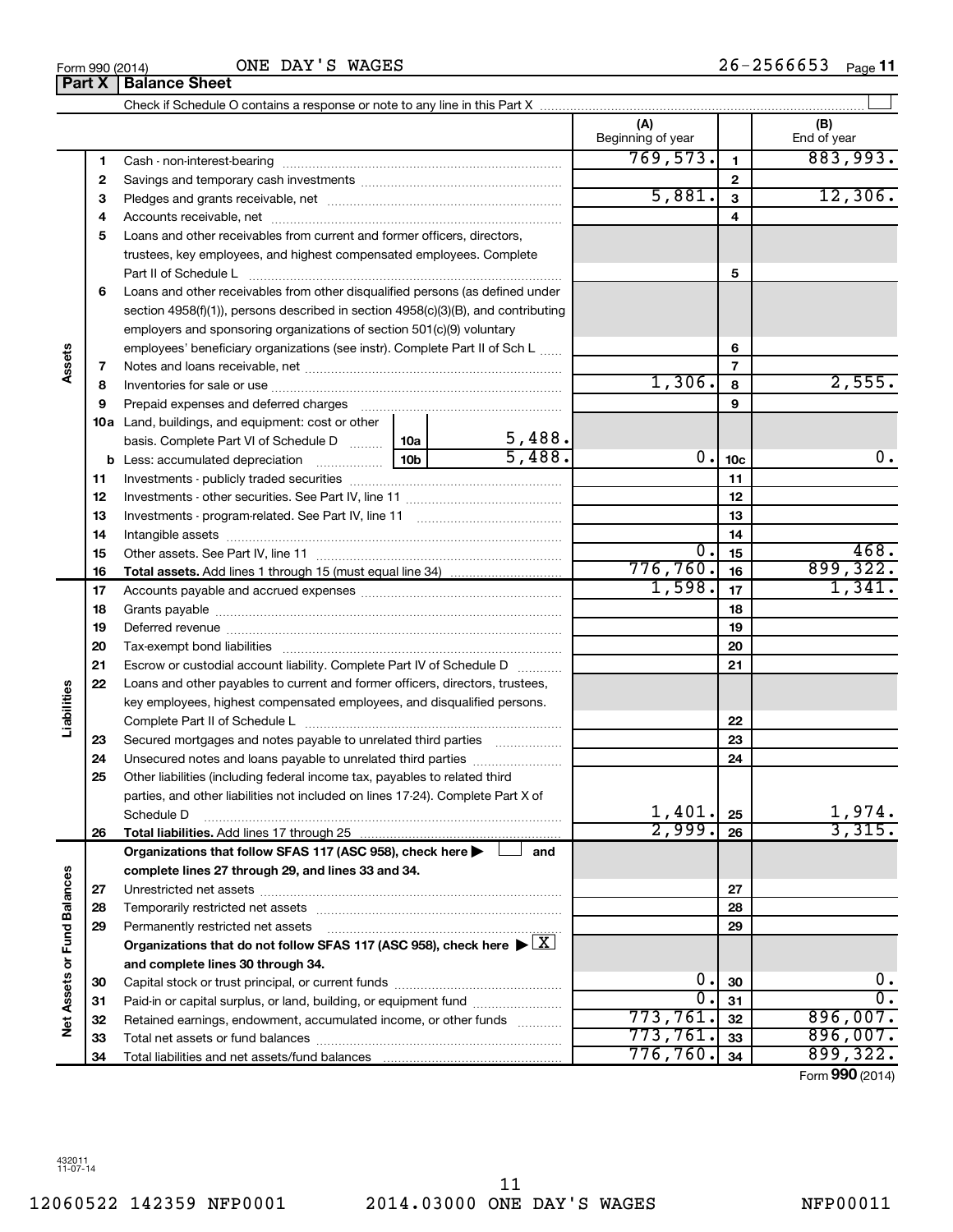|    | ONE DAY'S WAGES<br>Form 990 (2014)                                                                                                                                                                                             | 26-2566653              |    |                   | Page 12          |
|----|--------------------------------------------------------------------------------------------------------------------------------------------------------------------------------------------------------------------------------|-------------------------|----|-------------------|------------------|
|    | Part XI<br><b>Reconciliation of Net Assets</b>                                                                                                                                                                                 |                         |    |                   |                  |
|    | Check if Schedule O contains a response or note to any line in this Part XI [11] [12] Check if Schedule O contains a response or note to any line in this Part XI                                                              |                         |    |                   |                  |
|    |                                                                                                                                                                                                                                |                         |    |                   |                  |
| 1  |                                                                                                                                                                                                                                | 1                       |    |                   | 750,061.         |
| 2  |                                                                                                                                                                                                                                | $\mathbf{2}$            |    |                   | 627,815.         |
| з  | Revenue less expenses. Subtract line 2 from line 1                                                                                                                                                                             | $\mathbf{3}$            |    |                   | 122, 246.        |
| 4  |                                                                                                                                                                                                                                | $\overline{\mathbf{4}}$ |    |                   | 773,761.         |
| 5  | Net unrealized gains (losses) on investments [11] matter than the control of the state of the state of the state of the state of the state of the state of the state of the state of the state of the state of the state of th | 5                       |    |                   |                  |
| 6  | Donated services and use of facilities                                                                                                                                                                                         | 6                       |    |                   |                  |
| 7  | Investment expenses                                                                                                                                                                                                            | $\overline{7}$          |    |                   |                  |
| 8  |                                                                                                                                                                                                                                | 8                       |    |                   |                  |
| 9  |                                                                                                                                                                                                                                | 9                       |    |                   | $\overline{0}$ . |
| 10 | Net assets or fund balances at end of year. Combine lines 3 through 9 (must equal Part X, line 33,                                                                                                                             |                         |    |                   |                  |
|    | column (B))                                                                                                                                                                                                                    | 10                      |    |                   | 896,007.         |
|    | Part XII Financial Statements and Reporting                                                                                                                                                                                    |                         |    |                   |                  |
|    |                                                                                                                                                                                                                                |                         |    |                   |                  |
|    |                                                                                                                                                                                                                                |                         |    | Yes               | <b>No</b>        |
| 1  | $\lfloor x \rfloor$ Accrual<br>Accounting method used to prepare the Form 990: [130] Cash<br>Other                                                                                                                             |                         |    |                   |                  |
|    | If the organization changed its method of accounting from a prior year or checked "Other," explain in Schedule O.                                                                                                              |                         |    |                   |                  |
|    |                                                                                                                                                                                                                                |                         | 2a |                   | x                |
|    | If "Yes," check a box below to indicate whether the financial statements for the year were compiled or reviewed on a                                                                                                           |                         |    |                   |                  |
|    | separate basis, consolidated basis, or both:                                                                                                                                                                                   |                         |    |                   |                  |
|    | Both consolidated and separate basis<br>Separate basis<br>Consolidated basis                                                                                                                                                   |                         |    |                   |                  |
|    | <b>b</b> Were the organization's financial statements audited by an independent accountant?                                                                                                                                    |                         | 2b |                   | x                |
|    | If "Yes," check a box below to indicate whether the financial statements for the year were audited on a separate basis,                                                                                                        |                         |    |                   |                  |
|    | consolidated basis, or both:                                                                                                                                                                                                   |                         |    |                   |                  |
|    | Consolidated basis<br>Separate basis<br>Both consolidated and separate basis                                                                                                                                                   |                         |    |                   |                  |
|    | c If "Yes" to line 2a or 2b, does the organization have a committee that assumes responsibility for oversight of the audit,                                                                                                    |                         |    |                   |                  |
|    |                                                                                                                                                                                                                                |                         | 2c |                   |                  |
|    | If the organization changed either its oversight process or selection process during the tax year, explain in Schedule O.                                                                                                      |                         |    |                   |                  |
|    | 3a As a result of a federal award, was the organization required to undergo an audit or audits as set forth in the Single Audit                                                                                                |                         |    |                   |                  |
|    |                                                                                                                                                                                                                                |                         | За |                   | x                |
|    | <b>b</b> If "Yes," did the organization undergo the required audit or audits? If the organization did not undergo the required audit                                                                                           |                         |    |                   |                  |
|    |                                                                                                                                                                                                                                |                         | Зb |                   |                  |
|    |                                                                                                                                                                                                                                |                         |    | $000 \, \text{m}$ |                  |

Form (2014) **990**

432012 11-07-14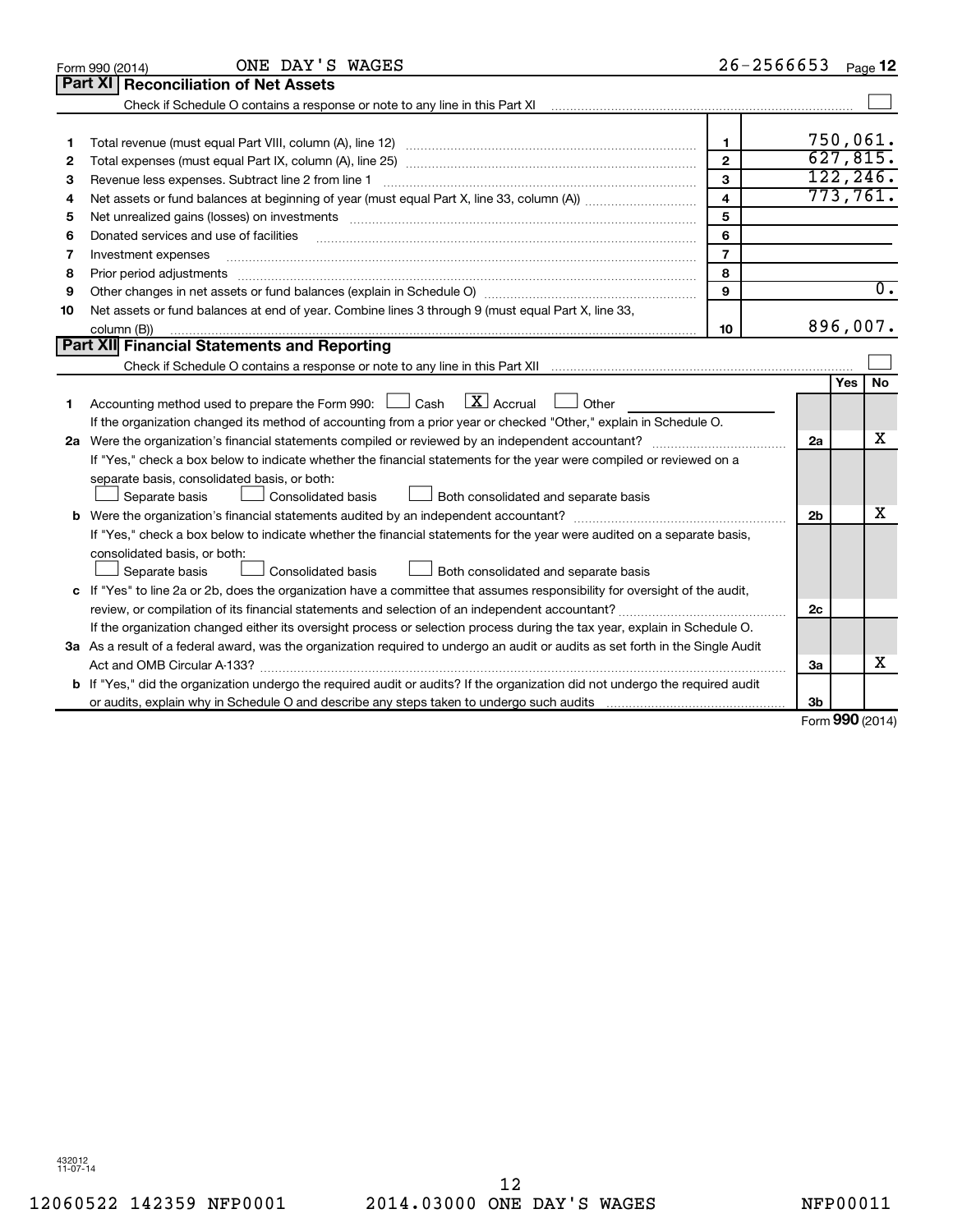| <b>SCHEDULE A</b> |  |
|-------------------|--|
|-------------------|--|

|  |  |  | (Form 990 or 990-EZ) |
|--|--|--|----------------------|
|--|--|--|----------------------|

# **Public Charity Status and Public Support**<br> **2014**

(Form 990) **Complete if the organization is a section 501(c)(3) organization or a section** 

OMB No. 1545-0047

**10 11**

**d**

**e**

|               |                                                                                                                                               | 4947(a)(1) nonexempt charitable trust.                                                                                                     |                                     |                |  |  |  |
|---------------|-----------------------------------------------------------------------------------------------------------------------------------------------|--------------------------------------------------------------------------------------------------------------------------------------------|-------------------------------------|----------------|--|--|--|
|               | Department of the Treasury<br>Internal Revenue Service                                                                                        | Attach to Form 990 or Form 990-EZ.<br>Information about Schedule A (Form 990 or 990-EZ) and its instructions is at www.irs.gov/form990.    | <b>Open to Public</b><br>Inspection |                |  |  |  |
|               | Name of the organization<br><b>Employer identification number</b>                                                                             |                                                                                                                                            |                                     |                |  |  |  |
|               |                                                                                                                                               | ONE DAY'S WAGES                                                                                                                            |                                     | $26 - 2566653$ |  |  |  |
| Part I        |                                                                                                                                               | Reason for Public Charity Status (All organizations must complete this part.) See instructions.                                            |                                     |                |  |  |  |
|               |                                                                                                                                               | The organization is not a private foundation because it is: (For lines 1 through 11, check only one box.)                                  |                                     |                |  |  |  |
|               |                                                                                                                                               | A church, convention of churches, or association of churches described in section 170(b)(1)(A)(i).                                         |                                     |                |  |  |  |
| 2             |                                                                                                                                               | A school described in section 170(b)(1)(A)(ii). (Attach Schedule E.)                                                                       |                                     |                |  |  |  |
| з             |                                                                                                                                               | A hospital or a cooperative hospital service organization described in section 170(b)(1)(A)(iii).                                          |                                     |                |  |  |  |
|               |                                                                                                                                               | A medical research organization operated in conjunction with a hospital described in section 170(b)(1)(A)(iii). Enter the hospital's name, |                                     |                |  |  |  |
|               | city, and state:                                                                                                                              |                                                                                                                                            |                                     |                |  |  |  |
| 5             |                                                                                                                                               | An organization operated for the benefit of a college or university owned or operated by a governmental unit described in                  |                                     |                |  |  |  |
|               |                                                                                                                                               | section 170(b)(1)(A)(iv). (Complete Part II.)                                                                                              |                                     |                |  |  |  |
| 6             |                                                                                                                                               | A federal, state, or local government or governmental unit described in section 170(b)(1)(A)(v).                                           |                                     |                |  |  |  |
|               |                                                                                                                                               | An organization that normally receives a substantial part of its support from a governmental unit or from the general public described in  |                                     |                |  |  |  |
|               |                                                                                                                                               | section 170(b)(1)(A)(vi). (Complete Part II.)                                                                                              |                                     |                |  |  |  |
| 8             |                                                                                                                                               | A community trust described in section 170(b)(1)(A)(vi). (Complete Part II.)                                                               |                                     |                |  |  |  |
| <u>x</u><br>9 |                                                                                                                                               | An organization that normally receives: (1) more than 33 1/3% of its support from contributions, membership fees, and gross receipts from  |                                     |                |  |  |  |
|               | activities related to its exempt functions - subject to certain exceptions, and (2) no more than 33 1/3% of its support from gross investment |                                                                                                                                            |                                     |                |  |  |  |
|               | income and unrelated business taxable income (less section 511 tax) from businesses acquired by the organization after June 30, 1975.         |                                                                                                                                            |                                     |                |  |  |  |
|               |                                                                                                                                               | See section 509(a)(2). (Complete Part III.)                                                                                                |                                     |                |  |  |  |
| 10            |                                                                                                                                               | An organization organized and operated exclusively to test for public safety. See section 509(a)(4).                                       |                                     |                |  |  |  |
| 11            |                                                                                                                                               | Ap erganization erganized and energted evolusively for the benefit of to perform the functions of let to samy out the purposes of one or   |                                     |                |  |  |  |

|  | $\perp$ An organization organized and operated exclusively for the benefit of, to perform the functions of, or to carry out the purposes of one or |
|--|----------------------------------------------------------------------------------------------------------------------------------------------------|
|  | more publicly supported organizations described in section 509(a)(1) or section 509(a)(2). See section 509(a)(3), Check the box in                 |
|  | lines 11a through 11d that describes the type of supporting organization and complete lines 11e, 11f, and 11g.                                     |

|  | a □ Type I. A supporting organization operated, supervised, or controlled by its supported organization(s), typically by giving |
|--|---------------------------------------------------------------------------------------------------------------------------------|
|  | the supported organization(s) the power to regularly appoint or elect a majority of the directors or trustees of the supporting |
|  | organization. You must complete Part IV, Sections A and B.                                                                      |

**b Type II.** A supporting organization supervised or controlled in connection with its supported organization(s), by having organization(s). You must complete Part IV, Sections A and C. control or management of the supporting organization vested in the same persons that control or manage the supported

|  | $c$ $\Box$ Type III functionally integrated. A supporting organization operated in connection with, and functionally integrated with, |
|--|---------------------------------------------------------------------------------------------------------------------------------------|
|  | its supported organization(s) (see instructions). You must complete Part IV, Sections A, D, and E.                                    |

|  | <b>Type III non-functionally integrated.</b> A supporting organization operated in connection with its supported organization(s) |
|--|----------------------------------------------------------------------------------------------------------------------------------|
|  | that is not functionally integrated. The organization generally must satisfy a distribution requirement and an attentiveness     |
|  | requirement (see instructions). You must complete Part IV, Sections A and D, and Part V.                                         |

Check this box if the organization received a written determination from the IRS that it is a Type I, Type II, Type III † functionally integrated, or Type III non-functionally integrated supporting organization.

| f Enter the number of supported organizations |  |
|-----------------------------------------------|--|
|                                               |  |

| g Provide the following information about the supported organization(s). |  |  |  |
|--------------------------------------------------------------------------|--|--|--|
|                                                                          |  |  |  |

| $\mathbf{s}$ . To ride the following implifiation about the supported organization (9).<br>(i) Name of supported | (ii) EIN | (iii) Type of organization | (iv) Is the organization |    | (v) Amount of monetary | (vi) Amount of     |
|------------------------------------------------------------------------------------------------------------------|----------|----------------------------|--------------------------|----|------------------------|--------------------|
|                                                                                                                  |          | (described on lines 1-9    | listed in your           |    |                        | other support (see |
| organization                                                                                                     |          | above or IRC section       | governing document?      |    | support (see           |                    |
|                                                                                                                  |          |                            | Yes                      | No | Instructions)          | Instructions)      |
|                                                                                                                  |          | (see instructions))        |                          |    |                        |                    |
|                                                                                                                  |          |                            |                          |    |                        |                    |
|                                                                                                                  |          |                            |                          |    |                        |                    |
|                                                                                                                  |          |                            |                          |    |                        |                    |
|                                                                                                                  |          |                            |                          |    |                        |                    |
|                                                                                                                  |          |                            |                          |    |                        |                    |
|                                                                                                                  |          |                            |                          |    |                        |                    |
|                                                                                                                  |          |                            |                          |    |                        |                    |
|                                                                                                                  |          |                            |                          |    |                        |                    |
|                                                                                                                  |          |                            |                          |    |                        |                    |
|                                                                                                                  |          |                            |                          |    |                        |                    |
|                                                                                                                  |          |                            |                          |    |                        |                    |
|                                                                                                                  |          |                            |                          |    |                        |                    |
|                                                                                                                  |          |                            |                          |    |                        |                    |
|                                                                                                                  |          |                            |                          |    |                        |                    |
|                                                                                                                  |          |                            |                          |    |                        |                    |
| Total                                                                                                            |          |                            |                          |    |                        |                    |

432021 09-17-14 **Form 990 or 990-EZ.** LHA **For Paperwork Reduction Act Notice, see the Instructions for**  **Schedule A (Form 990 or 990-EZ) 2014**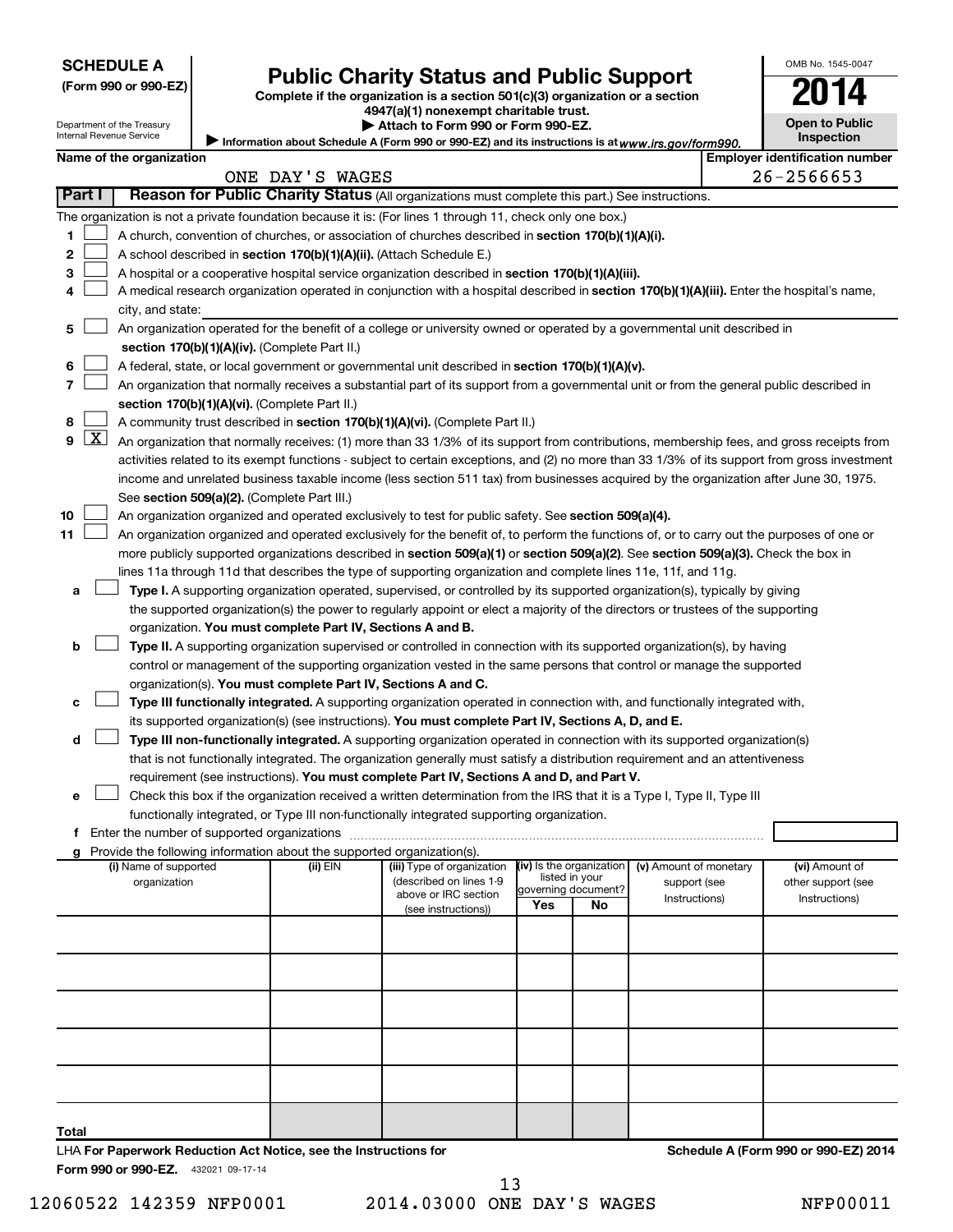| Schedule A (Form 990 or 990-EZ) 2014 | Page |
|--------------------------------------|------|
|--------------------------------------|------|

**2**

(Complete only if you checked the box on line 5, 7, or 8 of Part I or if the organization failed to qualify under Part III. If the organization fails to qualify under the tests listed below, please complete Part III.) **Part II Support Schedule for Organizations Described in Sections 170(b)(1)(A)(iv) and 170(b)(1)(A)(vi)**

| Calendar year (or fiscal year beginning in) $\blacktriangleright$<br>(a) 2010<br>(b) 2011<br>$(c)$ 2012<br>$(d)$ 2013<br>(e) 2014<br>(f) Total<br>1 Gifts, grants, contributions, and<br>membership fees received. (Do not<br>include any "unusual grants.")<br>2 Tax revenues levied for the organ-<br>ization's benefit and either paid to<br>or expended on its behalf<br>3 The value of services or facilities<br>furnished by a governmental unit to<br>the organization without charge<br>4 Total. Add lines 1 through 3<br>5 The portion of total contributions<br>by each person (other than a<br>governmental unit or publicly<br>supported organization) included<br>on line 1 that exceeds 2% of the<br>amount shown on line 11,<br>column (f)<br>6 Public support. Subtract line 5 from line 4.<br><b>Section B. Total Support</b><br>Calendar year (or fiscal year beginning in)<br>(a) 2010<br>(b) 2011<br>$(c)$ 2012<br>$(d)$ 2013<br>(f) Total<br>(e) 2014<br>7 Amounts from line 4<br>Gross income from interest,<br>8<br>dividends, payments received on<br>securities loans, rents, royalties<br>and income from similar sources<br>Net income from unrelated business<br>9.<br>activities, whether or not the<br>business is regularly carried on<br>10 Other income. Do not include gain<br>or loss from the sale of capital<br>assets (Explain in Part VI.)<br>11 Total support. Add lines 7 through 10<br>12<br><b>12</b> Gross receipts from related activities, etc. (see instructions)<br>13 First five years. If the Form 990 is for the organization's first, second, third, fourth, or fifth tax year as a section 501(c)(3)<br>organization, check this box and stop here<br>Section C. Computation of Public Support Percentage<br>14<br>%<br>15<br>%<br>16a 33 1/3% support test - 2014. If the organization did not check the box on line 13, and line 14 is 33 1/3% or more, check this box and<br>stop here. The organization qualifies as a publicly supported organization<br>b 33 1/3% support test - 2013. If the organization did not check a box on line 13 or 16a, and line 15 is 33 1/3% or more, check this box<br>and stop here. The organization qualifies as a publicly supported organization [11,111] and stop here. The organization [11] and stop here. The organization [11] and stop here. The organization [11] and stop here is a publ<br>17a 10% -facts-and-circumstances test - 2014. If the organization did not check a box on line 13, 16a, or 16b, and line 14 is 10% or more,<br>and if the organization meets the "facts-and-circumstances" test, check this box and stop here. Explain in Part VI how the organization<br><b>b 10%</b> -facts-and-circumstances test - 2013. If the organization did not check a box on line 13, 16a, 16b, or 17a, and line 15 is 10% or<br>more, and if the organization meets the "facts-and-circumstances" test, check this box and stop here. Explain in Part VI how the | <b>Section A. Public Support</b> |  |  |  |
|------------------------------------------------------------------------------------------------------------------------------------------------------------------------------------------------------------------------------------------------------------------------------------------------------------------------------------------------------------------------------------------------------------------------------------------------------------------------------------------------------------------------------------------------------------------------------------------------------------------------------------------------------------------------------------------------------------------------------------------------------------------------------------------------------------------------------------------------------------------------------------------------------------------------------------------------------------------------------------------------------------------------------------------------------------------------------------------------------------------------------------------------------------------------------------------------------------------------------------------------------------------------------------------------------------------------------------------------------------------------------------------------------------------------------------------------------------------------------------------------------------------------------------------------------------------------------------------------------------------------------------------------------------------------------------------------------------------------------------------------------------------------------------------------------------------------------------------------------------------------------------------------------------------------------------------------------------------------------------------------------------------------------------------------------------------------------------------------------------------------------------------------------------------------------------------------------------------------------------------------------------------------------------------------------------------------------------------------------------------------------------------------------------------------------------------------------------------------------------------------------------------------------------------------------------------------------------------------------------------------------------------------------------------------------------------------------------------------------------------------------------------------------------------------------------------------------------------------------------------------------------------------------------------------------------------------------------------------------|----------------------------------|--|--|--|
|                                                                                                                                                                                                                                                                                                                                                                                                                                                                                                                                                                                                                                                                                                                                                                                                                                                                                                                                                                                                                                                                                                                                                                                                                                                                                                                                                                                                                                                                                                                                                                                                                                                                                                                                                                                                                                                                                                                                                                                                                                                                                                                                                                                                                                                                                                                                                                                                                                                                                                                                                                                                                                                                                                                                                                                                                                                                                                                                                                              |                                  |  |  |  |
|                                                                                                                                                                                                                                                                                                                                                                                                                                                                                                                                                                                                                                                                                                                                                                                                                                                                                                                                                                                                                                                                                                                                                                                                                                                                                                                                                                                                                                                                                                                                                                                                                                                                                                                                                                                                                                                                                                                                                                                                                                                                                                                                                                                                                                                                                                                                                                                                                                                                                                                                                                                                                                                                                                                                                                                                                                                                                                                                                                              |                                  |  |  |  |
|                                                                                                                                                                                                                                                                                                                                                                                                                                                                                                                                                                                                                                                                                                                                                                                                                                                                                                                                                                                                                                                                                                                                                                                                                                                                                                                                                                                                                                                                                                                                                                                                                                                                                                                                                                                                                                                                                                                                                                                                                                                                                                                                                                                                                                                                                                                                                                                                                                                                                                                                                                                                                                                                                                                                                                                                                                                                                                                                                                              |                                  |  |  |  |
|                                                                                                                                                                                                                                                                                                                                                                                                                                                                                                                                                                                                                                                                                                                                                                                                                                                                                                                                                                                                                                                                                                                                                                                                                                                                                                                                                                                                                                                                                                                                                                                                                                                                                                                                                                                                                                                                                                                                                                                                                                                                                                                                                                                                                                                                                                                                                                                                                                                                                                                                                                                                                                                                                                                                                                                                                                                                                                                                                                              |                                  |  |  |  |
|                                                                                                                                                                                                                                                                                                                                                                                                                                                                                                                                                                                                                                                                                                                                                                                                                                                                                                                                                                                                                                                                                                                                                                                                                                                                                                                                                                                                                                                                                                                                                                                                                                                                                                                                                                                                                                                                                                                                                                                                                                                                                                                                                                                                                                                                                                                                                                                                                                                                                                                                                                                                                                                                                                                                                                                                                                                                                                                                                                              |                                  |  |  |  |
|                                                                                                                                                                                                                                                                                                                                                                                                                                                                                                                                                                                                                                                                                                                                                                                                                                                                                                                                                                                                                                                                                                                                                                                                                                                                                                                                                                                                                                                                                                                                                                                                                                                                                                                                                                                                                                                                                                                                                                                                                                                                                                                                                                                                                                                                                                                                                                                                                                                                                                                                                                                                                                                                                                                                                                                                                                                                                                                                                                              |                                  |  |  |  |
|                                                                                                                                                                                                                                                                                                                                                                                                                                                                                                                                                                                                                                                                                                                                                                                                                                                                                                                                                                                                                                                                                                                                                                                                                                                                                                                                                                                                                                                                                                                                                                                                                                                                                                                                                                                                                                                                                                                                                                                                                                                                                                                                                                                                                                                                                                                                                                                                                                                                                                                                                                                                                                                                                                                                                                                                                                                                                                                                                                              |                                  |  |  |  |
|                                                                                                                                                                                                                                                                                                                                                                                                                                                                                                                                                                                                                                                                                                                                                                                                                                                                                                                                                                                                                                                                                                                                                                                                                                                                                                                                                                                                                                                                                                                                                                                                                                                                                                                                                                                                                                                                                                                                                                                                                                                                                                                                                                                                                                                                                                                                                                                                                                                                                                                                                                                                                                                                                                                                                                                                                                                                                                                                                                              |                                  |  |  |  |
|                                                                                                                                                                                                                                                                                                                                                                                                                                                                                                                                                                                                                                                                                                                                                                                                                                                                                                                                                                                                                                                                                                                                                                                                                                                                                                                                                                                                                                                                                                                                                                                                                                                                                                                                                                                                                                                                                                                                                                                                                                                                                                                                                                                                                                                                                                                                                                                                                                                                                                                                                                                                                                                                                                                                                                                                                                                                                                                                                                              |                                  |  |  |  |
|                                                                                                                                                                                                                                                                                                                                                                                                                                                                                                                                                                                                                                                                                                                                                                                                                                                                                                                                                                                                                                                                                                                                                                                                                                                                                                                                                                                                                                                                                                                                                                                                                                                                                                                                                                                                                                                                                                                                                                                                                                                                                                                                                                                                                                                                                                                                                                                                                                                                                                                                                                                                                                                                                                                                                                                                                                                                                                                                                                              |                                  |  |  |  |
|                                                                                                                                                                                                                                                                                                                                                                                                                                                                                                                                                                                                                                                                                                                                                                                                                                                                                                                                                                                                                                                                                                                                                                                                                                                                                                                                                                                                                                                                                                                                                                                                                                                                                                                                                                                                                                                                                                                                                                                                                                                                                                                                                                                                                                                                                                                                                                                                                                                                                                                                                                                                                                                                                                                                                                                                                                                                                                                                                                              |                                  |  |  |  |
|                                                                                                                                                                                                                                                                                                                                                                                                                                                                                                                                                                                                                                                                                                                                                                                                                                                                                                                                                                                                                                                                                                                                                                                                                                                                                                                                                                                                                                                                                                                                                                                                                                                                                                                                                                                                                                                                                                                                                                                                                                                                                                                                                                                                                                                                                                                                                                                                                                                                                                                                                                                                                                                                                                                                                                                                                                                                                                                                                                              |                                  |  |  |  |
|                                                                                                                                                                                                                                                                                                                                                                                                                                                                                                                                                                                                                                                                                                                                                                                                                                                                                                                                                                                                                                                                                                                                                                                                                                                                                                                                                                                                                                                                                                                                                                                                                                                                                                                                                                                                                                                                                                                                                                                                                                                                                                                                                                                                                                                                                                                                                                                                                                                                                                                                                                                                                                                                                                                                                                                                                                                                                                                                                                              |                                  |  |  |  |
|                                                                                                                                                                                                                                                                                                                                                                                                                                                                                                                                                                                                                                                                                                                                                                                                                                                                                                                                                                                                                                                                                                                                                                                                                                                                                                                                                                                                                                                                                                                                                                                                                                                                                                                                                                                                                                                                                                                                                                                                                                                                                                                                                                                                                                                                                                                                                                                                                                                                                                                                                                                                                                                                                                                                                                                                                                                                                                                                                                              |                                  |  |  |  |
|                                                                                                                                                                                                                                                                                                                                                                                                                                                                                                                                                                                                                                                                                                                                                                                                                                                                                                                                                                                                                                                                                                                                                                                                                                                                                                                                                                                                                                                                                                                                                                                                                                                                                                                                                                                                                                                                                                                                                                                                                                                                                                                                                                                                                                                                                                                                                                                                                                                                                                                                                                                                                                                                                                                                                                                                                                                                                                                                                                              |                                  |  |  |  |
|                                                                                                                                                                                                                                                                                                                                                                                                                                                                                                                                                                                                                                                                                                                                                                                                                                                                                                                                                                                                                                                                                                                                                                                                                                                                                                                                                                                                                                                                                                                                                                                                                                                                                                                                                                                                                                                                                                                                                                                                                                                                                                                                                                                                                                                                                                                                                                                                                                                                                                                                                                                                                                                                                                                                                                                                                                                                                                                                                                              |                                  |  |  |  |
|                                                                                                                                                                                                                                                                                                                                                                                                                                                                                                                                                                                                                                                                                                                                                                                                                                                                                                                                                                                                                                                                                                                                                                                                                                                                                                                                                                                                                                                                                                                                                                                                                                                                                                                                                                                                                                                                                                                                                                                                                                                                                                                                                                                                                                                                                                                                                                                                                                                                                                                                                                                                                                                                                                                                                                                                                                                                                                                                                                              |                                  |  |  |  |
|                                                                                                                                                                                                                                                                                                                                                                                                                                                                                                                                                                                                                                                                                                                                                                                                                                                                                                                                                                                                                                                                                                                                                                                                                                                                                                                                                                                                                                                                                                                                                                                                                                                                                                                                                                                                                                                                                                                                                                                                                                                                                                                                                                                                                                                                                                                                                                                                                                                                                                                                                                                                                                                                                                                                                                                                                                                                                                                                                                              |                                  |  |  |  |
|                                                                                                                                                                                                                                                                                                                                                                                                                                                                                                                                                                                                                                                                                                                                                                                                                                                                                                                                                                                                                                                                                                                                                                                                                                                                                                                                                                                                                                                                                                                                                                                                                                                                                                                                                                                                                                                                                                                                                                                                                                                                                                                                                                                                                                                                                                                                                                                                                                                                                                                                                                                                                                                                                                                                                                                                                                                                                                                                                                              |                                  |  |  |  |
|                                                                                                                                                                                                                                                                                                                                                                                                                                                                                                                                                                                                                                                                                                                                                                                                                                                                                                                                                                                                                                                                                                                                                                                                                                                                                                                                                                                                                                                                                                                                                                                                                                                                                                                                                                                                                                                                                                                                                                                                                                                                                                                                                                                                                                                                                                                                                                                                                                                                                                                                                                                                                                                                                                                                                                                                                                                                                                                                                                              |                                  |  |  |  |
|                                                                                                                                                                                                                                                                                                                                                                                                                                                                                                                                                                                                                                                                                                                                                                                                                                                                                                                                                                                                                                                                                                                                                                                                                                                                                                                                                                                                                                                                                                                                                                                                                                                                                                                                                                                                                                                                                                                                                                                                                                                                                                                                                                                                                                                                                                                                                                                                                                                                                                                                                                                                                                                                                                                                                                                                                                                                                                                                                                              |                                  |  |  |  |
|                                                                                                                                                                                                                                                                                                                                                                                                                                                                                                                                                                                                                                                                                                                                                                                                                                                                                                                                                                                                                                                                                                                                                                                                                                                                                                                                                                                                                                                                                                                                                                                                                                                                                                                                                                                                                                                                                                                                                                                                                                                                                                                                                                                                                                                                                                                                                                                                                                                                                                                                                                                                                                                                                                                                                                                                                                                                                                                                                                              |                                  |  |  |  |
|                                                                                                                                                                                                                                                                                                                                                                                                                                                                                                                                                                                                                                                                                                                                                                                                                                                                                                                                                                                                                                                                                                                                                                                                                                                                                                                                                                                                                                                                                                                                                                                                                                                                                                                                                                                                                                                                                                                                                                                                                                                                                                                                                                                                                                                                                                                                                                                                                                                                                                                                                                                                                                                                                                                                                                                                                                                                                                                                                                              |                                  |  |  |  |
|                                                                                                                                                                                                                                                                                                                                                                                                                                                                                                                                                                                                                                                                                                                                                                                                                                                                                                                                                                                                                                                                                                                                                                                                                                                                                                                                                                                                                                                                                                                                                                                                                                                                                                                                                                                                                                                                                                                                                                                                                                                                                                                                                                                                                                                                                                                                                                                                                                                                                                                                                                                                                                                                                                                                                                                                                                                                                                                                                                              |                                  |  |  |  |
|                                                                                                                                                                                                                                                                                                                                                                                                                                                                                                                                                                                                                                                                                                                                                                                                                                                                                                                                                                                                                                                                                                                                                                                                                                                                                                                                                                                                                                                                                                                                                                                                                                                                                                                                                                                                                                                                                                                                                                                                                                                                                                                                                                                                                                                                                                                                                                                                                                                                                                                                                                                                                                                                                                                                                                                                                                                                                                                                                                              |                                  |  |  |  |
|                                                                                                                                                                                                                                                                                                                                                                                                                                                                                                                                                                                                                                                                                                                                                                                                                                                                                                                                                                                                                                                                                                                                                                                                                                                                                                                                                                                                                                                                                                                                                                                                                                                                                                                                                                                                                                                                                                                                                                                                                                                                                                                                                                                                                                                                                                                                                                                                                                                                                                                                                                                                                                                                                                                                                                                                                                                                                                                                                                              |                                  |  |  |  |
|                                                                                                                                                                                                                                                                                                                                                                                                                                                                                                                                                                                                                                                                                                                                                                                                                                                                                                                                                                                                                                                                                                                                                                                                                                                                                                                                                                                                                                                                                                                                                                                                                                                                                                                                                                                                                                                                                                                                                                                                                                                                                                                                                                                                                                                                                                                                                                                                                                                                                                                                                                                                                                                                                                                                                                                                                                                                                                                                                                              |                                  |  |  |  |
|                                                                                                                                                                                                                                                                                                                                                                                                                                                                                                                                                                                                                                                                                                                                                                                                                                                                                                                                                                                                                                                                                                                                                                                                                                                                                                                                                                                                                                                                                                                                                                                                                                                                                                                                                                                                                                                                                                                                                                                                                                                                                                                                                                                                                                                                                                                                                                                                                                                                                                                                                                                                                                                                                                                                                                                                                                                                                                                                                                              |                                  |  |  |  |
|                                                                                                                                                                                                                                                                                                                                                                                                                                                                                                                                                                                                                                                                                                                                                                                                                                                                                                                                                                                                                                                                                                                                                                                                                                                                                                                                                                                                                                                                                                                                                                                                                                                                                                                                                                                                                                                                                                                                                                                                                                                                                                                                                                                                                                                                                                                                                                                                                                                                                                                                                                                                                                                                                                                                                                                                                                                                                                                                                                              |                                  |  |  |  |
|                                                                                                                                                                                                                                                                                                                                                                                                                                                                                                                                                                                                                                                                                                                                                                                                                                                                                                                                                                                                                                                                                                                                                                                                                                                                                                                                                                                                                                                                                                                                                                                                                                                                                                                                                                                                                                                                                                                                                                                                                                                                                                                                                                                                                                                                                                                                                                                                                                                                                                                                                                                                                                                                                                                                                                                                                                                                                                                                                                              |                                  |  |  |  |
|                                                                                                                                                                                                                                                                                                                                                                                                                                                                                                                                                                                                                                                                                                                                                                                                                                                                                                                                                                                                                                                                                                                                                                                                                                                                                                                                                                                                                                                                                                                                                                                                                                                                                                                                                                                                                                                                                                                                                                                                                                                                                                                                                                                                                                                                                                                                                                                                                                                                                                                                                                                                                                                                                                                                                                                                                                                                                                                                                                              |                                  |  |  |  |
|                                                                                                                                                                                                                                                                                                                                                                                                                                                                                                                                                                                                                                                                                                                                                                                                                                                                                                                                                                                                                                                                                                                                                                                                                                                                                                                                                                                                                                                                                                                                                                                                                                                                                                                                                                                                                                                                                                                                                                                                                                                                                                                                                                                                                                                                                                                                                                                                                                                                                                                                                                                                                                                                                                                                                                                                                                                                                                                                                                              |                                  |  |  |  |
|                                                                                                                                                                                                                                                                                                                                                                                                                                                                                                                                                                                                                                                                                                                                                                                                                                                                                                                                                                                                                                                                                                                                                                                                                                                                                                                                                                                                                                                                                                                                                                                                                                                                                                                                                                                                                                                                                                                                                                                                                                                                                                                                                                                                                                                                                                                                                                                                                                                                                                                                                                                                                                                                                                                                                                                                                                                                                                                                                                              |                                  |  |  |  |
|                                                                                                                                                                                                                                                                                                                                                                                                                                                                                                                                                                                                                                                                                                                                                                                                                                                                                                                                                                                                                                                                                                                                                                                                                                                                                                                                                                                                                                                                                                                                                                                                                                                                                                                                                                                                                                                                                                                                                                                                                                                                                                                                                                                                                                                                                                                                                                                                                                                                                                                                                                                                                                                                                                                                                                                                                                                                                                                                                                              |                                  |  |  |  |
|                                                                                                                                                                                                                                                                                                                                                                                                                                                                                                                                                                                                                                                                                                                                                                                                                                                                                                                                                                                                                                                                                                                                                                                                                                                                                                                                                                                                                                                                                                                                                                                                                                                                                                                                                                                                                                                                                                                                                                                                                                                                                                                                                                                                                                                                                                                                                                                                                                                                                                                                                                                                                                                                                                                                                                                                                                                                                                                                                                              |                                  |  |  |  |
|                                                                                                                                                                                                                                                                                                                                                                                                                                                                                                                                                                                                                                                                                                                                                                                                                                                                                                                                                                                                                                                                                                                                                                                                                                                                                                                                                                                                                                                                                                                                                                                                                                                                                                                                                                                                                                                                                                                                                                                                                                                                                                                                                                                                                                                                                                                                                                                                                                                                                                                                                                                                                                                                                                                                                                                                                                                                                                                                                                              |                                  |  |  |  |
|                                                                                                                                                                                                                                                                                                                                                                                                                                                                                                                                                                                                                                                                                                                                                                                                                                                                                                                                                                                                                                                                                                                                                                                                                                                                                                                                                                                                                                                                                                                                                                                                                                                                                                                                                                                                                                                                                                                                                                                                                                                                                                                                                                                                                                                                                                                                                                                                                                                                                                                                                                                                                                                                                                                                                                                                                                                                                                                                                                              |                                  |  |  |  |
|                                                                                                                                                                                                                                                                                                                                                                                                                                                                                                                                                                                                                                                                                                                                                                                                                                                                                                                                                                                                                                                                                                                                                                                                                                                                                                                                                                                                                                                                                                                                                                                                                                                                                                                                                                                                                                                                                                                                                                                                                                                                                                                                                                                                                                                                                                                                                                                                                                                                                                                                                                                                                                                                                                                                                                                                                                                                                                                                                                              |                                  |  |  |  |
|                                                                                                                                                                                                                                                                                                                                                                                                                                                                                                                                                                                                                                                                                                                                                                                                                                                                                                                                                                                                                                                                                                                                                                                                                                                                                                                                                                                                                                                                                                                                                                                                                                                                                                                                                                                                                                                                                                                                                                                                                                                                                                                                                                                                                                                                                                                                                                                                                                                                                                                                                                                                                                                                                                                                                                                                                                                                                                                                                                              |                                  |  |  |  |
|                                                                                                                                                                                                                                                                                                                                                                                                                                                                                                                                                                                                                                                                                                                                                                                                                                                                                                                                                                                                                                                                                                                                                                                                                                                                                                                                                                                                                                                                                                                                                                                                                                                                                                                                                                                                                                                                                                                                                                                                                                                                                                                                                                                                                                                                                                                                                                                                                                                                                                                                                                                                                                                                                                                                                                                                                                                                                                                                                                              |                                  |  |  |  |
|                                                                                                                                                                                                                                                                                                                                                                                                                                                                                                                                                                                                                                                                                                                                                                                                                                                                                                                                                                                                                                                                                                                                                                                                                                                                                                                                                                                                                                                                                                                                                                                                                                                                                                                                                                                                                                                                                                                                                                                                                                                                                                                                                                                                                                                                                                                                                                                                                                                                                                                                                                                                                                                                                                                                                                                                                                                                                                                                                                              |                                  |  |  |  |
|                                                                                                                                                                                                                                                                                                                                                                                                                                                                                                                                                                                                                                                                                                                                                                                                                                                                                                                                                                                                                                                                                                                                                                                                                                                                                                                                                                                                                                                                                                                                                                                                                                                                                                                                                                                                                                                                                                                                                                                                                                                                                                                                                                                                                                                                                                                                                                                                                                                                                                                                                                                                                                                                                                                                                                                                                                                                                                                                                                              |                                  |  |  |  |
|                                                                                                                                                                                                                                                                                                                                                                                                                                                                                                                                                                                                                                                                                                                                                                                                                                                                                                                                                                                                                                                                                                                                                                                                                                                                                                                                                                                                                                                                                                                                                                                                                                                                                                                                                                                                                                                                                                                                                                                                                                                                                                                                                                                                                                                                                                                                                                                                                                                                                                                                                                                                                                                                                                                                                                                                                                                                                                                                                                              |                                  |  |  |  |
|                                                                                                                                                                                                                                                                                                                                                                                                                                                                                                                                                                                                                                                                                                                                                                                                                                                                                                                                                                                                                                                                                                                                                                                                                                                                                                                                                                                                                                                                                                                                                                                                                                                                                                                                                                                                                                                                                                                                                                                                                                                                                                                                                                                                                                                                                                                                                                                                                                                                                                                                                                                                                                                                                                                                                                                                                                                                                                                                                                              |                                  |  |  |  |
|                                                                                                                                                                                                                                                                                                                                                                                                                                                                                                                                                                                                                                                                                                                                                                                                                                                                                                                                                                                                                                                                                                                                                                                                                                                                                                                                                                                                                                                                                                                                                                                                                                                                                                                                                                                                                                                                                                                                                                                                                                                                                                                                                                                                                                                                                                                                                                                                                                                                                                                                                                                                                                                                                                                                                                                                                                                                                                                                                                              |                                  |  |  |  |
|                                                                                                                                                                                                                                                                                                                                                                                                                                                                                                                                                                                                                                                                                                                                                                                                                                                                                                                                                                                                                                                                                                                                                                                                                                                                                                                                                                                                                                                                                                                                                                                                                                                                                                                                                                                                                                                                                                                                                                                                                                                                                                                                                                                                                                                                                                                                                                                                                                                                                                                                                                                                                                                                                                                                                                                                                                                                                                                                                                              |                                  |  |  |  |
|                                                                                                                                                                                                                                                                                                                                                                                                                                                                                                                                                                                                                                                                                                                                                                                                                                                                                                                                                                                                                                                                                                                                                                                                                                                                                                                                                                                                                                                                                                                                                                                                                                                                                                                                                                                                                                                                                                                                                                                                                                                                                                                                                                                                                                                                                                                                                                                                                                                                                                                                                                                                                                                                                                                                                                                                                                                                                                                                                                              |                                  |  |  |  |
|                                                                                                                                                                                                                                                                                                                                                                                                                                                                                                                                                                                                                                                                                                                                                                                                                                                                                                                                                                                                                                                                                                                                                                                                                                                                                                                                                                                                                                                                                                                                                                                                                                                                                                                                                                                                                                                                                                                                                                                                                                                                                                                                                                                                                                                                                                                                                                                                                                                                                                                                                                                                                                                                                                                                                                                                                                                                                                                                                                              |                                  |  |  |  |
|                                                                                                                                                                                                                                                                                                                                                                                                                                                                                                                                                                                                                                                                                                                                                                                                                                                                                                                                                                                                                                                                                                                                                                                                                                                                                                                                                                                                                                                                                                                                                                                                                                                                                                                                                                                                                                                                                                                                                                                                                                                                                                                                                                                                                                                                                                                                                                                                                                                                                                                                                                                                                                                                                                                                                                                                                                                                                                                                                                              |                                  |  |  |  |
| organization meets the "facts-and-circumstances" test. The organization qualifies as a publicly supported organization                                                                                                                                                                                                                                                                                                                                                                                                                                                                                                                                                                                                                                                                                                                                                                                                                                                                                                                                                                                                                                                                                                                                                                                                                                                                                                                                                                                                                                                                                                                                                                                                                                                                                                                                                                                                                                                                                                                                                                                                                                                                                                                                                                                                                                                                                                                                                                                                                                                                                                                                                                                                                                                                                                                                                                                                                                                       |                                  |  |  |  |
| 18 Private foundation. If the organization did not check a box on line 13, 16a, 16b, 17a, or 17b, check this box and see instructions                                                                                                                                                                                                                                                                                                                                                                                                                                                                                                                                                                                                                                                                                                                                                                                                                                                                                                                                                                                                                                                                                                                                                                                                                                                                                                                                                                                                                                                                                                                                                                                                                                                                                                                                                                                                                                                                                                                                                                                                                                                                                                                                                                                                                                                                                                                                                                                                                                                                                                                                                                                                                                                                                                                                                                                                                                        |                                  |  |  |  |

**Schedule A (Form 990 or 990-EZ) 2014**

432022 09-17-14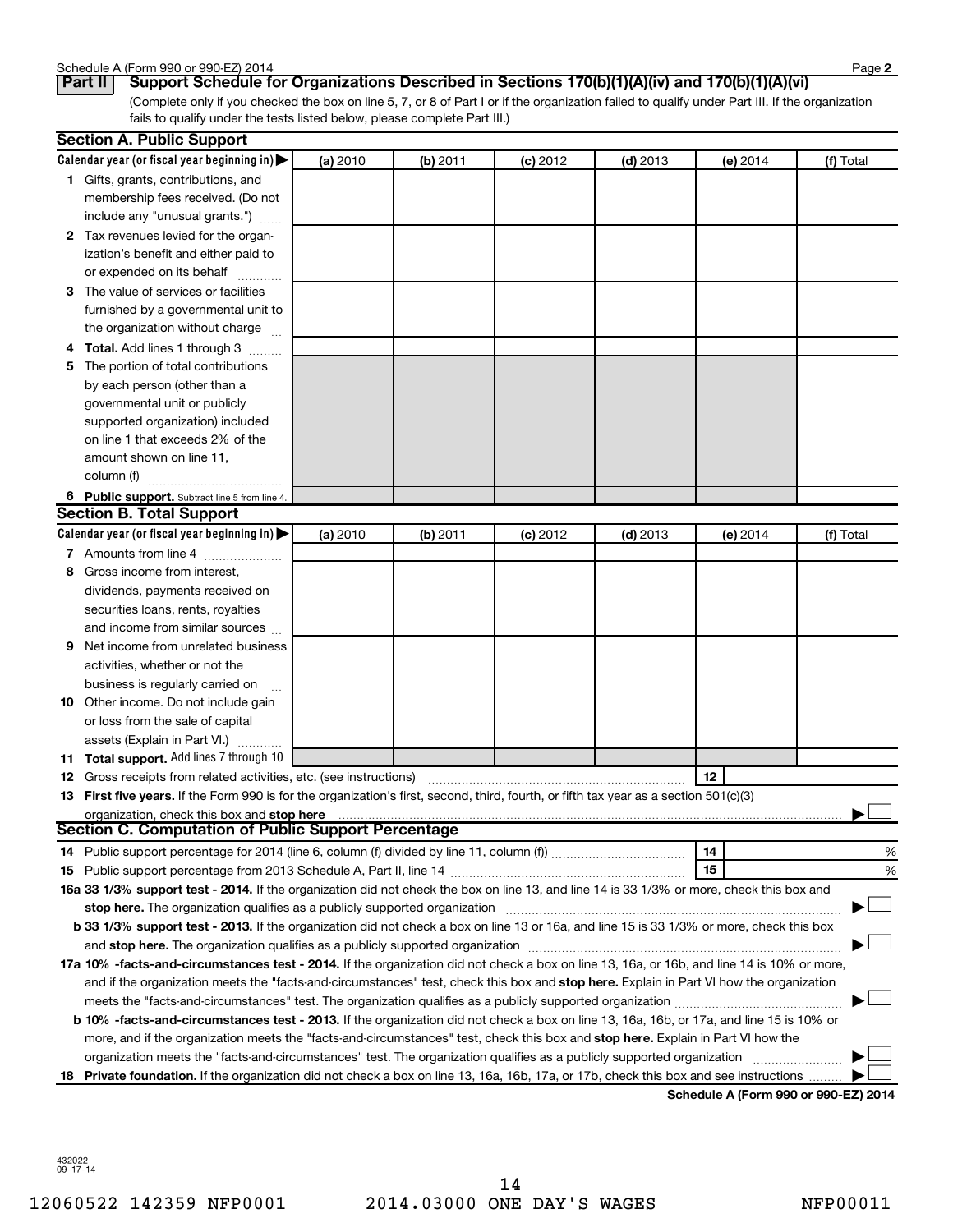#### Schedule A (Form 990 or 990-EZ) 2014 Page ONE DAY'S WAGES 26-2566653

#### **Part III Support Schedule for Organizations Described in Section 509(a)(2)**

(Complete only if you checked the box on line 9 of Part I or if the organization failed to qualify under Part II. If the organization fails to qualify under the tests listed below, please complete Part II.)

| <b>Section A. Public Support</b>                                                                                                                                                         |          |          |                                     |                        |                                      |                                       |
|------------------------------------------------------------------------------------------------------------------------------------------------------------------------------------------|----------|----------|-------------------------------------|------------------------|--------------------------------------|---------------------------------------|
| Calendar year (or fiscal year beginning in)                                                                                                                                              | (a) 2010 | (b) 2011 | $(c)$ 2012                          | $(d)$ 2013             | (e) 2014                             | (f) Total                             |
| 1 Gifts, grants, contributions, and                                                                                                                                                      |          |          |                                     |                        |                                      |                                       |
| membership fees received. (Do not                                                                                                                                                        |          |          |                                     |                        |                                      |                                       |
| include any "unusual grants.")                                                                                                                                                           | 449,001. | 530,552. | 474,929.                            | 606,011.               | 696,443.                             | 2756936.                              |
| 2 Gross receipts from admissions,<br>merchandise sold or services per-<br>formed, or facilities furnished in<br>any activity that is related to the<br>organization's tax-exempt purpose |          |          |                                     |                        |                                      |                                       |
| 3 Gross receipts from activities that                                                                                                                                                    |          |          |                                     |                        |                                      |                                       |
| are not an unrelated trade or bus-                                                                                                                                                       |          |          |                                     |                        |                                      |                                       |
| iness under section 513                                                                                                                                                                  | 3,877.   | 4,046.   | 3,434.                              | 1,068.                 | 861.                                 | 13,286.                               |
| 4 Tax revenues levied for the organ-                                                                                                                                                     |          |          |                                     |                        |                                      |                                       |
| ization's benefit and either paid to<br>or expended on its behalf                                                                                                                        |          |          |                                     |                        |                                      |                                       |
| 5 The value of services or facilities                                                                                                                                                    |          |          |                                     |                        |                                      |                                       |
| furnished by a governmental unit to                                                                                                                                                      |          |          |                                     |                        |                                      |                                       |
| the organization without charge                                                                                                                                                          |          |          |                                     |                        |                                      |                                       |
| <b>6 Total.</b> Add lines 1 through 5                                                                                                                                                    | 452,878. | 534,598. | 478, 363.                           | 607,079.               | 697,304.                             | 2770222.                              |
| 7a Amounts included on lines 1, 2, and                                                                                                                                                   |          |          |                                     |                        |                                      |                                       |
| 3 received from disqualified persons                                                                                                                                                     | 16,607.  | 34,920.  | 46,159.                             | 43,933.                | 39,072.                              | 180,691.                              |
| <b>b</b> Amounts included on lines 2 and 3 received<br>from other than disqualified persons that<br>exceed the greater of \$5,000 or 1% of the<br>amount on line 13 for the year         |          |          |                                     |                        |                                      | 0.                                    |
| c Add lines 7a and 7b                                                                                                                                                                    | 16,607.  | 34,920.  | 46,159.                             | 43,933.                | 39,072.                              | 180,691.                              |
| 8 Public support (Subtract line 7c from line 6.)                                                                                                                                         |          |          |                                     |                        |                                      | 2589531.                              |
| <b>Section B. Total Support</b>                                                                                                                                                          |          |          |                                     |                        |                                      |                                       |
| Calendar year (or fiscal year beginning in)                                                                                                                                              | (a) 2010 | (b) 2011 | $(c)$ 2012                          | $(d)$ 2013             | $(e)$ 2014                           |                                       |
| <b>9</b> Amounts from line 6                                                                                                                                                             | 452,878  | 534,598. | $\overline{478,363}$                | $\overline{607,079}$ . | $\overline{697,304}$ .               | $\frac{f(f) \text{ Total}}{2770222.}$ |
| <b>10a</b> Gross income from interest,<br>dividends, payments received on<br>securities loans, rents, royalties<br>and income from similar sources                                       | 54.      | 1,139.   | $-353.$                             | 663.                   | 643.                                 | 2,146.                                |
| <b>b</b> Unrelated business taxable income                                                                                                                                               |          |          |                                     |                        |                                      |                                       |
| (less section 511 taxes) from businesses<br>acquired after June 30, 1975                                                                                                                 |          |          |                                     |                        |                                      |                                       |
| c Add lines 10a and 10b                                                                                                                                                                  | 54.      | 1,139.   | $-353.$                             | 663.                   | 643.                                 | 2,146.                                |
| <b>11</b> Net income from unrelated business<br>activities not included in line 10b,<br>whether or not the business is<br>regularly carried on                                           |          |          |                                     |                        |                                      |                                       |
| <b>12</b> Other income. Do not include gain<br>or loss from the sale of capital<br>assets (Explain in Part VI.)                                                                          |          |          |                                     |                        |                                      |                                       |
| <b>13</b> Total support. (Add lines 9, 10c, 11, and 12.)                                                                                                                                 |          |          | 452,932. 535,737. 478,010. 607,742. |                        | 697,947.                             | 2772368.                              |
| 14 First five years. If the Form 990 is for the organization's first, second, third, fourth, or fifth tax year as a section 501(c)(3) organization,                                      |          |          |                                     |                        |                                      |                                       |
| check this box and stop here                                                                                                                                                             |          |          |                                     |                        |                                      | $\blacktriangleright$ $\lfloor$ X     |
| Section C. Computation of Public Support Percentage                                                                                                                                      |          |          |                                     |                        |                                      |                                       |
|                                                                                                                                                                                          |          |          |                                     |                        | 15                                   | %                                     |
| 16 Public support percentage from 2013 Schedule A, Part III, line 15                                                                                                                     |          |          |                                     |                        | 16                                   | %                                     |
| Section D. Computation of Investment Income Percentage                                                                                                                                   |          |          |                                     |                        |                                      |                                       |
| 17 Investment income percentage for 2014 (line 10c, column (f) divided by line 13, column (f))                                                                                           |          |          |                                     |                        | 17                                   | %                                     |
| 18 Investment income percentage from 2013 Schedule A, Part III, line 17                                                                                                                  |          |          |                                     |                        | 18                                   | %                                     |
| 19a 33 1/3% support tests - 2014. If the organization did not check the box on line 14, and line 15 is more than 33 1/3%, and line 17 is not                                             |          |          |                                     |                        |                                      |                                       |
| more than 33 1/3%, check this box and stop here. The organization qualifies as a publicly supported organization                                                                         |          |          |                                     |                        |                                      |                                       |
| b 33 1/3% support tests - 2013. If the organization did not check a box on line 14 or line 19a, and line 16 is more than 33 1/3%, and                                                    |          |          |                                     |                        |                                      |                                       |
| line 18 is not more than 33 1/3%, check this box and stop here. The organization qualifies as a publicly supported organization                                                          |          |          |                                     |                        |                                      |                                       |
|                                                                                                                                                                                          |          |          |                                     |                        |                                      |                                       |
| 432023 09-17-14                                                                                                                                                                          |          |          |                                     |                        | Schedule A (Form 990 or 990-EZ) 2014 |                                       |
|                                                                                                                                                                                          |          |          | 15                                  |                        |                                      |                                       |

| Calendar year (or fiscal year beginning in) $\blacktriangleright$                                                                                                   | (a) 2010 | $(b)$ 2011 | $(c)$ 2012 | $(d)$ 2013           | $(e)$ 2014 | (f) Total |
|---------------------------------------------------------------------------------------------------------------------------------------------------------------------|----------|------------|------------|----------------------|------------|-----------|
| Amounts from line 6<br>9                                                                                                                                            | 452,878. | 534,598.   | 478, 363.  | $607,079$ .          | 697,304.   | 2770222.  |
| <b>10a</b> Gross income from interest,<br>dividends, payments received on<br>securities loans, rents, royalties<br>and income from similar sources                  | 54.      | 1,139.     | $-353.$    | 663.                 | 643.       | 2,146.    |
| <b>b</b> Unrelated business taxable income                                                                                                                          |          |            |            |                      |            |           |
| (less section 511 taxes) from businesses                                                                                                                            |          |            |            |                      |            |           |
| acquired after June 30, 1975                                                                                                                                        |          |            |            |                      |            |           |
| c Add lines 10a and 10b                                                                                                                                             | 54.      | 1,139.     | $-353.$    | 663.                 | 643.       | 2,146.    |
| Net income from unrelated business<br>11.<br>activities not included in line 10b.<br>whether or not the business is<br>regularly carried on                         |          |            |            |                      |            |           |
| Other income. Do not include gain<br>12<br>or loss from the sale of capital<br>assets (Explain in Part VI.)<br>Total support. (Add lines 9, 10c, 11, and 12.)<br>13 | 452,932. | 535,737.   |            | $478,010.$ 607, 742. | 697,947.   | 2772368.  |
| 14 First five vears. If the Form 990 is for the organization's first, second, third, fourth, or fifth tax vear as a section 501(c)(3) organization.                 |          |            |            |                      |            |           |

<sup>12060522 142359</sup> NFP0001 2014.03000 ONE DAY'S WAGES NFP00011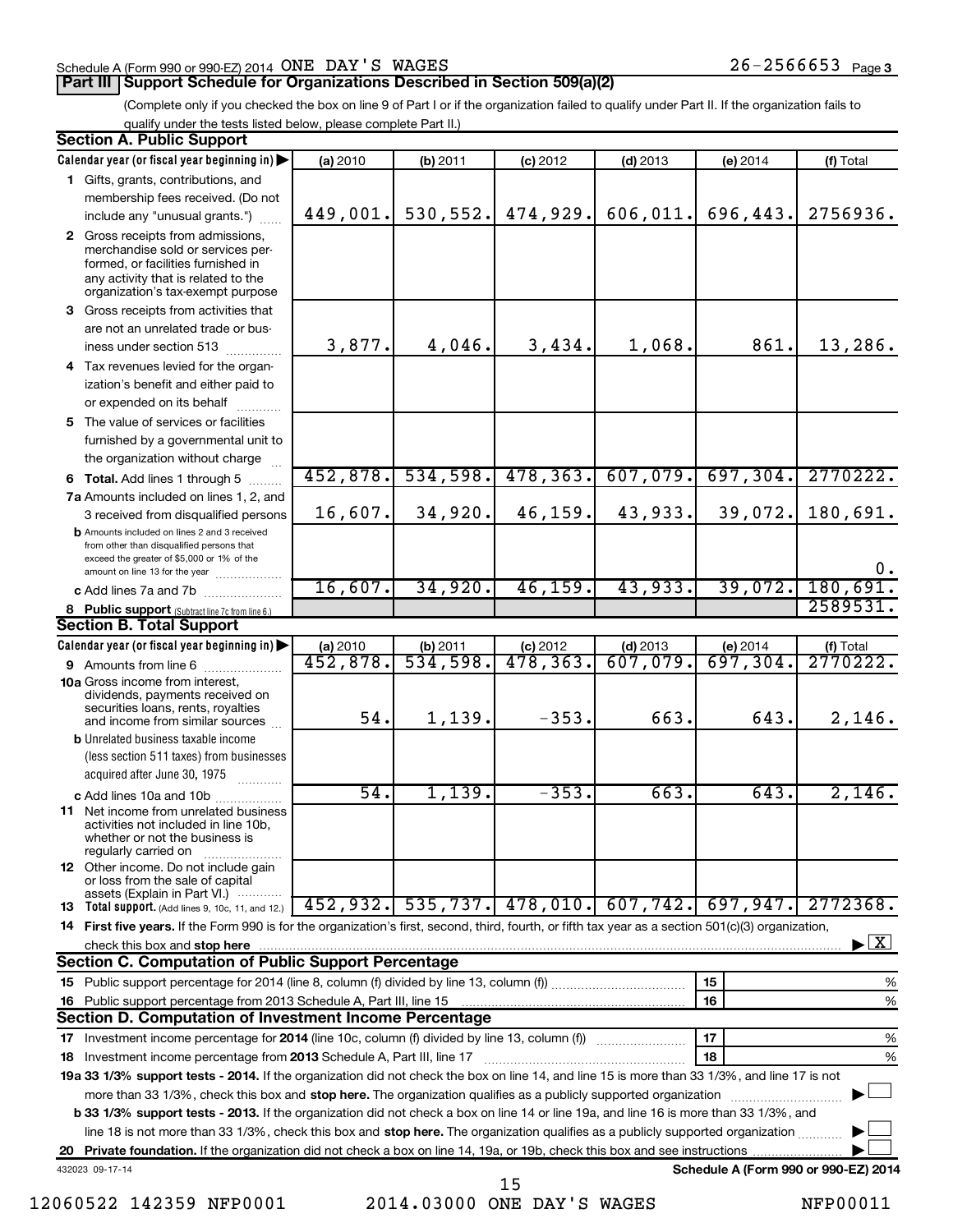**1**

**2**

**3a**

**3b**

**3c**

**4a**

**4b**

**4c**

**5a**

**5b 5c**

**6**

**7**

**8**

**9a**

**9b**

**9c**

**10a**

**Yes No**

#### **Part IV Supporting Organizations**

(Complete only if you checked a box on line 11 of Part I. If you checked 11a of Part I, complete Sections A and B. If you checked 11b of Part I, complete Sections A and C. If you checked 11c of Part I, complete Sections A, D, and E. If you checked 11d of Part I, complete Sections A and D, and complete Part V.)

#### **Section A. All Supporting Organizations**

- **1** Are all of the organization's supported organizations listed by name in the organization's governing documents? If "No" describe in  $_{\mathsf{Part}}$   $_{\mathsf{V}}$  how the supported organizations are designated. If designated by *class or purpose, describe the designation. If historic and continuing relationship, explain.*
- **2** Did the organization have any supported organization that does not have an IRS determination of status under section 509(a)(1) or (2)? If "Yes," explain in  $_{\sf Part}$   $_{\sf VI}$  how the organization determined that the supported *organization was described in section 509(a)(1) or (2).*
- **3a** Did the organization have a supported organization described in section 501(c)(4), (5), or (6)? If "Yes," answer *(b) and (c) below.*
- **b** Did the organization confirm that each supported organization qualified under section 501(c)(4), (5), or (6) and satisfied the public support tests under section 509(a)(2)? If "Yes," describe in  $_{\rm Part}$   $_{\rm VI}$  when and how the *organization made the determination.*
- **c** Did the organization ensure that all support to such organizations was used exclusively for section 170(c)(2) (B) purposes? If "Yes," explain in  $_{\mathsf{Part}}$   $_{\mathsf{V}}$  what controls the organization put in place to ensure such use.
- **4 a** *If* Was any supported organization not organized in the United States ("foreign supported organization")? *"Yes" and if you checked 11a or 11b in Part I, answer (b) and (c) below.*
- **b** Did the organization have ultimate control and discretion in deciding whether to make grants to the foreign supported organization? If "Yes," describe in Part VI how the organization had such control and discretion *despite being controlled or supervised by or in connection with its supported organizations.*
- **c** Did the organization support any foreign supported organization that does not have an IRS determination under sections 501(c)(3) and 509(a)(1) or (2)? If "Yes," ex*plain in*  $_{\sf Part}$  *v*J what controls the organization used *to ensure that all support to the foreign supported organization was used exclusively for section 170(c)(2)(B) purposes.*
- **5a** Did the organization add, substitute, or remove any supported organizations during the tax year? If "Yes," answer (b) and (c) below (if applicable). Also, provide detail in  $_{\mathsf{Part}}$   $_{\mathsf{V{\mathsf{I}}}}$ , including (i) the names and EIN *numbers of the supported organizations added, substituted, or removed, (ii) the reasons for each such action, (iii) the authority under the organization's organizing document authorizing such action, and (iv) how the action was accomplished (such as by amendment to the organizing document).*
- **b** Type I or Type II only. Was any added or substituted supported organization part of a class already designated in the organization's organizing document?
- **c Substitutions only.**  Was the substitution the result of an event beyond the organization's control?
- **6** Did the organization provide support (whether in the form of grants or the provision of services or facilities) to support or benefit one or more of the filing organization's supported organizations? If "Yes," provide detail in anyone other than (a) its supported organizations; (b) individuals that are part of the charitable class benefited by one or more of its supported organizations; or (c) other supporting organizations that also *Part VI.*
- **7** Did the organization provide a grant, loan, compensation, or other similar payment to a substantial controlled entity with regard to a substantial contributor? If "Yes," complete Part I of Schedule L (Form 990). contributor (defined in IRC 4958(c)(3)(C)), a family member of a substantial contributor, or a 35-percent
- **8** Did the organization make a loan to a disqualified person (as defined in section 4958) not described in line 7? *If "Yes," complete Part I of Schedule L (Form 990).*
- **9 a** Was the organization controlled directly or indirectly at any time during the tax year by one or more *If "Yes," provide detail in*  in section 509(a)(1) or (2))? *Part VI.* disqualified persons as defined in section 4946 (other than foundation managers and organizations described
- **b** Did one or more disqualified persons (as defined in line 9(a)) hold a controlling interest in any entity in which  *If "Yes," provide detail in*  the supporting organization had an interest? *Part VI.*
- **c** Did a disqualified person (as defined in line 9(a)) have an ownership interest in, or derive any personal benefit from, assets in which the supporting organization also had an interest? If "Yes," *provide detail in Part VI.*
- **10 a** Was the organization subject to the excess business holdings rules of IRC 4943 because of IRC 4943(f)  *If "Yes," answer (b) below.* organizations)? (regarding certain Type II supporting organizations, and all Type III non-functionally integrated supporting
	- **b** Did the organization have any excess business holdings in the tax year? (Use Schedule C, Form 4720, to *determine whether the organization had excess business holdings.)*

432024 09-17-14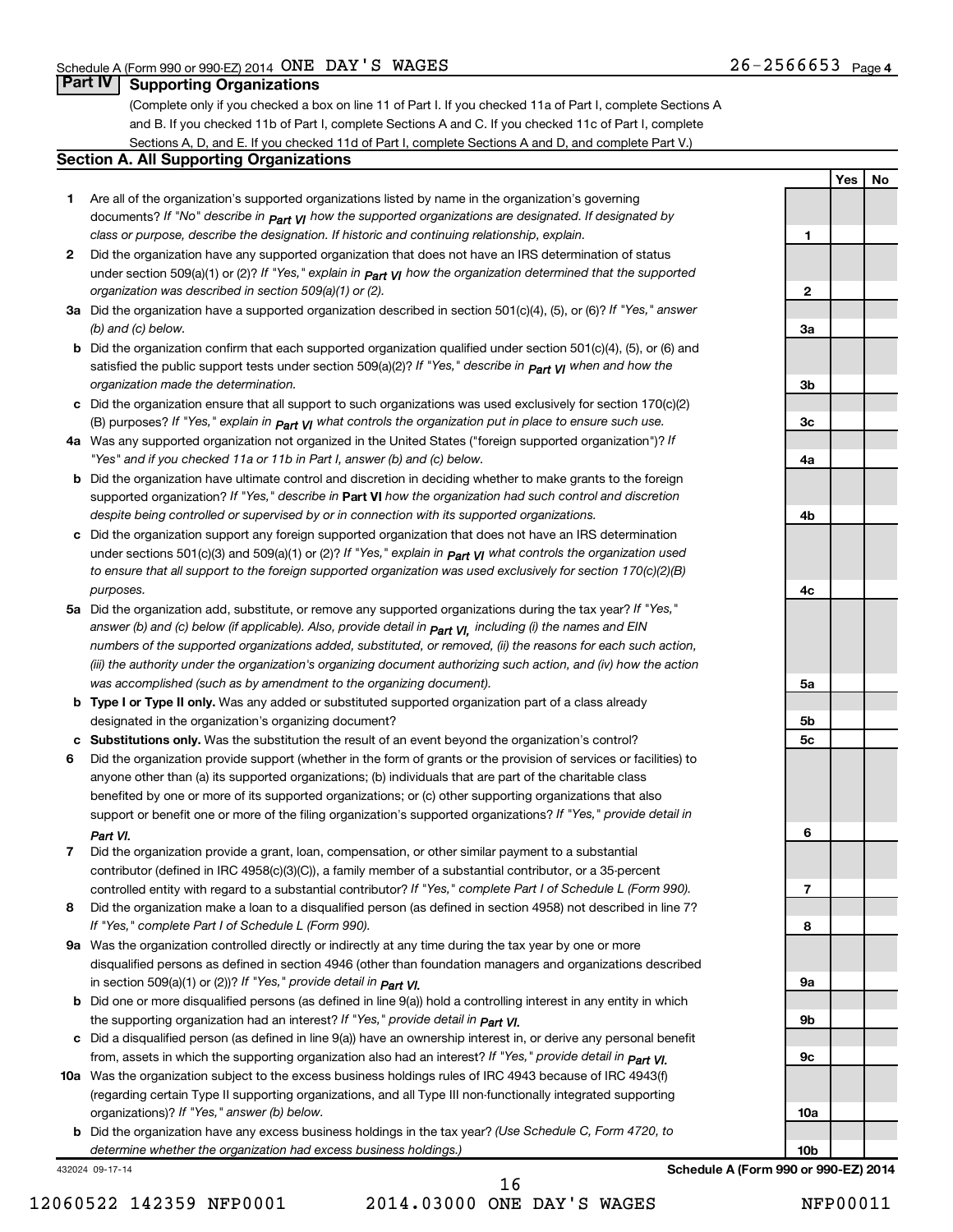|              | Part IV<br>Supporting Organizations (continued)                                                                                                        |                 |     |    |
|--------------|--------------------------------------------------------------------------------------------------------------------------------------------------------|-----------------|-----|----|
|              |                                                                                                                                                        |                 | Yes | No |
| 11           | Has the organization accepted a gift or contribution from any of the following persons?                                                                |                 |     |    |
|              | a A person who directly or indirectly controls, either alone or together with persons described in (b) and (c)                                         |                 |     |    |
|              | below, the governing body of a supported organization?                                                                                                 | 11a             |     |    |
|              | <b>b</b> A family member of a person described in (a) above?                                                                                           | 11 <sub>b</sub> |     |    |
|              | c A 35% controlled entity of a person described in (a) or (b) above?If "Yes" to a, b, or c, provide detail in Part VI.                                 | 11c             |     |    |
|              | <b>Section B. Type I Supporting Organizations</b>                                                                                                      |                 |     |    |
|              |                                                                                                                                                        |                 | Yes | No |
| 1            | Did the directors, trustees, or membership of one or more supported organizations have the power to                                                    |                 |     |    |
|              | regularly appoint or elect at least a majority of the organization's directors or trustees at all times during the                                     |                 |     |    |
|              |                                                                                                                                                        |                 |     |    |
|              | tax year? If "No," describe in $p_{art}$ VI how the supported organization(s) effectively operated, supervised, or                                     |                 |     |    |
|              | controlled the organization's activities. If the organization had more than one supported organization,                                                |                 |     |    |
|              | describe how the powers to appoint and/or remove directors or trustees were allocated among the supported                                              |                 |     |    |
|              | organizations and what conditions or restrictions, if any, applied to such powers during the tax year.                                                 | 1               |     |    |
| 2            | Did the organization operate for the benefit of any supported organization other than the supported                                                    |                 |     |    |
|              | organization(s) that operated, supervised, or controlled the supporting organization? If "Yes," explain in                                             |                 |     |    |
|              | Part VI how providing such benefit carried out the purposes of the supported organization(s) that operated,                                            |                 |     |    |
|              | supervised, or controlled the supporting organization.                                                                                                 | 2               |     |    |
|              | <b>Section C. Type II Supporting Organizations</b>                                                                                                     |                 |     |    |
|              |                                                                                                                                                        |                 | Yes | No |
| 1.           | Were a majority of the organization's directors or trustees during the tax year also a majority of the directors                                       |                 |     |    |
|              | or trustees of each of the organization's supported organization(s)? If "No," describe in <b>Part VI</b> how control                                   |                 |     |    |
|              | or management of the supporting organization was vested in the same persons that controlled or managed                                                 |                 |     |    |
|              | the supported organization(s).                                                                                                                         | 1               |     |    |
|              | <b>Section D. Type III Supporting Organizations</b>                                                                                                    |                 |     |    |
|              |                                                                                                                                                        |                 | Yes | No |
| 1            | Did the organization provide to each of its supported organizations, by the last day of the fifth month of the                                         |                 |     |    |
|              | organization's tax year, (1) a written notice describing the type and amount of support provided during the prior tax                                  |                 |     |    |
|              | year, (2) a copy of the Form 990 that was most recently filed as of the date of notification, and (3) copies of the                                    |                 |     |    |
|              | organization's governing documents in effect on the date of notification, to the extent not previously provided?                                       | 1               |     |    |
| $\mathbf{2}$ | Were any of the organization's officers, directors, or trustees either (i) appointed or elected by the supported                                       |                 |     |    |
|              | organization(s) or (ii) serving on the governing body of a supported organization? If "No," explain in part VI how                                     |                 |     |    |
|              | the organization maintained a close and continuous working relationship with the supported organization(s).                                            | $\mathbf{2}$    |     |    |
| 3            | By reason of the relationship described in (2), did the organization's supported organizations have a                                                  |                 |     |    |
|              | significant voice in the organization's investment policies and in directing the use of the organization's                                             |                 |     |    |
|              | income or assets at all times during the tax year? If "Yes," describe in $_{Part}$ y the role the organization's                                       |                 |     |    |
|              | supported organizations played in this regard.                                                                                                         | з               |     |    |
|              | Section E. Type III Functionally-Integrated Supporting Organizations                                                                                   |                 |     |    |
| 1            | Check the box next to the method that the organization used to satisfy the Integral Part Test during the year(see instructions):                       |                 |     |    |
| а            | The organization satisfied the Activities Test. Complete line 2 below.                                                                                 |                 |     |    |
| b            | The organization is the parent of each of its supported organizations. Complete line 3 below.                                                          |                 |     |    |
| c            | The organization supported a governmental entity. Describe in Part VI how you supported a government entity (see instructions).                        |                 |     |    |
| 2            | Activities Test. Answer (a) and (b) below.                                                                                                             |                 | Yes | No |
| а            | Did substantially all of the organization's activities during the tax year directly further the exempt purposes of                                     |                 |     |    |
|              | the supported organization(s) to which the organization was responsive? If "Yes," then in Part VI identify                                             |                 |     |    |
|              | how these activities directly furthered their exempt purposes,                                                                                         |                 |     |    |
|              | those supported organizations and explain<br>how the organization was responsive to those supported organizations, and how the organization determined |                 |     |    |
|              | that these activities constituted substantially all of its activities.                                                                                 | 2a              |     |    |
| b            | Did the activities described in (a) constitute activities that, but for the organization's involvement, one or more                                    |                 |     |    |
|              | of the organization's supported organization(s) would have been engaged in? If "Yes," explain in <b>Part VI</b> the                                    |                 |     |    |
|              |                                                                                                                                                        |                 |     |    |
|              | reasons for the organization's position that its supported organization(s) would have engaged in these                                                 |                 |     |    |
|              | activities but for the organization's involvement.                                                                                                     | 2b              |     |    |
| З            | Parent of Supported Organizations. Answer (a) and (b) below.                                                                                           |                 |     |    |
| а            | Did the organization have the power to regularly appoint or elect a majority of the officers, directors, or                                            |                 |     |    |
|              | trustees of each of the supported organizations? Provide details in <i>Part VI.</i>                                                                    | За              |     |    |
|              | <b>b</b> Did the organization exercise a substantial degree of direction over the policies, programs, and activities of each                           |                 |     |    |
|              | of its supported organizations? If "Yes," describe in $P_{\text{art}}$ VI the role played by the organization in this regard.                          | 3b              |     |    |
|              | Schedule A (Form 990 or 990-EZ) 2014<br>432025 09-17-14<br>17                                                                                          |                 |     |    |
|              |                                                                                                                                                        |                 |     |    |

<sup>12060522 142359</sup> NFP0001 2014.03000 ONE DAY'S WAGES NFP00011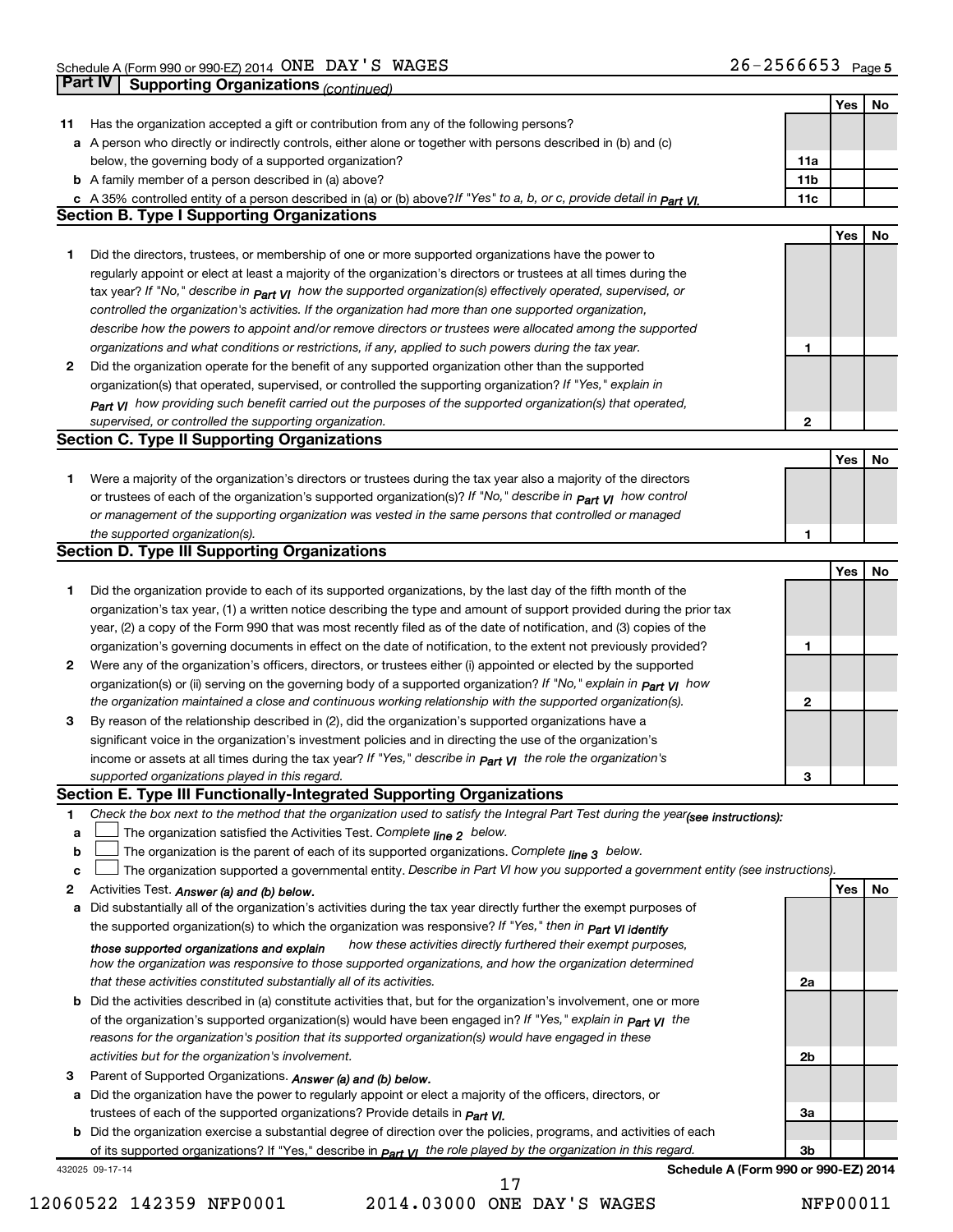#### Schedule A (Form 990 or 990-EZ) 2014 Page ONE DAY'S WAGES 26-2566653

1 **Letter on Reck here if the organization satisfied the Integral Part Test as a qualifying trust on Nov. 20, 1970. See instructions. All** other Type III non-functionally integrated supporting organizations must complete Sections A through E. **Part V Type III Non-Functionally Integrated 509(a)(3) Supporting Organizations** 

|              | Section A - Adjusted Net Income                                              | (A) Prior Year | (B) Current Year<br>(optional) |                                |
|--------------|------------------------------------------------------------------------------|----------------|--------------------------------|--------------------------------|
| 1            | Net short-term capital gain                                                  | 1              |                                |                                |
| $\mathbf{2}$ | Recoveries of prior-year distributions                                       | $\mathbf{2}$   |                                |                                |
| З            | Other gross income (see instructions)                                        | 3              |                                |                                |
| 4            | Add lines 1 through 3                                                        | 4              |                                |                                |
| 5            | Depreciation and depletion                                                   | 5              |                                |                                |
| 6            | Portion of operating expenses paid or incurred for production or             |                |                                |                                |
|              | collection of gross income or for management, conservation, or               |                |                                |                                |
|              | maintenance of property held for production of income (see instructions)     | 6              |                                |                                |
| 7            | Other expenses (see instructions)                                            | $\overline{7}$ |                                |                                |
| 8            | <b>Adjusted Net Income</b> (subtract lines 5, 6 and 7 from line 4)           | 8              |                                |                                |
|              | <b>Section B - Minimum Asset Amount</b>                                      |                | (A) Prior Year                 | (B) Current Year<br>(optional) |
| 1            | Aggregate fair market value of all non-exempt-use assets (see                |                |                                |                                |
|              | instructions for short tax year or assets held for part of year):            |                |                                |                                |
|              | a Average monthly value of securities                                        | 1a             |                                |                                |
|              | <b>b</b> Average monthly cash balances                                       | 1b             |                                |                                |
|              | c Fair market value of other non-exempt-use assets                           | 1 <sub>c</sub> |                                |                                |
|              | d Total (add lines 1a, 1b, and 1c)                                           | 1d             |                                |                                |
|              | <b>e</b> Discount claimed for blockage or other                              |                |                                |                                |
|              | factors (explain in detail in <b>Part VI</b> ):                              |                |                                |                                |
| $\mathbf{2}$ | Acquisition indebtedness applicable to non-exempt-use assets                 | $\mathbf{2}$   |                                |                                |
| 3            | Subtract line 2 from line 1d                                                 | 3              |                                |                                |
| 4            | Cash deemed held for exempt use. Enter 1-1/2% of line 3 (for greater amount, |                |                                |                                |
|              | see instructions).                                                           | 4              |                                |                                |
| 5            | Net value of non-exempt-use assets (subtract line 4 from line 3)             | 5              |                                |                                |
| 6            | Multiply line 5 by .035                                                      | 6              |                                |                                |
| 7            | Recoveries of prior-year distributions                                       | $\overline{7}$ |                                |                                |
| 8            | <b>Minimum Asset Amount (add line 7 to line 6)</b>                           | 8              |                                |                                |
|              | <b>Section C - Distributable Amount</b>                                      |                |                                | <b>Current Year</b>            |
| 1            | Adjusted net income for prior year (from Section A, line 8, Column A)        | 1              |                                |                                |
| $\mathbf{2}$ | Enter 85% of line 1                                                          | $\mathbf{2}$   |                                |                                |
| 3            | Minimum asset amount for prior year (from Section B, line 8, Column A)       | 3              |                                |                                |
| 4            | Enter greater of line 2 or line 3                                            | 4              |                                |                                |
| 5            | Income tax imposed in prior year                                             | 5              |                                |                                |
| 6            | Distributable Amount. Subtract line 5 from line 4, unless subject to         |                |                                |                                |
|              | emergency temporary reduction (see instructions)                             | 6              |                                |                                |
|              | .                                                                            |                |                                |                                |

**7** Check here if the current year is the organization's first as a non-functionally-integrated Type III supporting organization (see † instructions).

**Schedule A (Form 990 or 990-EZ) 2014**

432026 09-17-14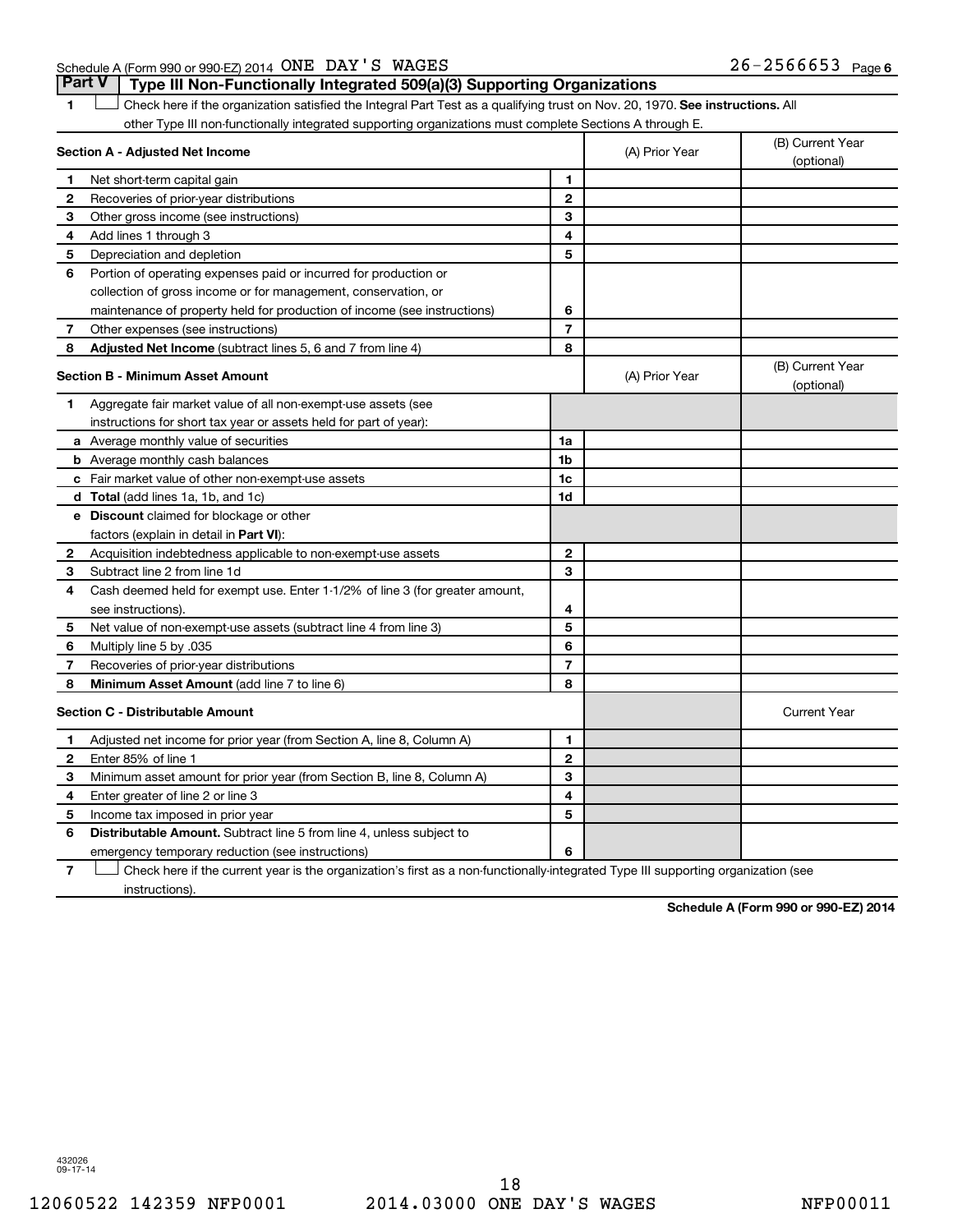| ∣ Part V∣    | Type III Non-Functionally Integrated 509(a)(3) Supporting Organizations (continued)        |                             |                           |                      |
|--------------|--------------------------------------------------------------------------------------------|-----------------------------|---------------------------|----------------------|
|              | <b>Section D - Distributions</b>                                                           |                             |                           | <b>Current Year</b>  |
| 1            | Amounts paid to supported organizations to accomplish exempt purposes                      |                             |                           |                      |
| $\mathbf{2}$ | Amounts paid to perform activity that directly furthers exempt purposes of supported       |                             |                           |                      |
|              | organizations, in excess of income from activity                                           |                             |                           |                      |
| 3            | Administrative expenses paid to accomplish exempt purposes of supported organizations      |                             |                           |                      |
| 4            | Amounts paid to acquire exempt-use assets                                                  |                             |                           |                      |
| 5            | Qualified set-aside amounts (prior IRS approval required)                                  |                             |                           |                      |
| 6            | Other distributions (describe in Part VI). See instructions.                               |                             |                           |                      |
| 7            | <b>Total annual distributions.</b> Add lines 1 through 6.                                  |                             |                           |                      |
| 8            | Distributions to attentive supported organizations to which the organization is responsive |                             |                           |                      |
|              | (provide details in Part VI). See instructions.                                            |                             |                           |                      |
| 9            | Distributable amount for 2014 from Section C, line 6                                       |                             |                           |                      |
| 10           | Line 8 amount divided by Line 9 amount                                                     |                             |                           |                      |
|              |                                                                                            | (i)                         | (ii)                      | (iii)                |
|              |                                                                                            | <b>Excess Distributions</b> | <b>Underdistributions</b> | <b>Distributable</b> |
|              | Section E - Distribution Allocations (see instructions)                                    |                             | Pre-2014                  | Amount for 2014      |
| 1            | Distributable amount for 2014 from Section C, line 6                                       |                             |                           |                      |
| $\mathbf{2}$ | Underdistributions, if any, for years prior to 2014                                        |                             |                           |                      |
|              | (reasonable cause required-see instructions)                                               |                             |                           |                      |
| 3            | Excess distributions carryover, if any, to 2014:                                           |                             |                           |                      |
| a            |                                                                                            |                             |                           |                      |
| b            |                                                                                            |                             |                           |                      |
| с            |                                                                                            |                             |                           |                      |
| d            |                                                                                            |                             |                           |                      |
|              | e From 2013                                                                                |                             |                           |                      |
| f            | <b>Total</b> of lines 3a through e                                                         |                             |                           |                      |
|              | <b>g</b> Applied to underdistributions of prior years                                      |                             |                           |                      |
|              | h Applied to 2014 distributable amount                                                     |                             |                           |                      |
|              | Carryover from 2009 not applied (see instructions)                                         |                             |                           |                      |
|              | Remainder. Subtract lines 3g, 3h, and 3i from 3f.                                          |                             |                           |                      |
| 4            | Distributions for 2014 from Section D,                                                     |                             |                           |                      |
|              | line $7:$                                                                                  |                             |                           |                      |
|              | a Applied to underdistributions of prior years                                             |                             |                           |                      |
|              | <b>b</b> Applied to 2014 distributable amount                                              |                             |                           |                      |
| с            | Remainder. Subtract lines 4a and 4b from 4.                                                |                             |                           |                      |
| 5            | Remaining underdistributions for years prior to 2014, if                                   |                             |                           |                      |
|              | any. Subtract lines 3g and 4a from line 2 (if amount                                       |                             |                           |                      |
|              | greater than zero, see instructions).                                                      |                             |                           |                      |
| 6            | Remaining underdistributions for 2014. Subtract lines 3h                                   |                             |                           |                      |
|              | and 4b from line 1 (if amount greater than zero, see                                       |                             |                           |                      |
|              | instructions).                                                                             |                             |                           |                      |
| $\mathbf{7}$ | Excess distributions carryover to 2015. Add lines 3j                                       |                             |                           |                      |
|              | and 4c.                                                                                    |                             |                           |                      |
| 8            | Breakdown of line 7:                                                                       |                             |                           |                      |
| а            |                                                                                            |                             |                           |                      |
| b            |                                                                                            |                             |                           |                      |
| c            |                                                                                            |                             |                           |                      |
|              | d Excess from 2013                                                                         |                             |                           |                      |
|              | e Excess from 2014                                                                         |                             |                           |                      |

**Schedule A (Form 990 or 990-EZ) 2014**

432027 09-17-14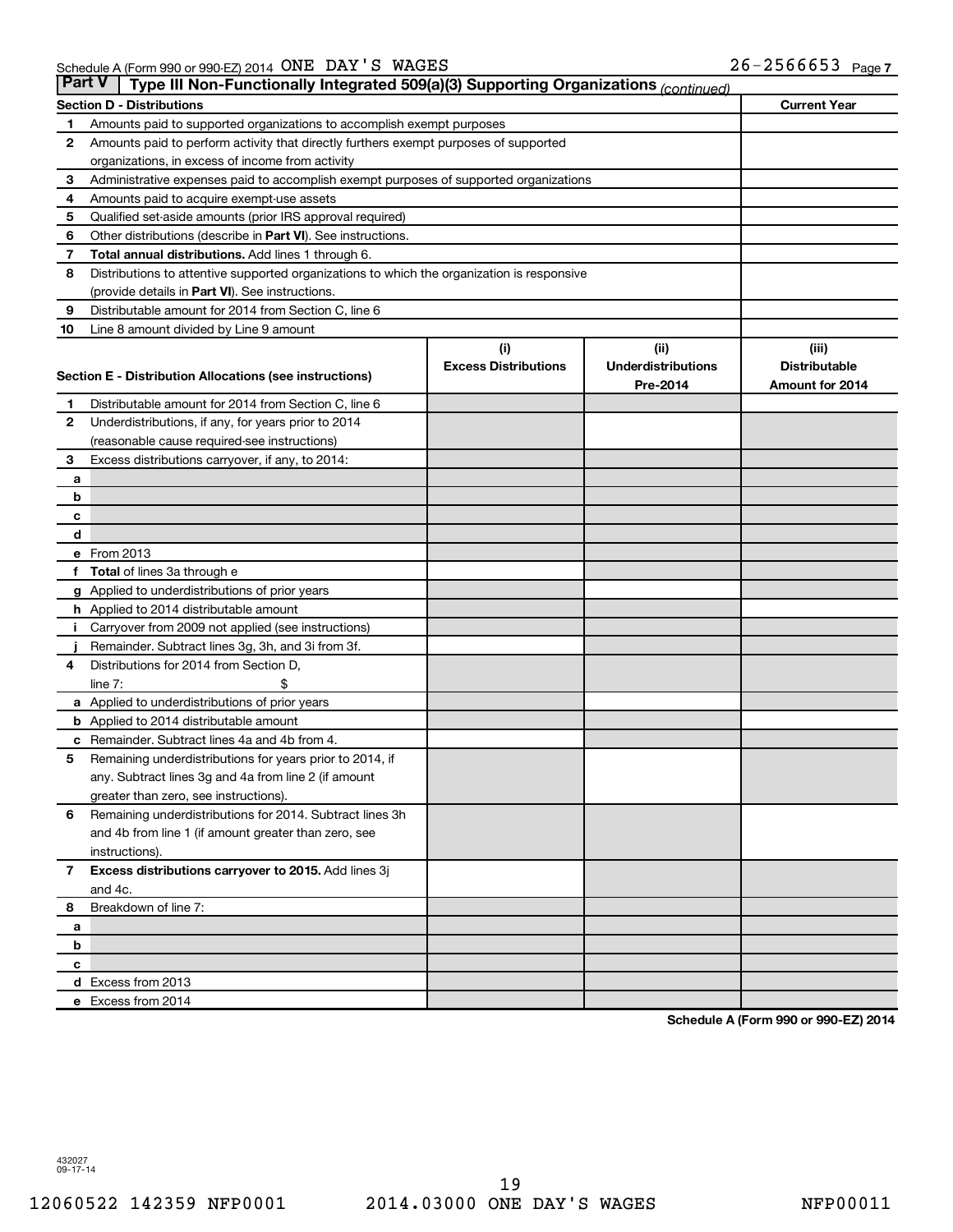Part VI | Supplemental Information. Provide the explanations required by Part II, line 10; Part II, line 17a or 17b; and Part III, line 12. Also complete this part for any additional information. (See instructions).

| 432028 09-17-14 | $20\,$ | Schedule A (Form 990 or 990-EZ) 2014 |
|-----------------|--------|--------------------------------------|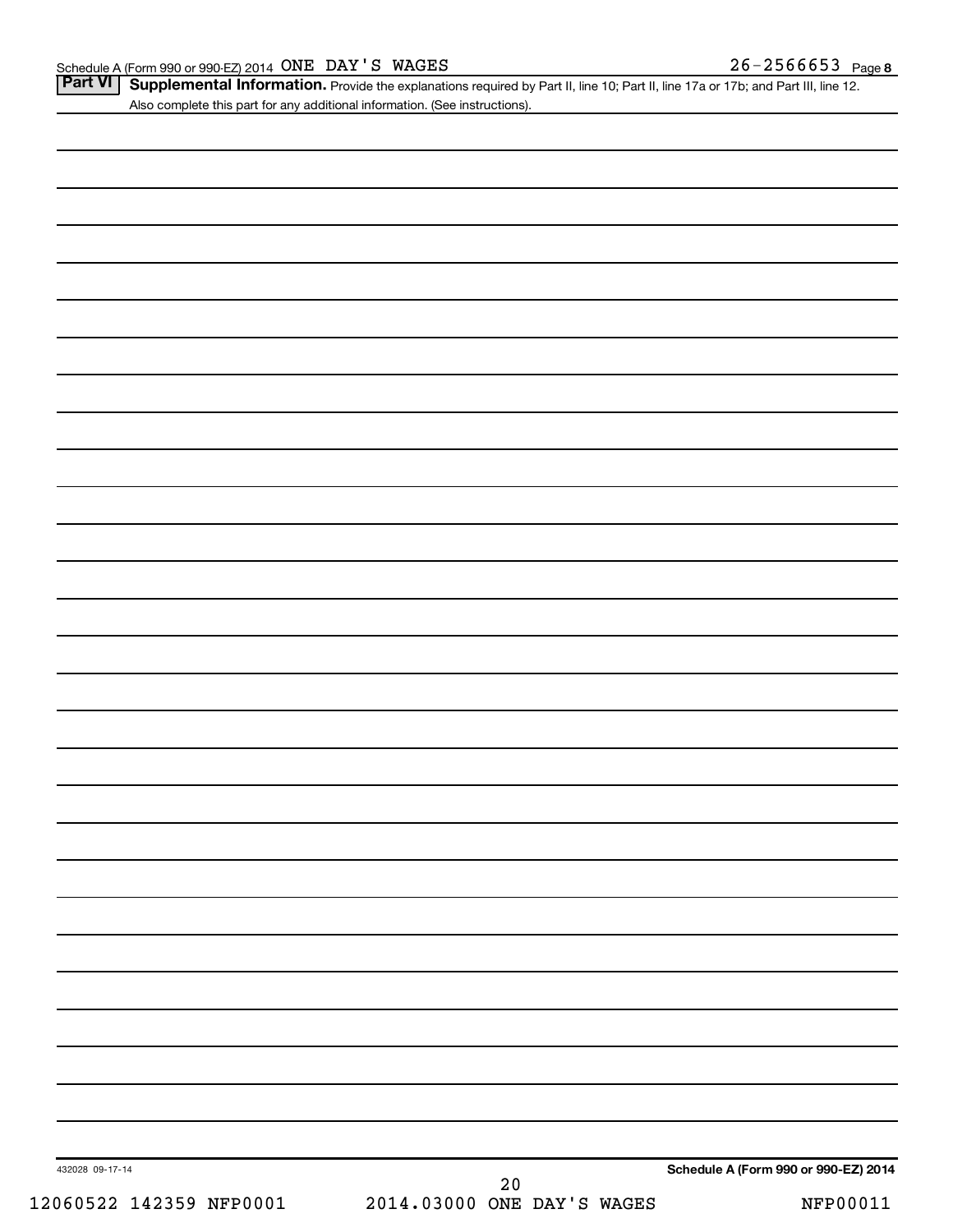# **Payments from Disqualified Persons Included on Part III, Line 7a Schedule A <sup>2014</sup>**

| ** Do Not File **                     |  |
|---------------------------------------|--|
| *** Not Open to Public Inspection *** |  |

| Payer's Name                              | 2010<br>Amount | 2011<br>Amount | 2012<br>Amount | 2013<br>Amount | 2014<br>Amount |
|-------------------------------------------|----------------|----------------|----------------|----------------|----------------|
| EUGENE & MINHEE CHO                       | 5,707.         | 4,200.         | 1,542.         | 7,428.         | 15,256.        |
| STEVE BRAIN                               | 10,000.        | 20,000.        | $\mathbf 0$ .  | $\mathbf 0$ .  | $\mathbf 0$ .  |
| <b>JASON KOH</b>                          | 900.           | 10,720.        | 20,769.        | 5,000.         | 500.           |
| MICHAEL CHANG                             | $\mathbf 0$ .  | $\mathbf 0$ .  | 1,105.         | 25.            | $\mathbf 0$ .  |
| CINDY BRANDT                              | $0$ .          | $\mathbf 0$ .  | 22,743.        | 31,480.        | 23,316.        |
|                                           |                |                |                |                |                |
|                                           |                |                |                |                |                |
|                                           |                |                |                |                |                |
|                                           |                |                |                |                |                |
|                                           |                |                |                |                |                |
|                                           |                |                |                |                |                |
|                                           |                |                |                |                |                |
|                                           |                |                |                |                |                |
|                                           |                |                |                |                |                |
|                                           |                |                |                |                |                |
|                                           |                |                |                |                |                |
|                                           |                |                |                |                |                |
|                                           |                |                |                |                |                |
|                                           |                |                |                |                |                |
|                                           |                |                |                |                |                |
|                                           |                |                |                |                |                |
|                                           |                |                |                |                |                |
|                                           |                |                |                |                |                |
|                                           |                |                |                |                |                |
| Total to Schedule A,<br>Part III, Line 7a | 16,607.        | 34,920.        | 46,159.        | 43,933.        | 39,072.        |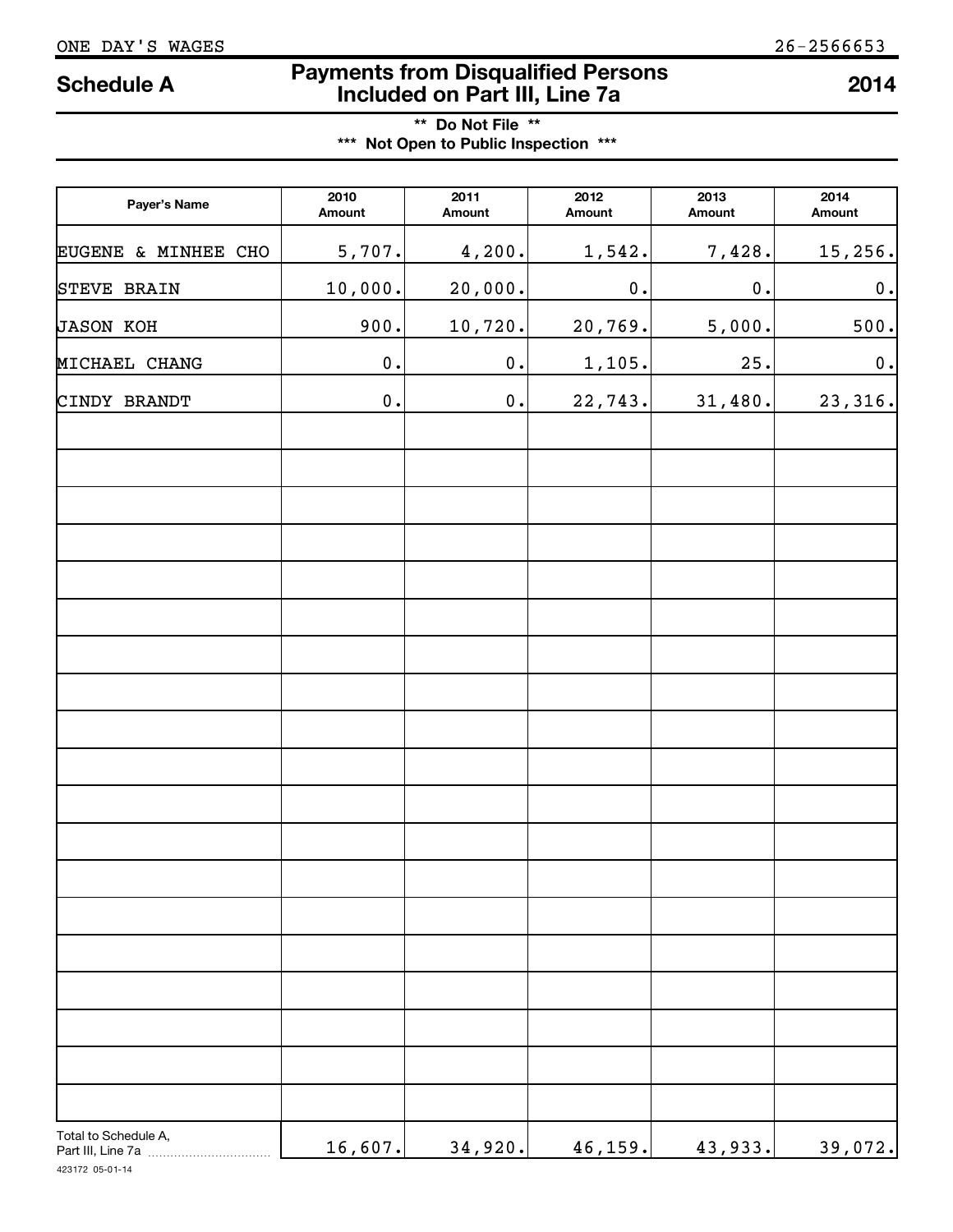Department of the Treasury Internal Revenue Service **(Form 990, 990-EZ,**

#### \*\* PUBLIC DISCLOSURE COPY \*\*

### **Schedule B Schedule of Contributors**

**or 990-PF) | Attach to Form 990, Form 990-EZ, or Form 990-PF. | Information about Schedule B (Form 990, 990-EZ, or 990-PF) and** its instructions is at <sub>www.irs.gov/form990  $\cdot$ </sub>

OMB No. 1545-0047

**2014**

**Name of the organization Employer identification number**

 $26 - 2566653$ 

|  |  |  | ONE DAY'S WAGES |
|--|--|--|-----------------|
|--|--|--|-----------------|

| <b>Organization type (check one):</b> |                                                                           |  |
|---------------------------------------|---------------------------------------------------------------------------|--|
| Filers of:                            | Section:                                                                  |  |
| Form 990 or 990-EZ                    | $\lfloor x \rfloor$ 501(c)( 3) (enter number) organization                |  |
|                                       | 4947(a)(1) nonexempt charitable trust not treated as a private foundation |  |
|                                       | 527 political organization                                                |  |
| Form 990-PF                           | 501(c)(3) exempt private foundation                                       |  |
|                                       | 4947(a)(1) nonexempt charitable trust treated as a private foundation     |  |
|                                       | 501(c)(3) taxable private foundation                                      |  |

Check if your organization is covered by the General Rule or a Special Rule.

**Note.**  Only a section 501(c)(7), (8), or (10) organization can check boxes for both the General Rule and a Special Rule. See instructions.

#### **General Rule**

**K** For an organization filing Form 990, 990-EZ, or 990-PF that received, during the year, contributions totaling \$5,000 or more (in money or property) from any one contributor. Complete Parts I and II. See instructions for determining a contributor's total contributions.

#### **Special Rules**

 $\Box$ 

any one contributor, during the year, total contributions of the greater of **(1)** \$5,000 or **(2)** 2% of the amount on (i) Form 990, Part VIII, line 1h, For an organization described in section 501(c)(3) filing Form 990 or 990-EZ that met the 33 1/3% support test of the regulations under sections 509(a)(1) and 170(b)(1)(A)(vi), that checked Schedule A (Form 990 or 990-EZ), Part II, line 13, 16a, or 16b, and that received from or (ii) Form 990-EZ, line 1. Complete Parts I and II.  $\Box$ 

year, total contributions of more than \$1,000 *exclusively* for religious, charitable, scientific, literary, or educational purposes, or for For an organization described in section 501(c)(7), (8), or (10) filing Form 990 or 990-EZ that received from any one contributor, during the the prevention of cruelty to children or animals. Complete Parts I, II, and III.  $\Box$ 

purpose. Do not complete any of the parts unless the General Rule applies to this organization because it received nonexclusively year, contributions exclusively for religious, charitable, etc., purposes, but no such contributions totaled more than \$1,000. If this box is checked, enter here the total contributions that were received during the year for an exclusively religious, charitable, etc., For an organization described in section 501(c)(7), (8), or (10) filing Form 990 or 990-EZ that received from any one contributor, during the religious, charitable, etc., contributions totaling \$5,000 or more during the year  $\ldots$  $\ldots$  $\ldots$  $\ldots$  $\ldots$  $\ldots$ 

**Caution.** An organization that is not covered by the General Rule and/or the Special Rules does not file Schedule B (Form 990, 990-EZ, or 990-PF),  **must** but it answer "No" on Part IV, line 2, of its Form 990; or check the box on line H of its Form 990-EZ or on its Form 990-PF, Part I, line 2, to certify that it does not meet the filing requirements of Schedule B (Form 990, 990-EZ, or 990-PF).

LHA For Paperwork Reduction Act Notice, see the Instructions for Form 990, 990-EZ, or 990-PF. Schedule B (Form 990, 990-EZ, or 990-PF) (2014)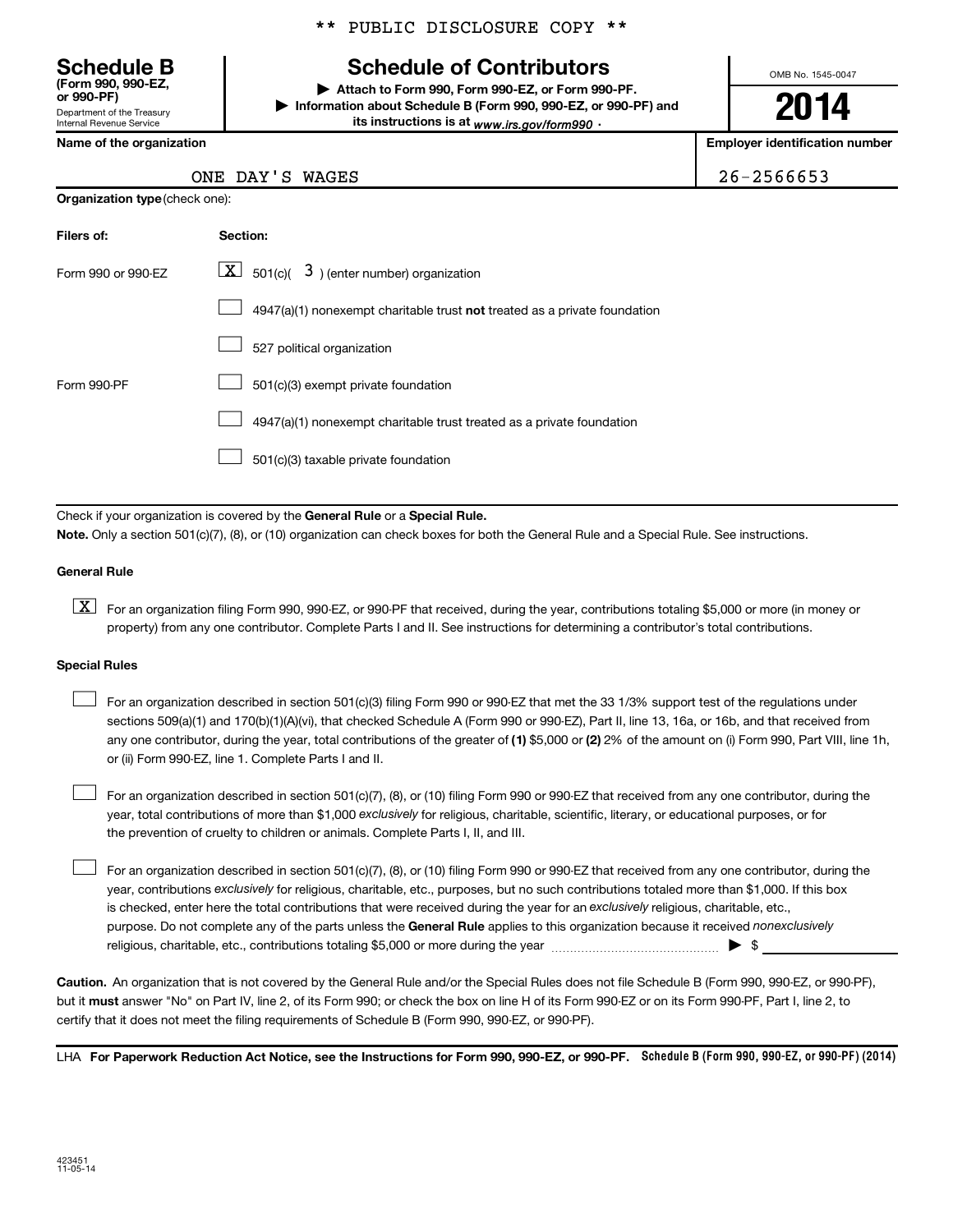**(b) Name, address, and ZIP + 4**

**Part I** Contributors (see instructions). Use duplicate copies of Part I if additional space is needed.

**(b) Name, address, and ZIP + 4**

**(b) Name, address, and ZIP + 4**

**(b) Name, address, and ZIP + 4**

**(a) No.**

**(a) No.**

**(a) No.**

**(a) No.**

**(a) No.**

**(d) Type of contribution**

> $\boxed{\textbf{X}}$  $\Box$  $\Box$

> $\boxed{\text{X}}$  $\Box$  $\Box$

> $\boxed{\text{X}}$  $\Box$  $\Box$

> $\boxed{\text{X}}$  $\Box$

**(d) Type of contribution**

(Complete Part II for noncash contributions.)

> **(d) Type of contribution**

(Complete Part II for noncash contributions.)

**(d) Type of contribution**

(Complete Part II for noncash contributions.)

**Person Payroll Noncash**

**Person Payroll Noncash**

**Person Payroll Noncash**

**Person Payroll**

**(c) Total contributions**

**(c) Total contributions**

21,230.

23,316.

37,535.

5,900.

\$

 $\begin{array}{|c|c|c|c|c|}\hline \ \text{1} & \text{Person} & \text{X} \ \hline \end{array}$ 

 $2$  Person  $\overline{\text{X}}$ 

 $\begin{array}{|c|c|c|c|c|c|}\hline \text{3} & \text{Person} & \text{X} \ \hline \end{array}$ 

 $\begin{array}{|c|c|c|c|c|}\hline \text{4} & \text{Person} & \text{\textbf{X}}\ \hline \end{array}$ 

\$

\$

**(c) Total contributions**

**(c) Total contributions**

#### ONE DAY'S WAGES 26-256653

|                              | 5,900.<br>S                | <b>Noncash</b><br>(Complete Part II for<br>noncash contributions.) |
|------------------------------|----------------------------|--------------------------------------------------------------------|
| (b)                          | (c)                        | (d)                                                                |
| Name, address, and $ZIP + 4$ | <b>Total contributions</b> | <b>Type of contribution</b>                                        |
|                              |                            | Dorcon                                                             |

| 5               |                                     | 5,000.<br>\$                      | $\overline{\mathbf{X}}$<br>Person<br><b>Payroll</b><br><b>Noncash</b><br>(Complete Part II for<br>noncash contributions.) |
|-----------------|-------------------------------------|-----------------------------------|---------------------------------------------------------------------------------------------------------------------------|
| (a)<br>No.      | (b)<br>Name, address, and $ZIP + 4$ | (c)<br><b>Total contributions</b> | (d)<br>Type of contribution                                                                                               |
| 6               |                                     | 20,000.<br>\$                     | $\boxed{\textbf{X}}$<br>Person<br><b>Payroll</b><br><b>Noncash</b><br>(Complete Part II for<br>noncash contributions.)    |
| 423452 11-05-14 |                                     |                                   | Schedule B (Form 990, 990-EZ, or 990-PF) (2014                                                                            |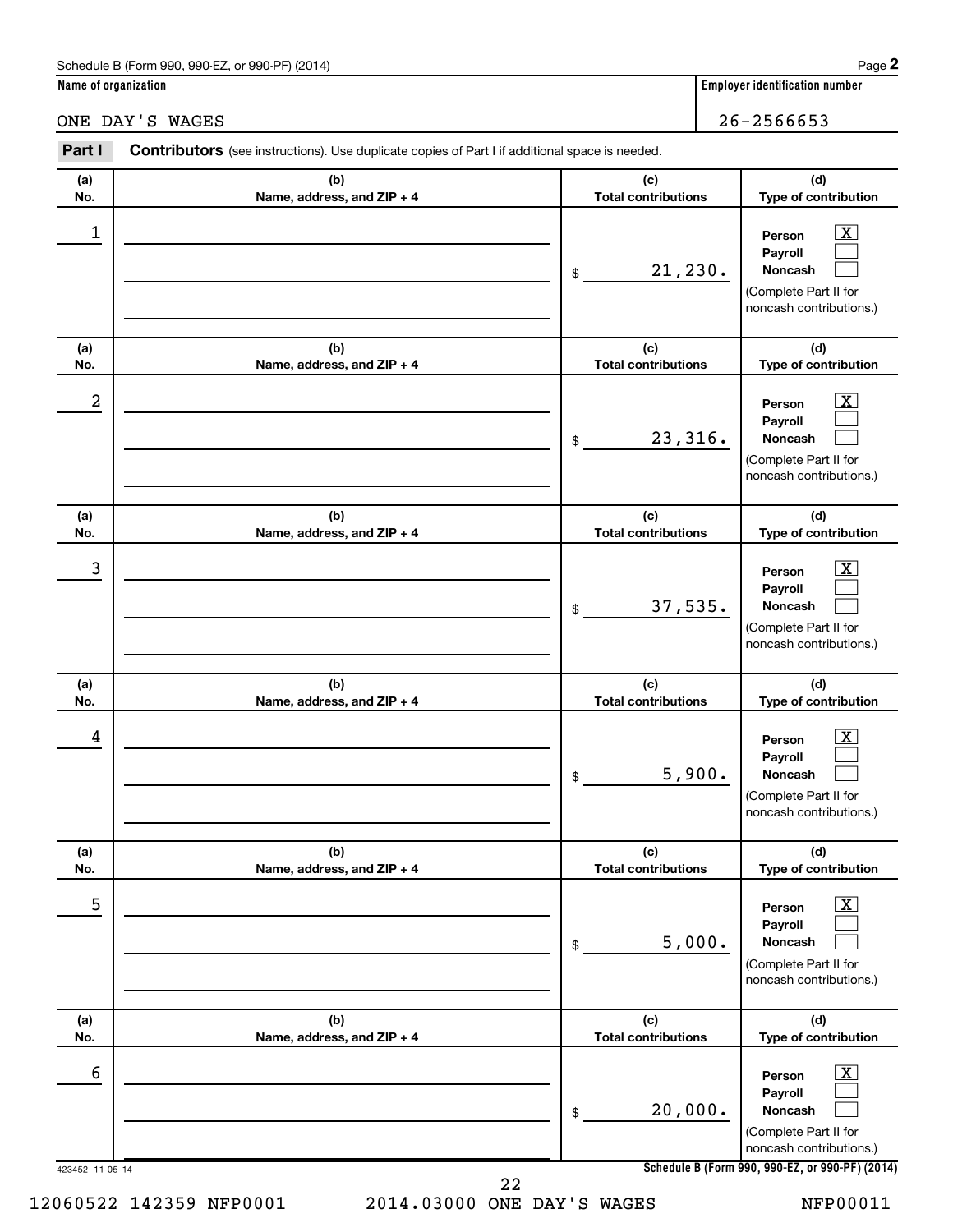#### ONE DAY'S WAGES 26-2566653

| Part I                | Contributors (see instructions). Use duplicate copies of Part I if additional space is needed. |                                   |                                                                                                                                                                |
|-----------------------|------------------------------------------------------------------------------------------------|-----------------------------------|----------------------------------------------------------------------------------------------------------------------------------------------------------------|
| (a)<br>No.            | (b)<br>Name, address, and ZIP + 4                                                              | (c)<br><b>Total contributions</b> | (d)<br>Type of contribution                                                                                                                                    |
| 7                     |                                                                                                | 5,524.<br>\$                      | $\boxed{\mathbf{X}}$<br>Person<br>Payroll<br>Noncash<br>(Complete Part II for<br>noncash contributions.)                                                       |
| (a)<br>No.            | (b)<br>Name, address, and ZIP + 4                                                              | (c)<br><b>Total contributions</b> | (d)<br>Type of contribution                                                                                                                                    |
| 8                     |                                                                                                | 8,910.<br>\$                      | $\boxed{\mathbf{X}}$<br>Person<br>Payroll<br>Noncash<br>(Complete Part II for<br>noncash contributions.)                                                       |
| (a)<br>No.            | (b)<br>Name, address, and ZIP + 4                                                              | (c)<br><b>Total contributions</b> | (d)<br>Type of contribution                                                                                                                                    |
| 9                     |                                                                                                | 5,000.<br>\$                      | $\mathbf{X}$<br>Person<br>Payroll<br>Noncash<br>(Complete Part II for<br>noncash contributions.)                                                               |
| (a)<br>No.            | (b)<br>Name, address, and ZIP + 4                                                              | (c)<br><b>Total contributions</b> | (d)<br>Type of contribution                                                                                                                                    |
| 10                    |                                                                                                | 9,758.<br>\$                      | $\mathbf{X}$<br>Person<br>Payroll<br>Noncash<br>(Complete Part II for<br>noncash contributions.)                                                               |
| (a)<br>No.            | (b)<br>Name, address, and ZIP + 4                                                              | (c)<br><b>Total contributions</b> | (d)<br>Type of contribution                                                                                                                                    |
| 11                    |                                                                                                | 5,000.<br>\$                      | $\boxed{\mathbf{X}}$<br>Person<br>Payroll<br>Noncash<br>(Complete Part II for<br>noncash contributions.)                                                       |
| (a)<br>No.            | (b)<br>Name, address, and ZIP + 4                                                              | (c)<br><b>Total contributions</b> | (d)<br>Type of contribution                                                                                                                                    |
| 12<br>423452 11-05-14 |                                                                                                | 5,000.<br>\$                      | $\overline{\mathbf{X}}$<br>Person<br>Payroll<br>Noncash<br>(Complete Part II for<br>noncash contributions.)<br>Schedule B (Form 990, 990-EZ, or 990-PF) (2014) |
|                       | 23                                                                                             |                                   |                                                                                                                                                                |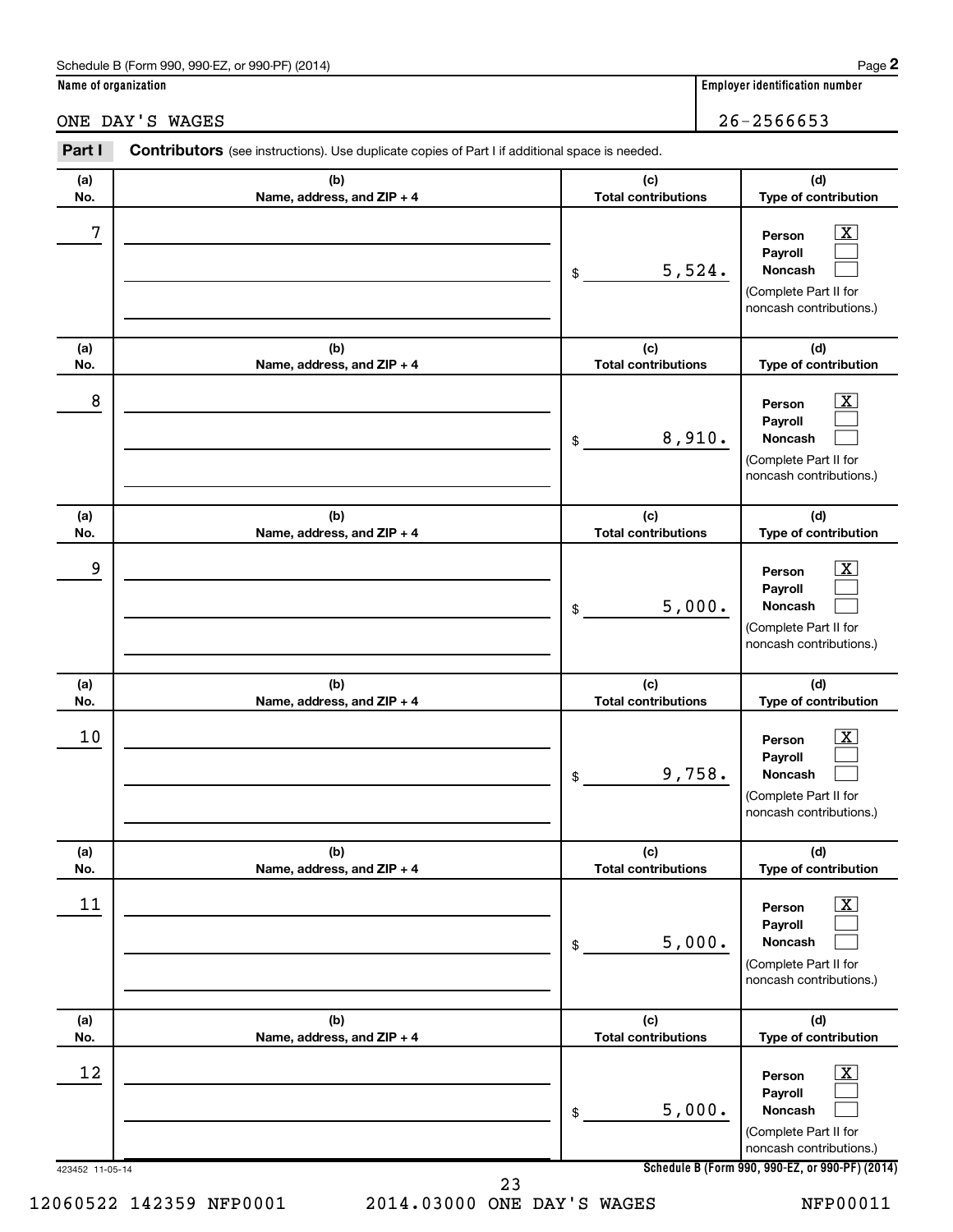#### ONE DAY'S WAGES 26-2566653

| Part I                | <b>Contributors</b> (see instructions). Use duplicate copies of Part I if additional space is needed. |                                   |                                                                                                                                                           |
|-----------------------|-------------------------------------------------------------------------------------------------------|-----------------------------------|-----------------------------------------------------------------------------------------------------------------------------------------------------------|
| (a)<br>No.            | (b)<br>Name, address, and ZIP + 4                                                                     | (c)<br><b>Total contributions</b> | (d)<br>Type of contribution                                                                                                                               |
| 13                    |                                                                                                       | 13,633.<br>\$                     | $\boxed{\text{X}}$<br>Person<br>Payroll<br>Noncash<br>(Complete Part II for<br>noncash contributions.)                                                    |
| (a)<br>No.            | (b)<br>Name, address, and ZIP + 4                                                                     | (c)<br><b>Total contributions</b> | (d)<br>Type of contribution                                                                                                                               |
| 14                    |                                                                                                       | 7,200.<br>\$                      | $\boxed{\text{X}}$<br>Person<br>Payroll<br>Noncash<br>(Complete Part II for<br>noncash contributions.)                                                    |
| (a)<br>No.            | (b)<br>Name, address, and ZIP + 4                                                                     | (c)<br><b>Total contributions</b> | (d)<br>Type of contribution                                                                                                                               |
| 15                    |                                                                                                       | 10,000.<br>\$                     | $\boxed{\text{X}}$<br>Person<br>Payroll<br>Noncash<br>(Complete Part II for<br>noncash contributions.)                                                    |
| (a)<br>No.            | (b)<br>Name, address, and ZIP + 4                                                                     | (c)<br><b>Total contributions</b> | (d)<br>Type of contribution                                                                                                                               |
| 16                    |                                                                                                       | 10, 138.<br>\$                    | $\boxed{\text{X}}$<br>Person<br>Payroll<br>Noncash<br>(Complete Part II for<br>noncash contributions.)                                                    |
| (a)<br>No.            | (b)<br>Name, address, and ZIP + 4                                                                     | (c)<br><b>Total contributions</b> | (d)<br>Type of contribution                                                                                                                               |
| 17                    |                                                                                                       | 63,808.<br>\$                     | $\boxed{\text{X}}$<br>Person<br>Payroll<br>Noncash<br>(Complete Part II for<br>noncash contributions.)                                                    |
| (a)<br>No.            | (b)<br>Name, address, and ZIP + 4                                                                     | (c)<br><b>Total contributions</b> | (d)<br>Type of contribution                                                                                                                               |
| 18<br>423452 11-05-14 |                                                                                                       | 11,524.<br>\$                     | $\boxed{\text{X}}$<br>Person<br>Payroll<br>Noncash<br>(Complete Part II for<br>noncash contributions.)<br>Schedule B (Form 990, 990-EZ, or 990-PF) (2014) |
|                       |                                                                                                       | 24                                |                                                                                                                                                           |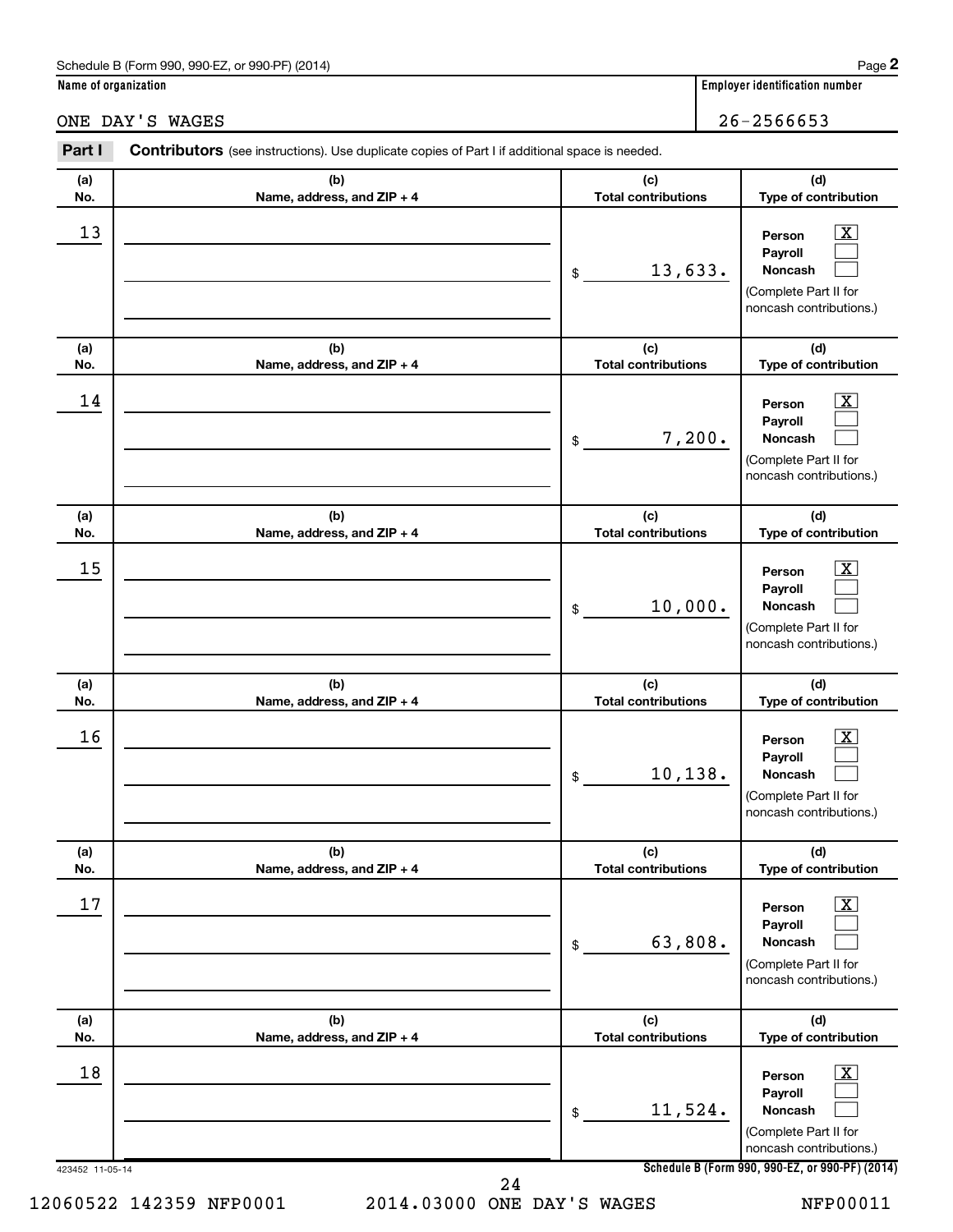#### ONE DAY'S WAGES 26-2566653

| Part I          | <b>Contributors</b> (see instructions). Use duplicate copies of Part I if additional space is needed. |                                   |                                                                                                        |
|-----------------|-------------------------------------------------------------------------------------------------------|-----------------------------------|--------------------------------------------------------------------------------------------------------|
| (a)<br>No.      | (b)<br>Name, address, and ZIP + 4                                                                     | (c)<br><b>Total contributions</b> | (d)<br>Type of contribution                                                                            |
| 19              |                                                                                                       | 15,000.<br>\$                     | $\boxed{\text{X}}$<br>Person<br>Payroll<br>Noncash<br>(Complete Part II for<br>noncash contributions.) |
| (a)<br>No.      | (b)<br>Name, address, and ZIP + 4                                                                     | (c)<br><b>Total contributions</b> | (d)<br>Type of contribution                                                                            |
|                 |                                                                                                       | \$                                | Person<br>Payroll<br>Noncash<br>(Complete Part II for<br>noncash contributions.)                       |
| (a)<br>No.      | (b)<br>Name, address, and ZIP + 4                                                                     | (c)<br><b>Total contributions</b> | (d)<br>Type of contribution                                                                            |
|                 |                                                                                                       | \$                                | Person<br>Payroll<br>Noncash<br>(Complete Part II for<br>noncash contributions.)                       |
| (a)<br>No.      | (b)<br>Name, address, and ZIP + 4                                                                     | (c)<br><b>Total contributions</b> | (d)<br>Type of contribution                                                                            |
|                 |                                                                                                       | \$                                | Person<br>Payroll<br>Noncash<br>(Complete Part II for<br>noncash contributions.)                       |
| (a)<br>No.      | (b)<br>Name, address, and ZIP + 4                                                                     | (c)<br><b>Total contributions</b> | (d)<br>Type of contribution                                                                            |
|                 |                                                                                                       | \$                                | Person<br>Payroll<br>Noncash<br>(Complete Part II for<br>noncash contributions.)                       |
| (a)<br>No.      | (b)<br>Name, address, and ZIP + 4                                                                     | (c)<br><b>Total contributions</b> | (d)<br>Type of contribution                                                                            |
|                 |                                                                                                       | \$                                | Person<br>Payroll<br>Noncash<br>(Complete Part II for<br>noncash contributions.)                       |
| 423452 11-05-14 |                                                                                                       | 25                                | Schedule B (Form 990, 990-EZ, or 990-PF) (2014)                                                        |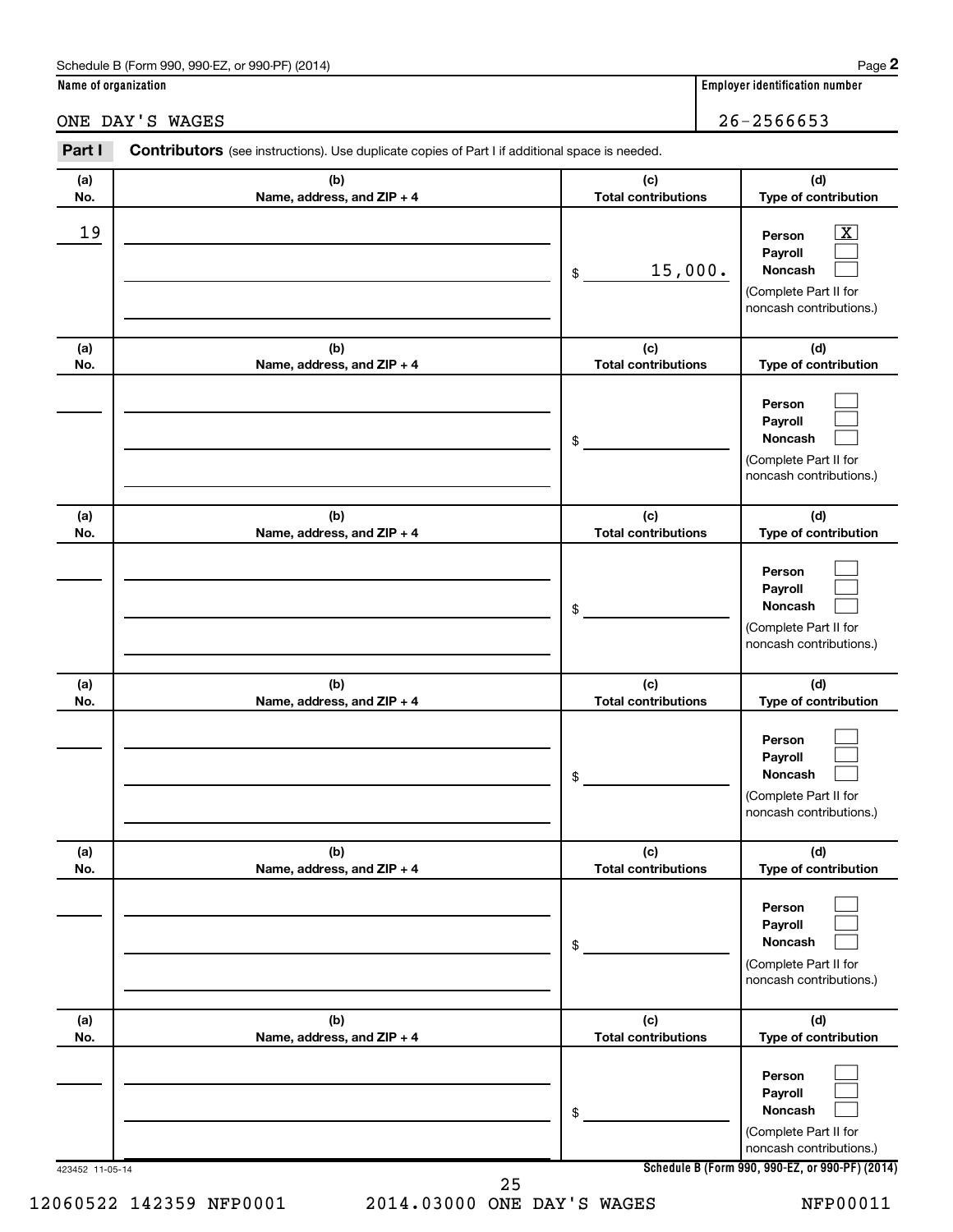ONE DAY'S WAGES 26-2566653

| (a)<br>No.                   | (b)                                          | (c)<br>FMV (or estimate)                       | (d)                                             |
|------------------------------|----------------------------------------------|------------------------------------------------|-------------------------------------------------|
| from<br>Part I               | Description of noncash property given        | (see instructions)                             | Date received                                   |
|                              |                                              |                                                |                                                 |
|                              |                                              | $$\mathbb{S}$$                                 |                                                 |
| (a)<br>No.<br>from<br>Part I | (b)<br>Description of noncash property given | (c)<br>FMV (or estimate)<br>(see instructions) | (d)<br>Date received                            |
|                              |                                              | \$                                             |                                                 |
| (a)<br>No.<br>from<br>Part I | (b)<br>Description of noncash property given | (c)<br>FMV (or estimate)<br>(see instructions) | (d)<br>Date received                            |
|                              |                                              | \$                                             |                                                 |
| (a)<br>No.<br>from<br>Part I | (b)<br>Description of noncash property given | (c)<br>FMV (or estimate)<br>(see instructions) | (d)<br>Date received                            |
|                              |                                              | \$                                             |                                                 |
| (a)<br>No.<br>from<br>Part I | (b)<br>Description of noncash property given | (c)<br>FMV (or estimate)<br>(see instructions) | (d)<br>Date received                            |
|                              |                                              | \$                                             |                                                 |
| (a)<br>No.<br>from<br>Part I | (b)<br>Description of noncash property given | (c)<br>FMV (or estimate)<br>(see instructions) | (d)<br>Date received                            |
|                              |                                              | \$                                             |                                                 |
| 423453 11-05-14              |                                              |                                                | Schedule B (Form 990, 990-EZ, or 990-PF) (2014) |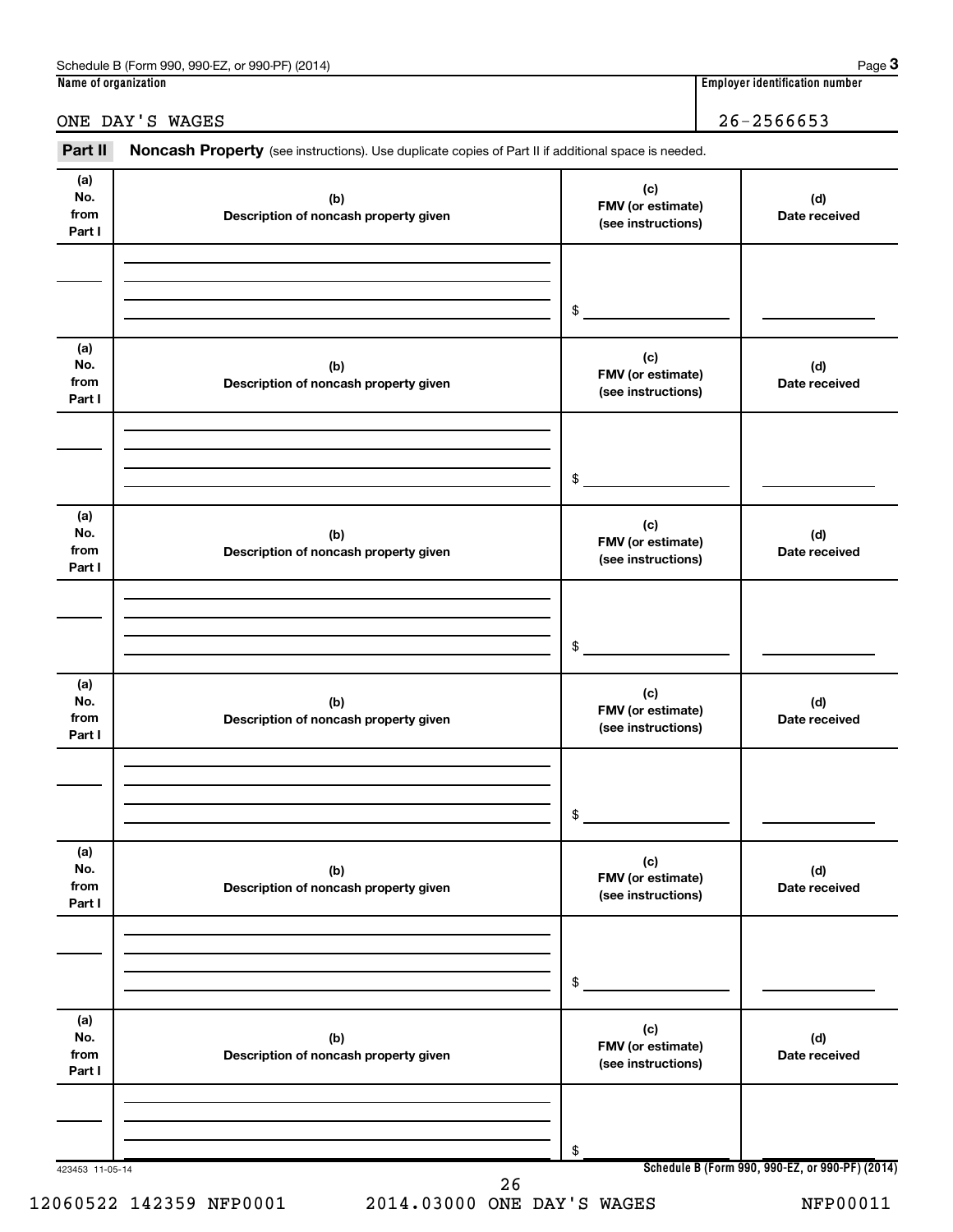| Part III                  | ONE DAY'S WAGES                                                                                                                                          |                      | $26 - 2566653$<br><i>Exclusively</i> religious, charitable, etc., contributions to organizations described in section 501(c)(7), (8), or (10) that total more than \$1,000 for<br>the year from any one contributor. Complete columns (a) through (e) and |
|---------------------------|----------------------------------------------------------------------------------------------------------------------------------------------------------|----------------------|-----------------------------------------------------------------------------------------------------------------------------------------------------------------------------------------------------------------------------------------------------------|
|                           | completing Part III, enter the total of exclusively religious, charitable, etc., contributions of \$1,000 or less for the year. (Enter this info. once.) |                      |                                                                                                                                                                                                                                                           |
|                           | Use duplicate copies of Part III if additional space is needed.                                                                                          |                      |                                                                                                                                                                                                                                                           |
| (a) No.<br>from<br>Part I | (b) Purpose of gift                                                                                                                                      | (c) Use of gift      | (d) Description of how gift is held                                                                                                                                                                                                                       |
|                           |                                                                                                                                                          | (e) Transfer of gift |                                                                                                                                                                                                                                                           |
|                           | Transferee's name, address, and ZIP + 4                                                                                                                  |                      | Relationship of transferor to transferee                                                                                                                                                                                                                  |
| (a) No.<br>from<br>Part I | (b) Purpose of gift                                                                                                                                      | (c) Use of gift      | (d) Description of how gift is held                                                                                                                                                                                                                       |
|                           |                                                                                                                                                          | (e) Transfer of gift |                                                                                                                                                                                                                                                           |
|                           |                                                                                                                                                          |                      |                                                                                                                                                                                                                                                           |
|                           | Transferee's name, address, and ZIP + 4                                                                                                                  |                      | Relationship of transferor to transferee                                                                                                                                                                                                                  |
|                           |                                                                                                                                                          |                      |                                                                                                                                                                                                                                                           |
| (a) No.<br>from<br>Part I | (b) Purpose of gift                                                                                                                                      | (c) Use of gift      | (d) Description of how gift is held                                                                                                                                                                                                                       |
|                           |                                                                                                                                                          | (e) Transfer of gift |                                                                                                                                                                                                                                                           |
|                           | Transferee's name, address, and ZIP + 4                                                                                                                  |                      | Relationship of transferor to transferee                                                                                                                                                                                                                  |
| (a) No.<br>from<br>Part I | (b) Purpose of gift                                                                                                                                      | (c) Use of gift      | (d) Description of how gift is held                                                                                                                                                                                                                       |
|                           |                                                                                                                                                          | (e) Transfer of gift |                                                                                                                                                                                                                                                           |
|                           | Transferee's name, address, and ZIP + 4                                                                                                                  |                      | Relationship of transferor to transferee                                                                                                                                                                                                                  |
|                           |                                                                                                                                                          |                      |                                                                                                                                                                                                                                                           |

<sup>12060522 142359</sup> NFP0001 2014.03000 ONE DAY'S WAGES NFP00011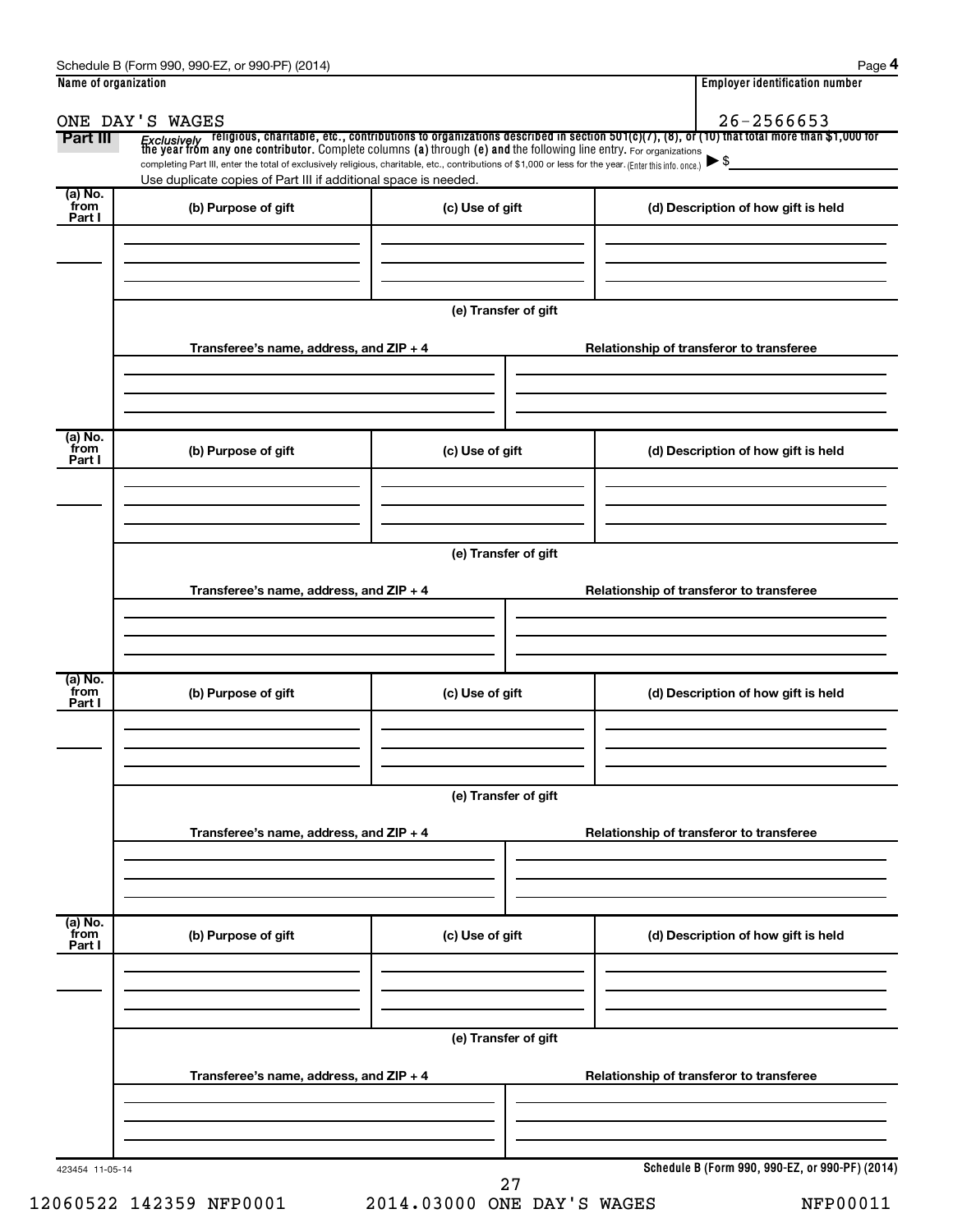|                          | <b>SCHEDULE D</b>                                      | <b>Supplemental Financial Statements</b>                                                                                                                                                                                                                                                                     |                     |                                                    |    | OMB No. 1545-0047                                       |
|--------------------------|--------------------------------------------------------|--------------------------------------------------------------------------------------------------------------------------------------------------------------------------------------------------------------------------------------------------------------------------------------------------------------|---------------------|----------------------------------------------------|----|---------------------------------------------------------|
|                          | (Form 990)                                             | Complete if the organization answered "Yes" to Form 990,                                                                                                                                                                                                                                                     |                     |                                                    |    |                                                         |
|                          |                                                        | Part IV, line 6, 7, 8, 9, 10, 11a, 11b, 11c, 11d, 11e, 11f, 12a, or 12b.                                                                                                                                                                                                                                     | Attach to Form 990. |                                                    |    | Open to Public                                          |
|                          | Department of the Treasury<br>Internal Revenue Service | Information about Schedule D (Form 990) and its instructions is at www.irs.gov/form990.                                                                                                                                                                                                                      |                     |                                                    |    | Inspection                                              |
|                          | Name of the organization                               | ONE DAY'S WAGES                                                                                                                                                                                                                                                                                              |                     |                                                    |    | <b>Employer identification number</b><br>$26 - 2566653$ |
| Part I                   |                                                        | Organizations Maintaining Donor Advised Funds or Other Similar Funds or Accounts. Complete if the                                                                                                                                                                                                            |                     |                                                    |    |                                                         |
|                          |                                                        | organization answered "Yes" to Form 990, Part IV, line 6.                                                                                                                                                                                                                                                    |                     |                                                    |    |                                                         |
|                          |                                                        |                                                                                                                                                                                                                                                                                                              |                     | (a) Donor advised funds                            |    | (b) Funds and other accounts                            |
| 1                        |                                                        |                                                                                                                                                                                                                                                                                                              |                     |                                                    |    |                                                         |
| 2                        |                                                        | Aggregate value of contributions to (during year)                                                                                                                                                                                                                                                            |                     |                                                    |    |                                                         |
| З                        |                                                        |                                                                                                                                                                                                                                                                                                              |                     |                                                    |    |                                                         |
| 4                        |                                                        |                                                                                                                                                                                                                                                                                                              |                     |                                                    |    |                                                         |
| 5                        |                                                        | Did the organization inform all donors and donor advisors in writing that the assets held in donor advised funds                                                                                                                                                                                             |                     |                                                    |    |                                                         |
|                          |                                                        |                                                                                                                                                                                                                                                                                                              |                     |                                                    |    | Yes<br>No                                               |
| 6                        |                                                        | Did the organization inform all grantees, donors, and donor advisors in writing that grant funds can be used only                                                                                                                                                                                            |                     |                                                    |    |                                                         |
|                          |                                                        | for charitable purposes and not for the benefit of the donor or donor advisor, or for any other purpose conferring                                                                                                                                                                                           |                     |                                                    |    |                                                         |
|                          | impermissible private benefit?                         |                                                                                                                                                                                                                                                                                                              |                     |                                                    |    | Yes<br>No.                                              |
| Part II                  |                                                        | Conservation Easements. Complete if the organization answered "Yes" to Form 990, Part IV, line 7.                                                                                                                                                                                                            |                     |                                                    |    |                                                         |
| 1                        |                                                        | Purpose(s) of conservation easements held by the organization (check all that apply).                                                                                                                                                                                                                        |                     |                                                    |    |                                                         |
|                          |                                                        | Preservation of land for public use (e.g., recreation or education)                                                                                                                                                                                                                                          |                     | Preservation of a historically important land area |    |                                                         |
|                          |                                                        | Protection of natural habitat                                                                                                                                                                                                                                                                                |                     | Preservation of a certified historic structure     |    |                                                         |
|                          |                                                        | Preservation of open space                                                                                                                                                                                                                                                                                   |                     |                                                    |    |                                                         |
| 2                        |                                                        | Complete lines 2a through 2d if the organization held a qualified conservation contribution in the form of a conservation easement on the last                                                                                                                                                               |                     |                                                    |    |                                                         |
|                          | day of the tax year.                                   |                                                                                                                                                                                                                                                                                                              |                     |                                                    |    | Held at the End of the Tax Year                         |
| а                        |                                                        |                                                                                                                                                                                                                                                                                                              |                     |                                                    | 2a |                                                         |
| b                        |                                                        | Total acreage restricted by conservation easements [11] matter conservation conservation of the set of the set of the set of the set of the set of the set of the set of the set of the set of the set of the set of the set o                                                                               |                     |                                                    | 2b |                                                         |
|                          |                                                        |                                                                                                                                                                                                                                                                                                              |                     |                                                    | 2c |                                                         |
| d                        |                                                        | Number of conservation easements included in (c) acquired after 8/17/06, and not on a historic structure                                                                                                                                                                                                     |                     |                                                    |    |                                                         |
|                          |                                                        |                                                                                                                                                                                                                                                                                                              |                     |                                                    | 2d |                                                         |
| 3                        |                                                        | Number of conservation easements modified, transferred, released, extinguished, or terminated by the organization during the tax                                                                                                                                                                             |                     |                                                    |    |                                                         |
|                          | $\vee$ ear $\blacktriangleright$                       |                                                                                                                                                                                                                                                                                                              |                     |                                                    |    |                                                         |
| 4                        |                                                        | Number of states where property subject to conservation easement is located $\blacktriangleright$                                                                                                                                                                                                            |                     |                                                    |    |                                                         |
| 5                        |                                                        | Does the organization have a written policy regarding the periodic monitoring, inspection, handling of                                                                                                                                                                                                       |                     |                                                    |    |                                                         |
|                          |                                                        |                                                                                                                                                                                                                                                                                                              |                     |                                                    |    | Yes<br>No                                               |
| 6                        |                                                        | Staff and volunteer hours devoted to monitoring, inspecting, and enforcing conservation easements during the year                                                                                                                                                                                            |                     |                                                    |    |                                                         |
| 7                        |                                                        | Amount of expenses incurred in monitoring, inspecting, and enforcing conservation easements during the year $\triangleright$ \$                                                                                                                                                                              |                     |                                                    |    |                                                         |
| 8                        |                                                        | Does each conservation easement reported on line 2(d) above satisfy the requirements of section 170(h)(4)(B)(i)                                                                                                                                                                                              |                     |                                                    |    |                                                         |
|                          |                                                        |                                                                                                                                                                                                                                                                                                              |                     |                                                    |    | Yes<br>No                                               |
| 9                        |                                                        | In Part XIII, describe how the organization reports conservation easements in its revenue and expense statement, and balance sheet, and                                                                                                                                                                      |                     |                                                    |    |                                                         |
|                          |                                                        | include, if applicable, the text of the footnote to the organization's financial statements that describes the organization's accounting for                                                                                                                                                                 |                     |                                                    |    |                                                         |
|                          | conservation easements.                                |                                                                                                                                                                                                                                                                                                              |                     |                                                    |    |                                                         |
|                          | Part III                                               | Organizations Maintaining Collections of Art, Historical Treasures, or Other Similar Assets.                                                                                                                                                                                                                 |                     |                                                    |    |                                                         |
|                          |                                                        | Complete if the organization answered "Yes" to Form 990, Part IV, line 8.                                                                                                                                                                                                                                    |                     |                                                    |    |                                                         |
|                          |                                                        | 1a If the organization elected, as permitted under SFAS 116 (ASC 958), not to report in its revenue statement and balance sheet works of art,                                                                                                                                                                |                     |                                                    |    |                                                         |
|                          |                                                        | historical treasures, or other similar assets held for public exhibition, education, or research in furtherance of public service, provide, in Part XIII,                                                                                                                                                    |                     |                                                    |    |                                                         |
|                          |                                                        | the text of the footnote to its financial statements that describes these items.                                                                                                                                                                                                                             |                     |                                                    |    |                                                         |
|                          |                                                        | b If the organization elected, as permitted under SFAS 116 (ASC 958), to report in its revenue statement and balance sheet works of art, historical<br>treasures, or other similar assets held for public exhibition, education, or research in furtherance of public service, provide the following amounts |                     |                                                    |    |                                                         |
|                          | relating to these items:                               |                                                                                                                                                                                                                                                                                                              |                     |                                                    |    |                                                         |
|                          |                                                        |                                                                                                                                                                                                                                                                                                              |                     |                                                    |    |                                                         |
|                          |                                                        | (ii) Assets included in Form 990, Part X                                                                                                                                                                                                                                                                     |                     |                                                    |    | $\triangleright$ \$                                     |
| 2                        |                                                        | If the organization received or held works of art, historical treasures, or other similar assets for financial gain, provide                                                                                                                                                                                 |                     |                                                    |    |                                                         |
|                          |                                                        | the following amounts required to be reported under SFAS 116 (ASC 958) relating to these items:                                                                                                                                                                                                              |                     |                                                    |    |                                                         |
| а                        |                                                        |                                                                                                                                                                                                                                                                                                              |                     |                                                    |    |                                                         |
| b                        |                                                        | Assets included in Form 990, Part X [111] Assets included in Form 990, Part X [11] Assets included in Form 990, Part X                                                                                                                                                                                       |                     |                                                    |    |                                                         |
|                          |                                                        |                                                                                                                                                                                                                                                                                                              |                     |                                                    |    |                                                         |
|                          |                                                        | LHA For Paperwork Reduction Act Notice, see the Instructions for Form 990.                                                                                                                                                                                                                                   |                     |                                                    |    | Schedule D (Form 990) 2014                              |
| 432051<br>$10 - 01 - 14$ |                                                        |                                                                                                                                                                                                                                                                                                              |                     |                                                    |    |                                                         |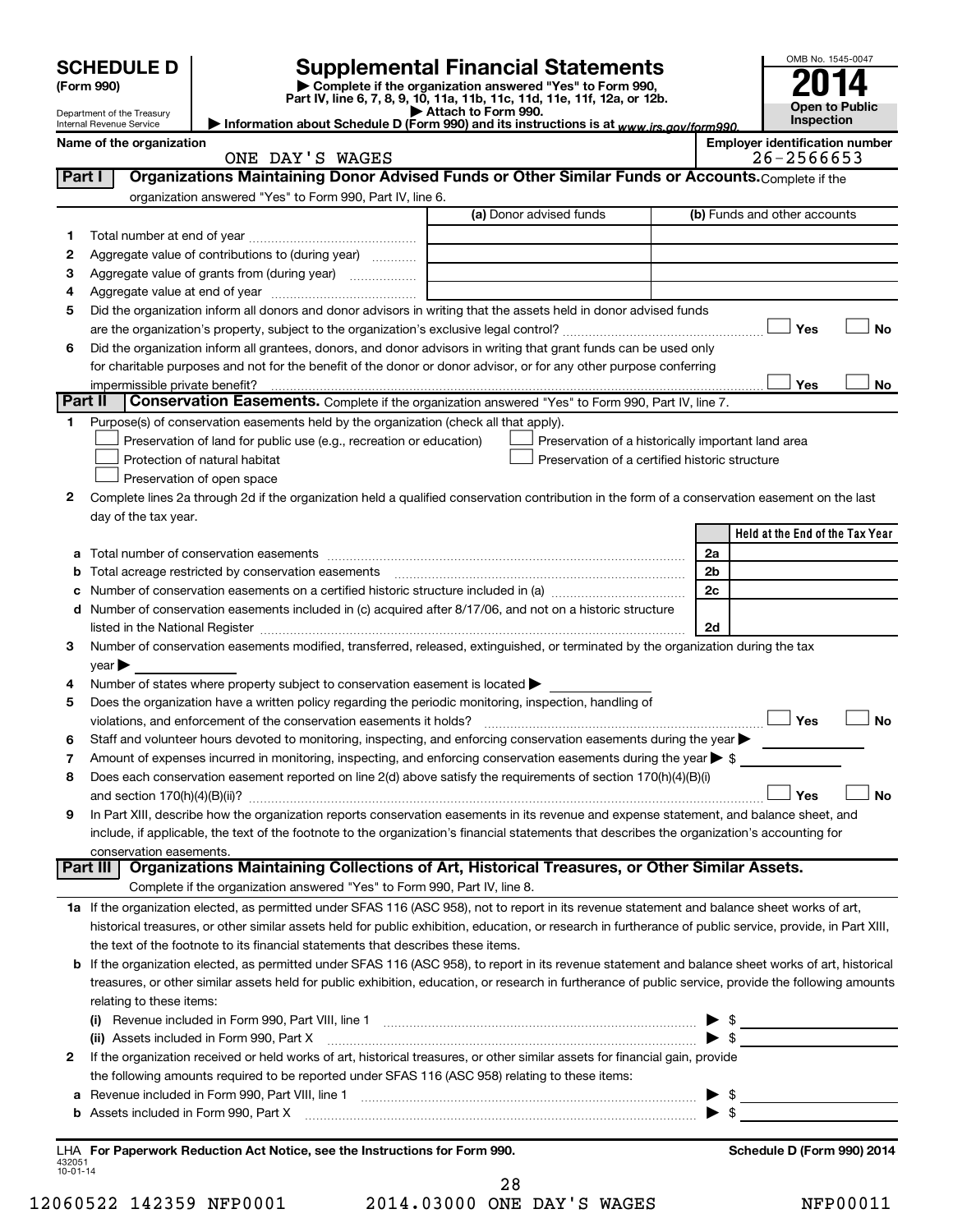|               | ONE DAY'S WAGES<br>Schedule D (Form 990) 2014                                                                                                                                                                                  |                    |        |                |                                                                                                                                                                                                                                |                 | $26 - 2566653$ Page 2                                    |                |     |    |
|---------------|--------------------------------------------------------------------------------------------------------------------------------------------------------------------------------------------------------------------------------|--------------------|--------|----------------|--------------------------------------------------------------------------------------------------------------------------------------------------------------------------------------------------------------------------------|-----------------|----------------------------------------------------------|----------------|-----|----|
|               | Part III   Organizations Maintaining Collections of Art, Historical Treasures, or Other Similar Assets (continued)                                                                                                             |                    |        |                |                                                                                                                                                                                                                                |                 |                                                          |                |     |    |
| 3             | Using the organization's acquisition, accession, and other records, check any of the following that are a significant use of its collection items                                                                              |                    |        |                |                                                                                                                                                                                                                                |                 |                                                          |                |     |    |
|               | (check all that apply):                                                                                                                                                                                                        |                    |        |                |                                                                                                                                                                                                                                |                 |                                                          |                |     |    |
| a             | Public exhibition                                                                                                                                                                                                              | d                  |        |                | Loan or exchange programs                                                                                                                                                                                                      |                 |                                                          |                |     |    |
| b             | Scholarly research                                                                                                                                                                                                             |                    |        |                | Other and the control of the control of the control of the control of the control of the control of the control of the control of the control of the control of the control of the control of the control of the control of th |                 |                                                          |                |     |    |
| c             | Preservation for future generations                                                                                                                                                                                            |                    |        |                |                                                                                                                                                                                                                                |                 |                                                          |                |     |    |
| 4             | Provide a description of the organization's collections and explain how they further the organization's exempt purpose in Part XIII.                                                                                           |                    |        |                |                                                                                                                                                                                                                                |                 |                                                          |                |     |    |
| 5             | During the year, did the organization solicit or receive donations of art, historical treasures, or other similar assets                                                                                                       |                    |        |                |                                                                                                                                                                                                                                |                 |                                                          |                |     |    |
|               |                                                                                                                                                                                                                                |                    |        |                |                                                                                                                                                                                                                                |                 |                                                          | Yes            |     | No |
|               | Part IV<br>Escrow and Custodial Arrangements. Complete if the organization answered "Yes" to Form 990, Part IV, line 9, or<br>reported an amount on Form 990, Part X, line 21.                                                 |                    |        |                |                                                                                                                                                                                                                                |                 |                                                          |                |     |    |
|               |                                                                                                                                                                                                                                |                    |        |                |                                                                                                                                                                                                                                |                 |                                                          |                |     |    |
|               | 1a Is the organization an agent, trustee, custodian or other intermediary for contributions or other assets not included                                                                                                       |                    |        |                |                                                                                                                                                                                                                                |                 |                                                          | Yes            |     | No |
|               | <b>b</b> If "Yes," explain the arrangement in Part XIII and complete the following table:                                                                                                                                      |                    |        |                |                                                                                                                                                                                                                                |                 |                                                          |                |     |    |
|               |                                                                                                                                                                                                                                |                    |        |                |                                                                                                                                                                                                                                |                 |                                                          | Amount         |     |    |
| c             | Beginning balance manufacture contracts and contracts and contracts and contracts and contracts and contracts and contracts and contracts and contracts and contracts and contracts and contracts and contracts and contracts  |                    |        |                |                                                                                                                                                                                                                                | 1c              |                                                          |                |     |    |
|               |                                                                                                                                                                                                                                |                    |        |                |                                                                                                                                                                                                                                | 1d              |                                                          |                |     |    |
|               | Distributions during the year measurement contains and all the year measurement of the state of the state of the state of the state of the state of the state of the state of the state of the state of the state of the state |                    |        |                |                                                                                                                                                                                                                                | 1e              |                                                          |                |     |    |
|               |                                                                                                                                                                                                                                |                    |        |                |                                                                                                                                                                                                                                | 1f              |                                                          |                |     |    |
|               | 2a Did the organization include an amount on Form 990, Part X, line 21, for escrow or custodial account liability?                                                                                                             |                    |        |                |                                                                                                                                                                                                                                |                 |                                                          | Yes            |     | No |
|               | <b>b</b> If "Yes," explain the arrangement in Part XIII. Check here if the explanation has been provided in Part XIII                                                                                                          |                    |        |                |                                                                                                                                                                                                                                |                 |                                                          |                |     |    |
| <b>Part V</b> | Endowment Funds. Complete if the organization answered "Yes" to Form 990, Part IV, line 10.                                                                                                                                    |                    |        |                |                                                                                                                                                                                                                                |                 |                                                          |                |     |    |
|               |                                                                                                                                                                                                                                | (a) Current year   |        | (b) Prior year | (c) Two years back                                                                                                                                                                                                             |                 | $\vert$ (d) Three years back $\vert$ (e) Four years back |                |     |    |
| ٦а            | Beginning of year balance                                                                                                                                                                                                      |                    |        |                |                                                                                                                                                                                                                                |                 |                                                          |                |     |    |
|               |                                                                                                                                                                                                                                |                    |        |                |                                                                                                                                                                                                                                |                 |                                                          |                |     |    |
|               | Net investment earnings, gains, and losses                                                                                                                                                                                     |                    |        |                |                                                                                                                                                                                                                                |                 |                                                          |                |     |    |
|               | Grants or scholarships                                                                                                                                                                                                         |                    |        |                |                                                                                                                                                                                                                                |                 |                                                          |                |     |    |
|               | e Other expenditures for facilities                                                                                                                                                                                            |                    |        |                |                                                                                                                                                                                                                                |                 |                                                          |                |     |    |
|               | and programs                                                                                                                                                                                                                   |                    |        |                |                                                                                                                                                                                                                                |                 |                                                          |                |     |    |
|               |                                                                                                                                                                                                                                |                    |        |                |                                                                                                                                                                                                                                |                 |                                                          |                |     |    |
|               | End of year balance                                                                                                                                                                                                            |                    |        |                |                                                                                                                                                                                                                                |                 |                                                          |                |     |    |
| 2             | Provide the estimated percentage of the current year end balance (line 1g, column (a)) held as:                                                                                                                                |                    |        |                |                                                                                                                                                                                                                                |                 |                                                          |                |     |    |
|               | Board designated or quasi-endowment                                                                                                                                                                                            |                    | %      |                |                                                                                                                                                                                                                                |                 |                                                          |                |     |    |
|               | Permanent endowment                                                                                                                                                                                                            | %                  |        |                |                                                                                                                                                                                                                                |                 |                                                          |                |     |    |
| с             | Temporarily restricted endowment                                                                                                                                                                                               | %                  |        |                |                                                                                                                                                                                                                                |                 |                                                          |                |     |    |
|               | The percentages in lines 2a, 2b, and 2c should equal 100%.                                                                                                                                                                     |                    |        |                |                                                                                                                                                                                                                                |                 |                                                          |                |     |    |
|               | 3a Are there endowment funds not in the possession of the organization that are held and administered for the organization                                                                                                     |                    |        |                |                                                                                                                                                                                                                                |                 |                                                          |                |     |    |
|               | by:                                                                                                                                                                                                                            |                    |        |                |                                                                                                                                                                                                                                |                 |                                                          |                | Yes | No |
|               | (i)                                                                                                                                                                                                                            |                    |        |                |                                                                                                                                                                                                                                |                 |                                                          | 3a(i)          |     |    |
|               | (ii) related organizations                                                                                                                                                                                                     |                    |        |                |                                                                                                                                                                                                                                |                 |                                                          | 3a(ii)<br>3b   |     |    |
|               | Describe in Part XIII the intended uses of the organization's endowment funds.                                                                                                                                                 |                    |        |                |                                                                                                                                                                                                                                |                 |                                                          |                |     |    |
|               | Land, Buildings, and Equipment.<br>Part VI                                                                                                                                                                                     |                    |        |                |                                                                                                                                                                                                                                |                 |                                                          |                |     |    |
|               | Complete if the organization answered "Yes" to Form 990, Part IV, line 11a. See Form 990, Part X, line 10.                                                                                                                     |                    |        |                |                                                                                                                                                                                                                                |                 |                                                          |                |     |    |
|               | Description of property                                                                                                                                                                                                        | (a) Cost or other  |        |                | (b) Cost or other                                                                                                                                                                                                              | (c) Accumulated |                                                          | (d) Book value |     |    |
|               |                                                                                                                                                                                                                                | basis (investment) |        |                | basis (other)                                                                                                                                                                                                                  | depreciation    |                                                          |                |     |    |
|               |                                                                                                                                                                                                                                |                    |        |                |                                                                                                                                                                                                                                |                 |                                                          |                |     |    |
| b             |                                                                                                                                                                                                                                |                    |        |                |                                                                                                                                                                                                                                |                 |                                                          |                |     |    |
|               | Leasehold improvements                                                                                                                                                                                                         |                    |        |                |                                                                                                                                                                                                                                |                 |                                                          |                |     |    |
|               |                                                                                                                                                                                                                                |                    | 5,488. |                |                                                                                                                                                                                                                                | 5,488.          |                                                          |                |     | Ο. |
|               |                                                                                                                                                                                                                                |                    |        |                |                                                                                                                                                                                                                                |                 |                                                          |                |     |    |
|               | Total. Add lines 1a through 1e. (Column (d) must equal Form 990, Part X, column (B), line 10c.)                                                                                                                                |                    |        |                |                                                                                                                                                                                                                                |                 |                                                          |                |     | ο. |
|               |                                                                                                                                                                                                                                |                    |        |                |                                                                                                                                                                                                                                |                 | Schodule D (Form 990) 2014                               |                |     |    |

**Schedule D (Form 990) 2014**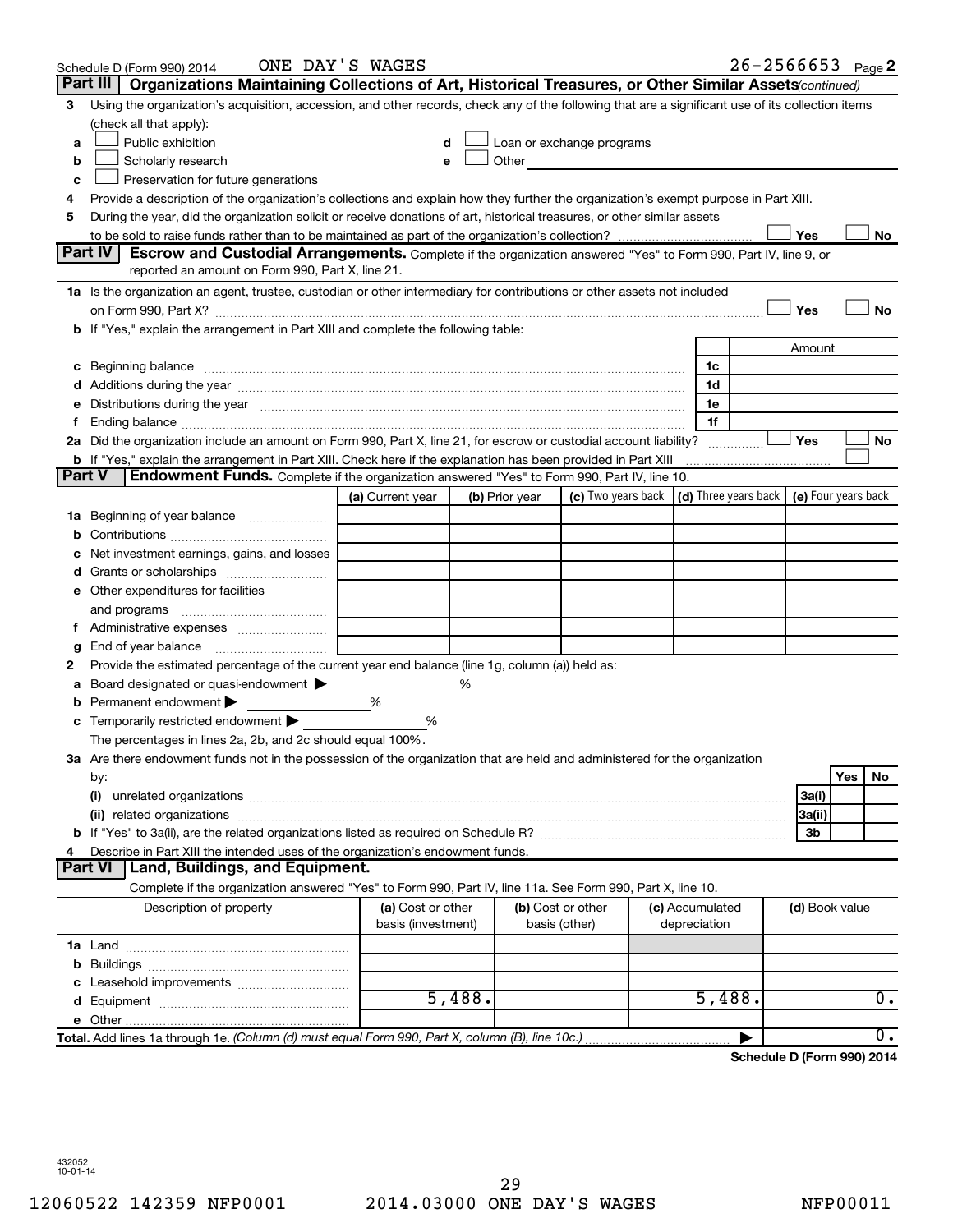| Complete if the organization answered "Yes" to Form 990, Part IV, line 11b. See Form 990, Part X, line 12.                                                                                                                                                                                                 |                 |                |                                                           |
|------------------------------------------------------------------------------------------------------------------------------------------------------------------------------------------------------------------------------------------------------------------------------------------------------------|-----------------|----------------|-----------------------------------------------------------|
| (a) Description of security or category (including name of security)                                                                                                                                                                                                                                       | (b) Book value  |                | (c) Method of valuation: Cost or end-of-year market value |
|                                                                                                                                                                                                                                                                                                            |                 |                |                                                           |
| (2)                                                                                                                                                                                                                                                                                                        |                 |                |                                                           |
| (3) Other                                                                                                                                                                                                                                                                                                  |                 |                |                                                           |
| (A)                                                                                                                                                                                                                                                                                                        |                 |                |                                                           |
| (B)                                                                                                                                                                                                                                                                                                        |                 |                |                                                           |
| (C)                                                                                                                                                                                                                                                                                                        |                 |                |                                                           |
| (D)                                                                                                                                                                                                                                                                                                        |                 |                |                                                           |
| (E)                                                                                                                                                                                                                                                                                                        |                 |                |                                                           |
|                                                                                                                                                                                                                                                                                                            |                 |                |                                                           |
| (F)                                                                                                                                                                                                                                                                                                        |                 |                |                                                           |
| (G)                                                                                                                                                                                                                                                                                                        |                 |                |                                                           |
| (H)                                                                                                                                                                                                                                                                                                        |                 |                |                                                           |
| Total. (Col. (b) must equal Form 990, Part X, col. (B) line 12.) $\blacktriangleright$                                                                                                                                                                                                                     |                 |                |                                                           |
| Part VIII Investments - Program Related.                                                                                                                                                                                                                                                                   |                 |                |                                                           |
| Complete if the organization answered "Yes" to Form 990, Part IV, line 11c. See Form 990, Part X, line 13.                                                                                                                                                                                                 |                 |                |                                                           |
| (a) Description of investment                                                                                                                                                                                                                                                                              | (b) Book value  |                | (c) Method of valuation: Cost or end-of-year market value |
| (1)                                                                                                                                                                                                                                                                                                        |                 |                |                                                           |
| (2)                                                                                                                                                                                                                                                                                                        |                 |                |                                                           |
| (3)                                                                                                                                                                                                                                                                                                        |                 |                |                                                           |
| (4)                                                                                                                                                                                                                                                                                                        |                 |                |                                                           |
|                                                                                                                                                                                                                                                                                                            |                 |                |                                                           |
| (5)                                                                                                                                                                                                                                                                                                        |                 |                |                                                           |
| (6)                                                                                                                                                                                                                                                                                                        |                 |                |                                                           |
| (7)                                                                                                                                                                                                                                                                                                        |                 |                |                                                           |
| (8)                                                                                                                                                                                                                                                                                                        |                 |                |                                                           |
| (9)                                                                                                                                                                                                                                                                                                        |                 |                |                                                           |
| Total. (Col. (b) must equal Form 990, Part X, col. (B) line 13.) $\blacktriangleright$                                                                                                                                                                                                                     |                 |                |                                                           |
| <b>Other Assets.</b><br>Part IX                                                                                                                                                                                                                                                                            |                 |                |                                                           |
| Complete if the organization answered "Yes" to Form 990, Part IV, line 11d. See Form 990, Part X, line 15.                                                                                                                                                                                                 |                 |                |                                                           |
|                                                                                                                                                                                                                                                                                                            | (a) Description |                | (b) Book value                                            |
| (1)                                                                                                                                                                                                                                                                                                        |                 |                |                                                           |
| (2)                                                                                                                                                                                                                                                                                                        |                 |                |                                                           |
|                                                                                                                                                                                                                                                                                                            |                 |                |                                                           |
| (3)                                                                                                                                                                                                                                                                                                        |                 |                |                                                           |
| (4)                                                                                                                                                                                                                                                                                                        |                 |                |                                                           |
| (5)                                                                                                                                                                                                                                                                                                        |                 |                |                                                           |
| (6)                                                                                                                                                                                                                                                                                                        |                 |                |                                                           |
| (7)                                                                                                                                                                                                                                                                                                        |                 |                |                                                           |
| (8)                                                                                                                                                                                                                                                                                                        |                 |                |                                                           |
| (9)                                                                                                                                                                                                                                                                                                        |                 |                |                                                           |
|                                                                                                                                                                                                                                                                                                            |                 |                |                                                           |
| <b>Other Liabilities.</b><br>Part X                                                                                                                                                                                                                                                                        |                 |                |                                                           |
| Complete if the organization answered "Yes" to Form 990, Part IV, line 11e or 11f. See Form 990, Part X, line 25.                                                                                                                                                                                          |                 |                |                                                           |
| (a) Description of liability                                                                                                                                                                                                                                                                               |                 | (b) Book value |                                                           |
| 1.                                                                                                                                                                                                                                                                                                         |                 |                |                                                           |
| Federal income taxes<br>(1)<br>CREDIT CARD PAYABLE                                                                                                                                                                                                                                                         |                 | 329.           |                                                           |
| (2)                                                                                                                                                                                                                                                                                                        |                 |                |                                                           |
| PAYROLL PAYABLE<br>(3)                                                                                                                                                                                                                                                                                     |                 | 1,645.         |                                                           |
| (4)                                                                                                                                                                                                                                                                                                        |                 |                |                                                           |
| (5)                                                                                                                                                                                                                                                                                                        |                 |                |                                                           |
| (6)                                                                                                                                                                                                                                                                                                        |                 |                |                                                           |
| (7)                                                                                                                                                                                                                                                                                                        |                 |                |                                                           |
| (8)                                                                                                                                                                                                                                                                                                        |                 |                |                                                           |
|                                                                                                                                                                                                                                                                                                            |                 |                |                                                           |
|                                                                                                                                                                                                                                                                                                            |                 |                |                                                           |
| (9)                                                                                                                                                                                                                                                                                                        |                 |                |                                                           |
| Total. (Column (b) must equal Form 990, Part X, col. (B) line 25.) ▶                                                                                                                                                                                                                                       |                 | 1,974.         |                                                           |
| 2. Liability for uncertain tax positions. In Part XIII, provide the text of the footnote to the organization's financial statements that reports the<br>organization's liability for uncertain tax positions under FIN 48 (ASC 740). Check here if the text of the footnote has been provided in Part XIII |                 |                |                                                           |

**Schedule D (Form 990) 2014**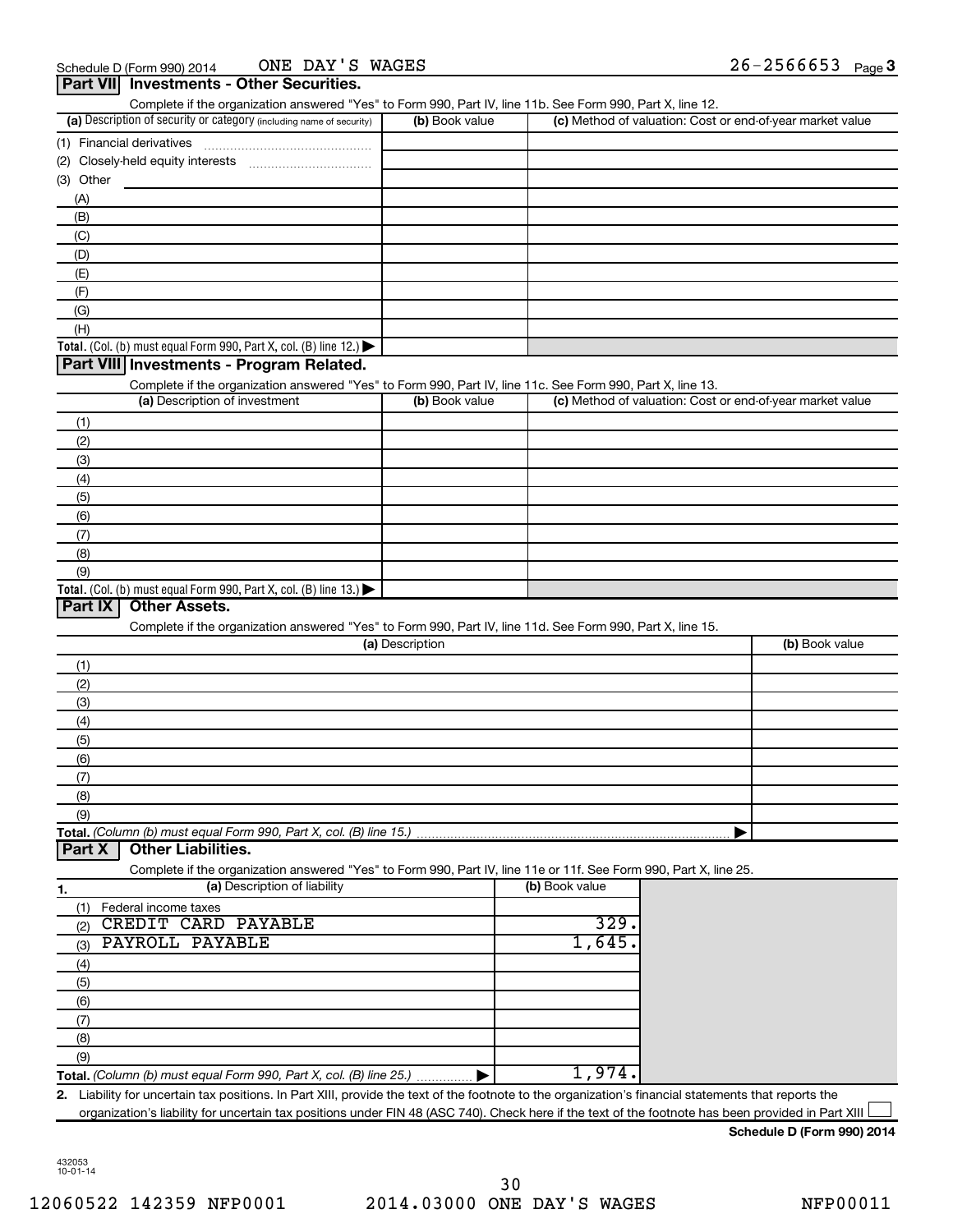|   | ONE DAY'S WAGES<br>Schedule D (Form 990) 2014                                                                                                                                                                                        |                | $26 - 2566653$ Page 4 |
|---|--------------------------------------------------------------------------------------------------------------------------------------------------------------------------------------------------------------------------------------|----------------|-----------------------|
|   | Part XI   Reconciliation of Revenue per Audited Financial Statements With Revenue per Return.                                                                                                                                        |                |                       |
|   | Complete if the organization answered "Yes" to Form 990, Part IV, line 12a.                                                                                                                                                          |                |                       |
| 1 | Total revenue, gains, and other support per audited financial statements [[[[[[[[[[[[[[[[[[[[[[[[[]]]]]]]]]]]                                                                                                                        |                | $\mathbf{1}$          |
| 2 | Amounts included on line 1 but not on Form 990, Part VIII, line 12:                                                                                                                                                                  |                |                       |
| a |                                                                                                                                                                                                                                      | 2a             |                       |
| b |                                                                                                                                                                                                                                      | 2 <sub>b</sub> |                       |
| с |                                                                                                                                                                                                                                      | 2c             |                       |
| d |                                                                                                                                                                                                                                      | 2d             |                       |
| е | Add lines 2a through 2d <b>continuum contract and all contract and all contract and all contract and all contract and all contract and all contract and all contract and all contract and all contract and all contract and all </b> |                | <b>2e</b>             |
| 3 |                                                                                                                                                                                                                                      |                | 3                     |
|   | Amounts included on Form 990, Part VIII, line 12, but not on line 1:                                                                                                                                                                 |                |                       |
| a |                                                                                                                                                                                                                                      | 4a             |                       |
| b |                                                                                                                                                                                                                                      | 4 <sub>b</sub> |                       |
|   | Add lines 4a and 4b                                                                                                                                                                                                                  | 4c             |                       |
| 5 |                                                                                                                                                                                                                                      | 5              |                       |
|   | Part XII   Reconciliation of Expenses per Audited Financial Statements With Expenses per Return.                                                                                                                                     |                |                       |
|   | Complete if the organization answered "Yes" to Form 990, Part IV, line 12a.                                                                                                                                                          |                |                       |
| 1 |                                                                                                                                                                                                                                      |                | $\mathbf{1}$          |
| 2 | Amounts included on line 1 but not on Form 990, Part IX, line 25:                                                                                                                                                                    |                |                       |
| a |                                                                                                                                                                                                                                      | 2a             |                       |
| b |                                                                                                                                                                                                                                      | 2 <sub>b</sub> |                       |
|   |                                                                                                                                                                                                                                      | 2c             |                       |
|   |                                                                                                                                                                                                                                      | 2d             |                       |
| e | Add lines 2a through 2d <b>must be a constructed as the constant of the constant of the constant of the construction</b>                                                                                                             |                | 2е                    |
| 3 |                                                                                                                                                                                                                                      |                | 3                     |
| 4 | Amounts included on Form 990, Part IX, line 25, but not on line 1:                                                                                                                                                                   |                |                       |
| a |                                                                                                                                                                                                                                      | 4a             |                       |
|   |                                                                                                                                                                                                                                      | 4b             |                       |
|   | Add lines 4a and 4b                                                                                                                                                                                                                  |                | 4c                    |
| 5 |                                                                                                                                                                                                                                      |                | 5                     |
|   | Part XIII Supplemental Information.                                                                                                                                                                                                  |                |                       |

Provide the descriptions required for Part II, lines 3, 5, and 9; Part III, lines 1a and 4; Part IV, lines 1b and 2b; Part V, line 4; Part X, line 2; Part XI, lines 2d and 4b; and Part XII, lines 2d and 4b. Also complete this part to provide any additional information.

#### FORM 990, PART X, LINE 25

#### OTHER LIABILITIES:

| ACCOUNTS PAYABLE     | \$1341 |
|----------------------|--------|
| CREDIT CARDS PAYABLE | 8329   |
| PAYROLL PAYABLE      | \$1645 |

**Schedule D (Form 990) 2014**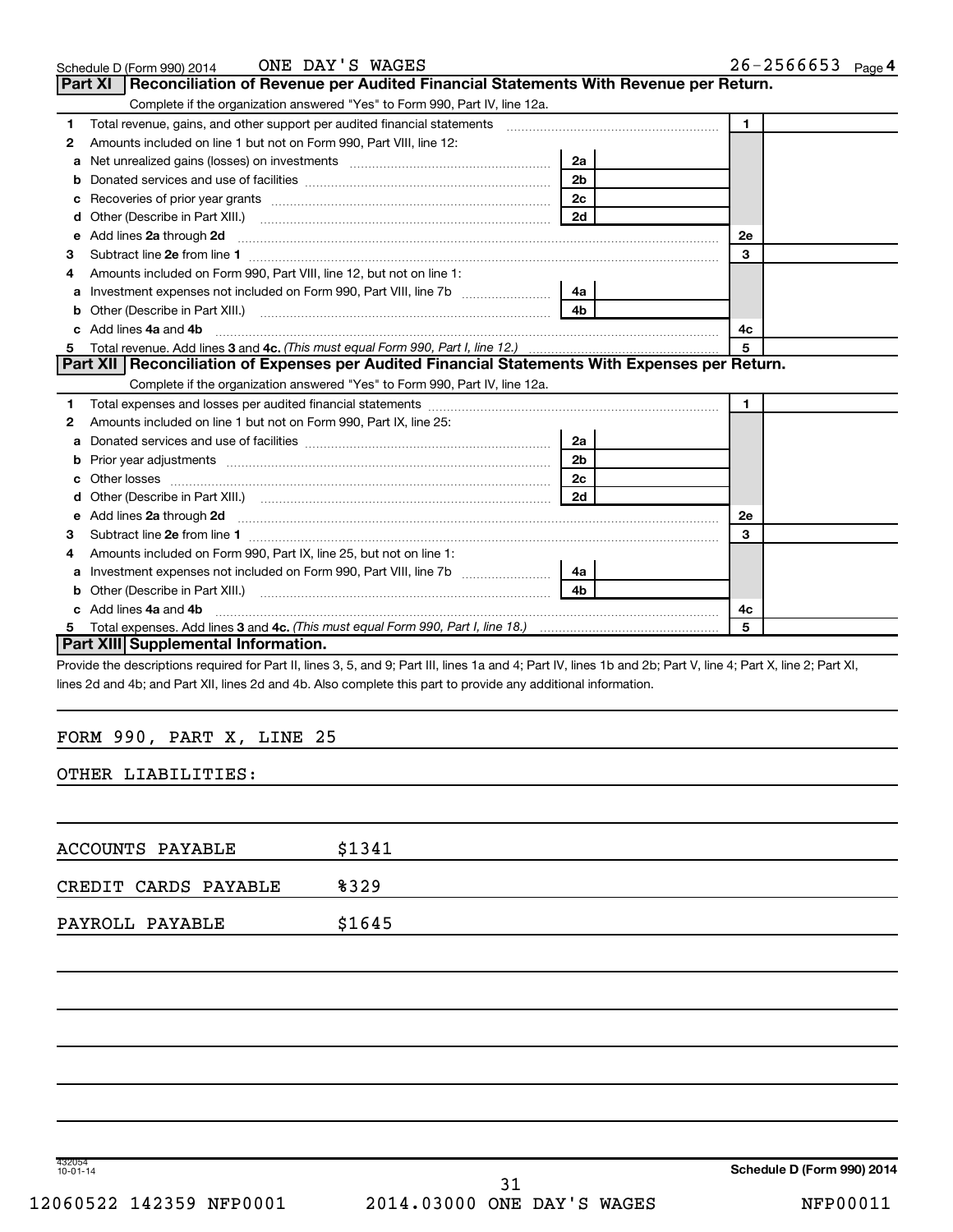| Т.           |                                  |                                           |                                                                                       | For grantmakers. Does the organization maintain records to substantiate the amount of its grants and other assistance,                               |                                                                                                             |                                                                  |
|--------------|----------------------------------|-------------------------------------------|---------------------------------------------------------------------------------------|------------------------------------------------------------------------------------------------------------------------------------------------------|-------------------------------------------------------------------------------------------------------------|------------------------------------------------------------------|
|              |                                  |                                           |                                                                                       | the grantees' eligibility for the grants or assistance, and the selection criteria used to award the grants or assistance?                           | $\boxed{\text{X}}$ Yes                                                                                      | <b>No</b>                                                        |
|              |                                  |                                           |                                                                                       |                                                                                                                                                      |                                                                                                             |                                                                  |
| $\mathbf{2}$ | United States.                   |                                           |                                                                                       | For grantmakers. Describe in Part V the organization's procedures for monitoring the use of its grants and other assistance outside the              |                                                                                                             |                                                                  |
| 3            |                                  |                                           |                                                                                       | Activities per Region. (The following Part I, line 3 table can be duplicated if additional space is needed.)                                         |                                                                                                             |                                                                  |
|              | (a) Region                       | (b) Number of<br>offices<br>in the region | (c) Number of<br>employees,<br>agents, and<br>independent<br>contractors<br>in region | (d) Activities conducted in region<br>(by type) (e.g., fundraising, program<br>services, investments, grants to<br>recipients located in the region) | (e) If activity listed in (d)<br>is a program service,<br>describe specific type<br>of service(s) in region | (f) Total<br>expenditures<br>for and<br>investments<br>in region |
|              |                                  |                                           |                                                                                       | GRANTS TO RECIPIENTS                                                                                                                                 |                                                                                                             |                                                                  |
|              | SOUTH ASIA - INDIA               | 01                                        | 0                                                                                     | LOCATED IN REGION                                                                                                                                    | GRANTS                                                                                                      | 27,491.                                                          |
|              |                                  |                                           |                                                                                       |                                                                                                                                                      |                                                                                                             |                                                                  |
|              |                                  |                                           |                                                                                       |                                                                                                                                                      |                                                                                                             |                                                                  |
|              |                                  |                                           |                                                                                       |                                                                                                                                                      |                                                                                                             |                                                                  |
|              |                                  |                                           |                                                                                       |                                                                                                                                                      |                                                                                                             |                                                                  |
|              |                                  |                                           |                                                                                       |                                                                                                                                                      |                                                                                                             |                                                                  |
|              |                                  |                                           |                                                                                       |                                                                                                                                                      |                                                                                                             |                                                                  |
|              |                                  |                                           |                                                                                       |                                                                                                                                                      |                                                                                                             |                                                                  |
|              | 3 a Sub-total                    | οI                                        | $\mathbf 0$                                                                           |                                                                                                                                                      |                                                                                                             | 27,491.                                                          |
|              | <b>b</b> Total from continuation |                                           |                                                                                       |                                                                                                                                                      |                                                                                                             |                                                                  |
|              | sheets to Part I                 | ŋ                                         | 0                                                                                     |                                                                                                                                                      |                                                                                                             | $\mathbf{0}$ .                                                   |
|              | c Totals (add lines 3a           |                                           |                                                                                       |                                                                                                                                                      |                                                                                                             |                                                                  |

|              | Department of the Treasury<br><b>Internal Revenue Service</b> | Information about Schedule F (Form 990) and its instructions is at www.irs.gov/form990.                                                                                                                                                              | <b>Open to Public</b><br><b>Inspection</b> |                                       |
|--------------|---------------------------------------------------------------|------------------------------------------------------------------------------------------------------------------------------------------------------------------------------------------------------------------------------------------------------|--------------------------------------------|---------------------------------------|
|              | Name of the organization                                      |                                                                                                                                                                                                                                                      |                                            | <b>Employer identification number</b> |
|              | ONE DAY'S WAGES                                               |                                                                                                                                                                                                                                                      | $26 - 2566653$                             |                                       |
|              | Part I                                                        | General Information on Activities Outside the United States. Complete if the organization answered "Yes" on                                                                                                                                          |                                            |                                       |
|              |                                                               | Form 990, Part IV, line 14b.                                                                                                                                                                                                                         |                                            |                                       |
|              |                                                               | For grantmakers. Does the organization maintain records to substantiate the amount of its grants and other assistance,<br>the grantees' eligibility for the grants or assistance, and the selection criteria used to award the grants or assistance? |                                            | $\overline{X}$ Yes<br>Nο              |
| $\mathbf{2}$ | United States.                                                | For grantmakers. Describe in Part V the organization's procedures for monitoring the use of its grants and other assistance outside the                                                                                                              |                                            |                                       |

| <b>SCHEDULE FI</b> | <b>Statement of Activities Outside the United States</b>                                 | OMB No. 1545-00 |
|--------------------|------------------------------------------------------------------------------------------|-----------------|
| (Form 990)         | ▶ Complete if the organization answered "Yes" on Form 990, Part IV, line 14b, 15, or 16. | 2014            |
|                    |                                                                                          |                 |

**| Attach to Form 990.**

Internal Revenue Service

432071 09-24-14

and 3b)

**For Paperwork Reduction Act Notice, see the Instructions for Form 990. Schedule F (Form 990) 2014** LHA

0 0 0  $\vert$ 

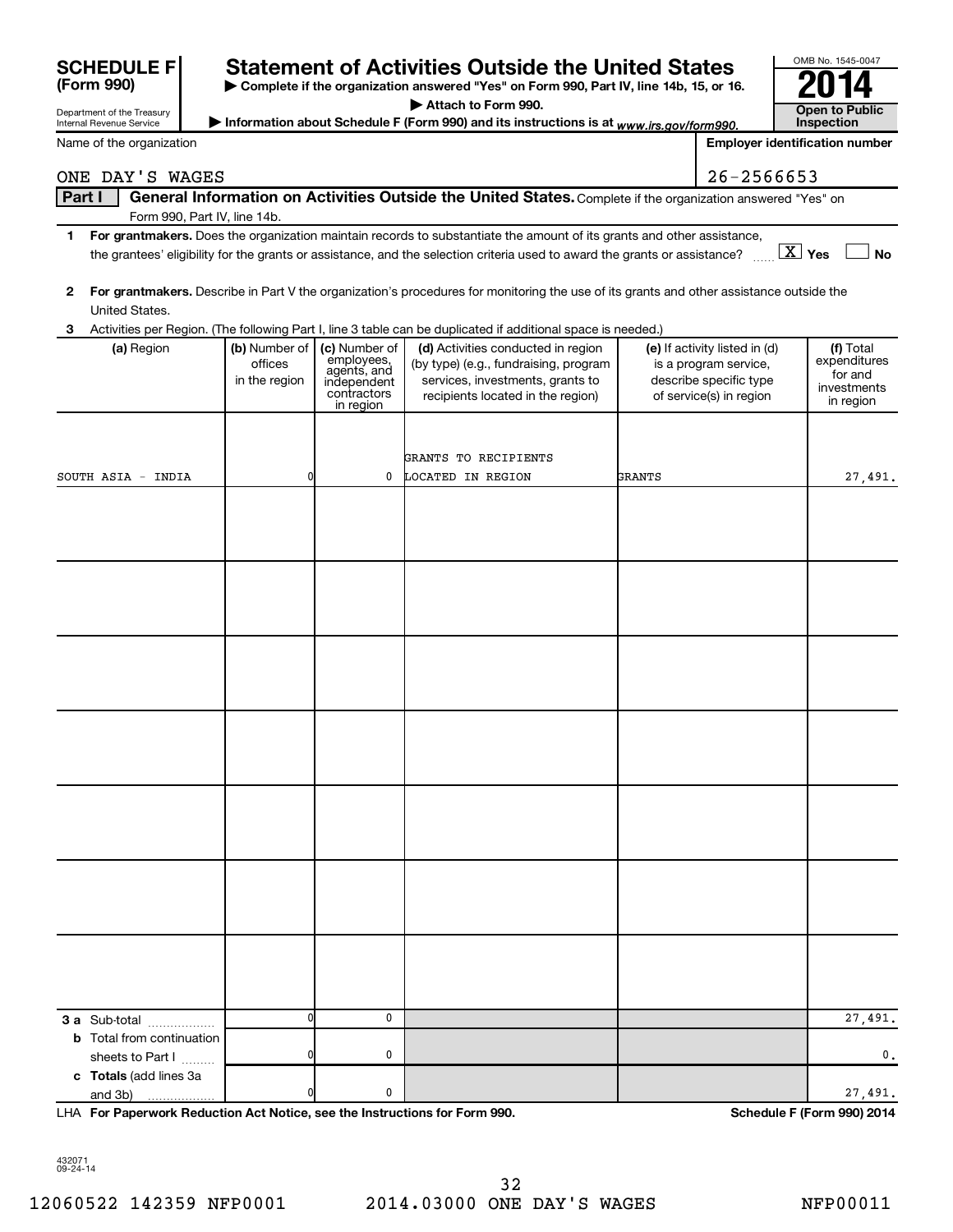Schedule F (Form 990) 2014 ONE DAY'S WAGES 26-2566653

Part II | Grants and Other Assistance to Organizations or Entities Outside the United States. Complete if the organization answered "Yes" on Form 990, Part IV, line 15, for any recipient who received more than \$5,000. Part II can be duplicated if additional space is needed.

| $\mathbf{1}$<br>(a) Name of organization | (b) IRS code section<br>and EIN (if applicable) | (c) Region   | (d) Purpose of<br>grant                                                                                                                         | (e) Amount     | (f) Manner of<br>of cash grant cash disbursement | (g) Amount of<br>non-cash<br>assistance | (h) Description<br>of non-cash<br>assistance | (i) Method of<br>valuation (book, FMV,<br>appraisal, other) |  |
|------------------------------------------|-------------------------------------------------|--------------|-------------------------------------------------------------------------------------------------------------------------------------------------|----------------|--------------------------------------------------|-----------------------------------------|----------------------------------------------|-------------------------------------------------------------|--|
|                                          |                                                 | SOUTH ASIA - | FUNDED PROJECT TO<br>BRING SAFE DRINKING<br>WATER AND IMPROVED                                                                                  |                |                                                  |                                         |                                              |                                                             |  |
|                                          |                                                 | INDIA        | SANITATION TO THE                                                                                                                               | 27, 491. CHECK |                                                  | 0.                                      |                                              |                                                             |  |
|                                          |                                                 |              |                                                                                                                                                 |                |                                                  |                                         |                                              |                                                             |  |
|                                          |                                                 |              |                                                                                                                                                 |                |                                                  |                                         |                                              |                                                             |  |
|                                          |                                                 |              |                                                                                                                                                 |                |                                                  |                                         |                                              |                                                             |  |
|                                          |                                                 |              |                                                                                                                                                 |                |                                                  |                                         |                                              |                                                             |  |
|                                          |                                                 |              |                                                                                                                                                 |                |                                                  |                                         |                                              |                                                             |  |
|                                          |                                                 |              |                                                                                                                                                 |                |                                                  |                                         |                                              |                                                             |  |
|                                          |                                                 |              |                                                                                                                                                 |                |                                                  |                                         |                                              |                                                             |  |
|                                          |                                                 |              |                                                                                                                                                 |                |                                                  |                                         |                                              |                                                             |  |
|                                          |                                                 |              |                                                                                                                                                 |                |                                                  |                                         |                                              |                                                             |  |
|                                          |                                                 |              |                                                                                                                                                 |                |                                                  |                                         |                                              |                                                             |  |
|                                          |                                                 |              |                                                                                                                                                 |                |                                                  |                                         |                                              |                                                             |  |
| $\mathbf{2}$                             |                                                 |              | Enter total number of recipient organizations listed above that are recognized as charities by the foreign country, recognized as tax-exempt by |                |                                                  |                                         |                                              |                                                             |  |
| 3                                        | Cahadule E (Faum 000) 0014                      |              |                                                                                                                                                 |                |                                                  |                                         |                                              |                                                             |  |

SEE PART V FOR COLUMN (D) DESCRIPTIONS

**Schedule F (Form 990) 2014**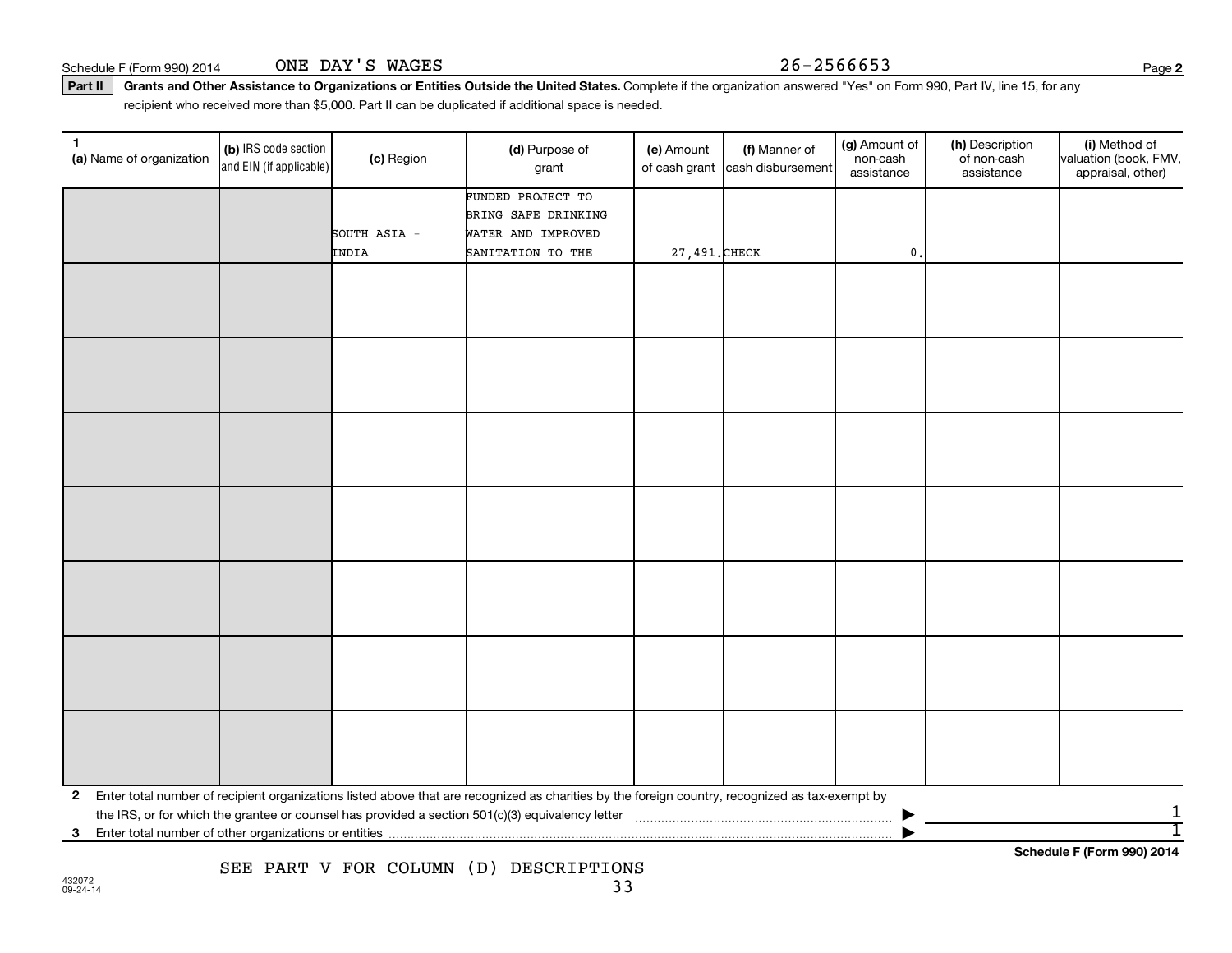| Part III                                                  |            |                             |                             | Grants and Other Assistance to Individuals Outside the United States. Complete if the organization answered "Yes" on Form 990, Part IV, line 16. |                                         |                                           |                   |
|-----------------------------------------------------------|------------|-----------------------------|-----------------------------|--------------------------------------------------------------------------------------------------------------------------------------------------|-----------------------------------------|-------------------------------------------|-------------------|
| Part III can be duplicated if additional space is needed. |            |                             |                             |                                                                                                                                                  |                                         |                                           |                   |
| (a) Type of grant or assistance                           | (b) Region | (c) Number of<br>recipients | (d) Amount of<br>cash grant | (e) Manner of<br>cash disbursement                                                                                                               | (f) Amount of<br>non-cash<br>assistance | (g) Description of<br>non-cash assistance | (h)<br>(b<br>appr |
|                                                           |            |                             |                             |                                                                                                                                                  |                                         |                                           |                   |
|                                                           |            |                             |                             |                                                                                                                                                  |                                         |                                           |                   |
|                                                           |            |                             |                             |                                                                                                                                                  |                                         |                                           |                   |

ONE DAY'S WAGES 26-2566653

**3**

**(h)** Method of<br>valuation<br>(book, FMV,<br>appraisal, other)

**Schedule F (Form 990) 2014**

Schedule F (Form 990) 2014 Page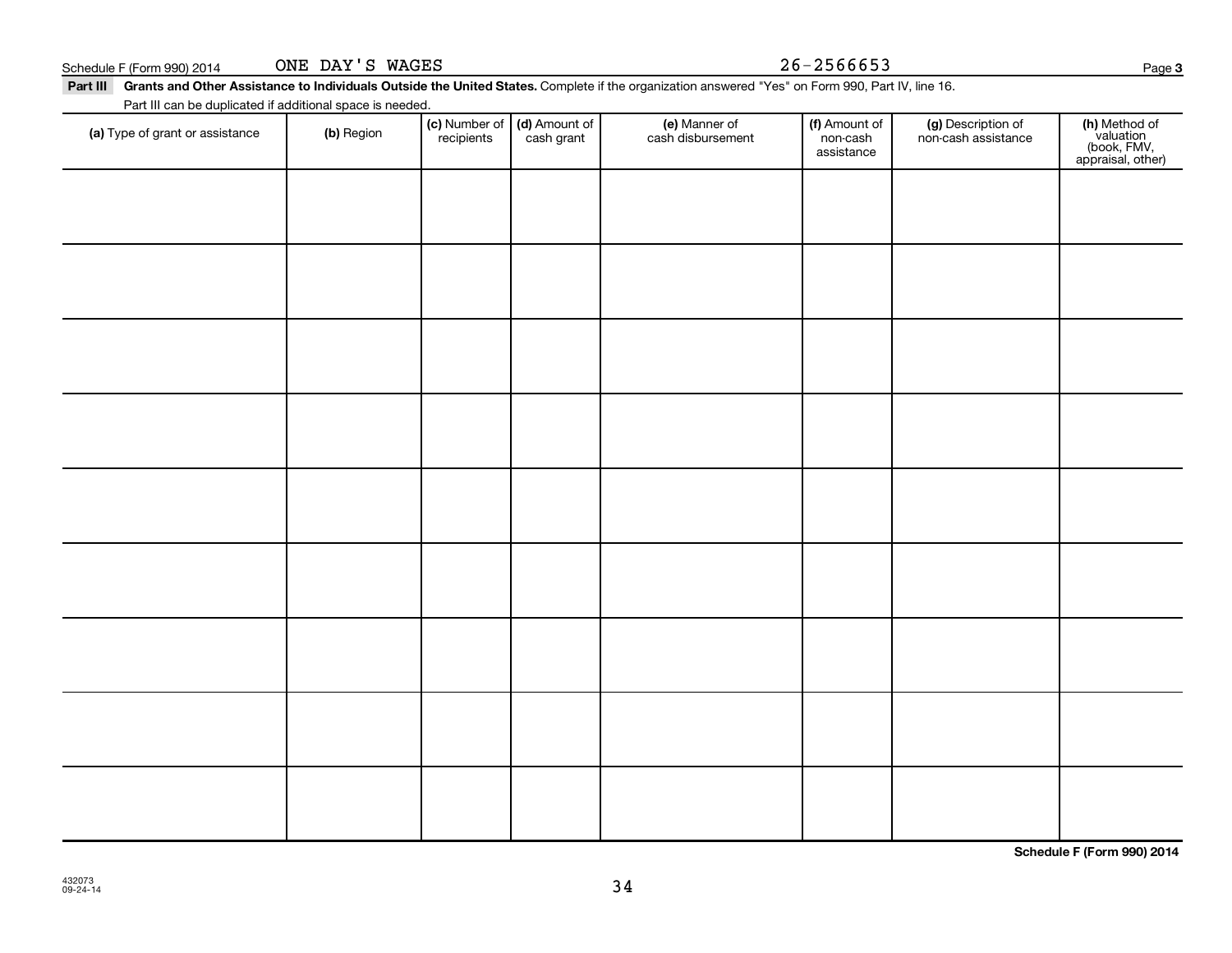| 1            | Was the organization a U.S. transferor of property to a foreign corporation during the tax year? If "Yes," the<br>organization may be required to file Form 926, Return by a U.S. Transferor of Property to a Foreign<br>Corporation (see Instructions for Form 926)                                                                                                                                                                   | Yes | $ X _{N_{\Omega}}$ |
|--------------|----------------------------------------------------------------------------------------------------------------------------------------------------------------------------------------------------------------------------------------------------------------------------------------------------------------------------------------------------------------------------------------------------------------------------------------|-----|--------------------|
| $\mathbf{2}$ | Did the organization have an interest in a foreign trust during the tax year? If "Yes," the organization<br>may be required to file Form 3520, Annual Return To Report Transactions With Foreign Trusts and<br>Receipt of Certain Foreign Gifts, and/or Form 3520-A, Annual Information Return of Foreign Trust With<br>a U.S. Owner (see Instructions for Forms 3520 and 3520-A; do not file with Form 990) manual content of the Min | Yes | $X_{\text{No}}$    |
| 3            | Did the organization have an ownership interest in a foreign corporation during the tax year? If "Yes,"<br>the organization may be required to file Form 5471, Information Return of U.S. Persons With Respect To                                                                                                                                                                                                                      | Yes | $X _{N0}$          |
| 4            | Was the organization a direct or indirect shareholder of a passive foreign investment company or a<br>qualified electing fund during the tax year? If "Yes," the organization may be required to file Form 8621,<br>Information Return by a Shareholder of a Passive Foreign Investment Company or Qualified Electing Fund<br>(see Instructions for Form 8621)                                                                         | Yes | $\sqrt{X}$ No      |
| 5            | Did the organization have an ownership interest in a foreign partnership during the tax year? If "Yes,"<br>the organization may be required to file Form 8865, Return of U.S. Persons With Respect to Certain<br>Foreign Partnerships (see Instructions for Form 8865)                                                                                                                                                                 | Yes | $X _{\text{No}}$   |
| 6            | Did the organization have any operations in or related to any boycotting countries during the tax year? If<br>"Yes," the organization may be required to file Form 5713, International Boycott Report (see Instructions<br>for Form 5713; do not file with Form 990)                                                                                                                                                                   | Yes |                    |

**Schedule F (Form 990) 2014**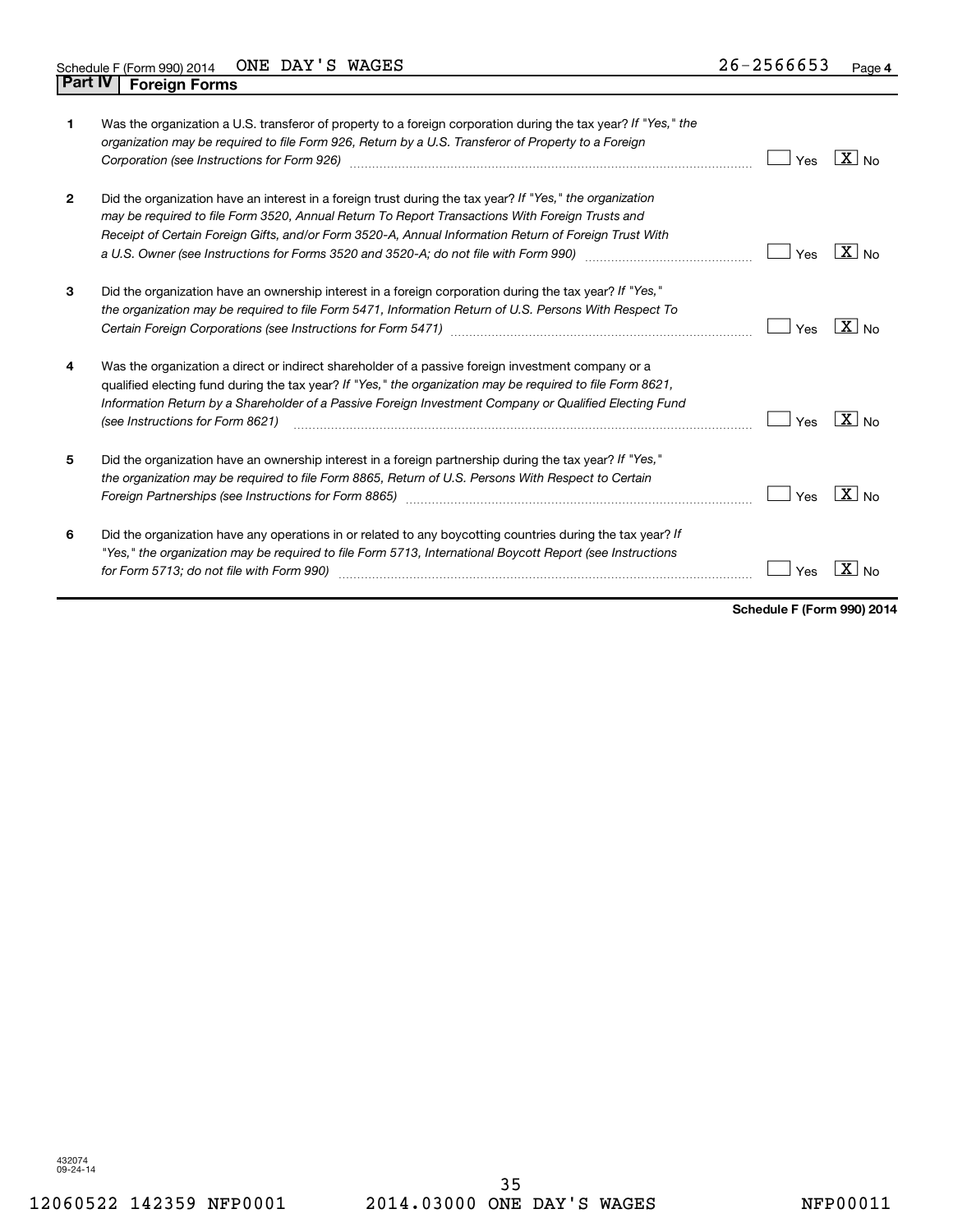Schedule F (Form 990) 2014  $\quad$  ONE DAY'S WAGES  $\quad 26 - 2566653$ ONE DAY'S WAGES

**Part V Supplemental Information**

Provide the information required by Part I, line 2 (monitoring of funds); Part I, line 3, column (f) (accounting method; amounts of investments vs. expenditures per region); Part II, line 1 (accounting method); Part III (accounting method); and Part III, column (c) (estimated number of recipients), as applicable. Also complete this part to provide any additional information.

PART I, LINE 2:

ONE DAY'S WAGES REQUIRES GRANT RECIPIENTS TO PROVIDE SPECIFIC FOLLOW-UP

DOCUMENTATION AT THREE DIFFERENT TIME INTERVALS FOLLOWING GRANT FUNDING.

THE DOCUMENTATION REQUIRED INCLUDES NARRATIVE ACCOUNTS FROM

BENEFICIARIES, PHOTOS OF THE PROJECT AND/OR THE BENEFACTORS, IMPACT

SURVEYS/MEASUREMENTS TO SHOW PROGRESS TOWARDS STATED GOAL, AND DETAILED

BUDGET OF ACTUAL PROJECTS EXPENSE.

PART II, COLUMN (D):

REGION: SOUTH ASIA - INDIA

(D) PURPOSE OF GRANT: FUNDED PROJECT TO BRING SAFE DRINKING WATER AND

IMPROVED SANITATION TO THE VILLAGE OF SHAIPURA IN MADHYA PRADESH, INDIA.

432075 09-24-14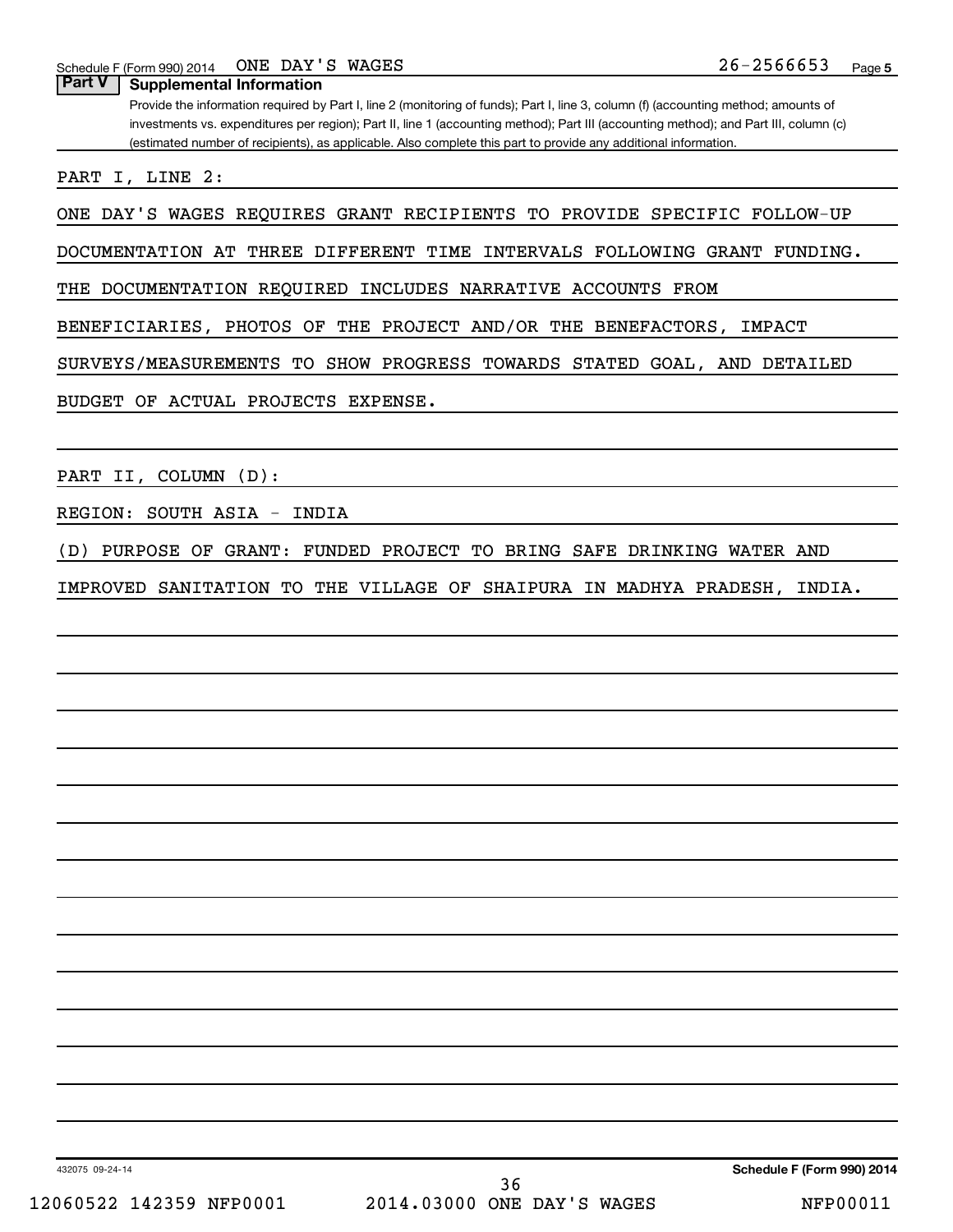| <b>SCHEDULE G</b><br>(Form 990 or 990-EZ)<br>Department of the Treasury<br>Internal Revenue Service                                                                               | Supplemental Information Regarding Fundraising or Gaming Activities<br>Complete if the organization answered "Yes" to Form 990, Part IV, lines 17, 18, or 19, or if the<br>organization entered more than \$15,000 on Form 990-EZ, line 6a.<br>Attach to Form 990 or Form 990-EZ.<br>Information about Schedule G (Form 990 or 990-EZ) and its instructions is at www.irs.gov/form 990.                                                                                                                                                            |                |                                                          |                                                                            |                                                                            | OMB No. 1545-0047<br><b>Open to Public</b><br>Inspection |
|-----------------------------------------------------------------------------------------------------------------------------------------------------------------------------------|----------------------------------------------------------------------------------------------------------------------------------------------------------------------------------------------------------------------------------------------------------------------------------------------------------------------------------------------------------------------------------------------------------------------------------------------------------------------------------------------------------------------------------------------------|----------------|----------------------------------------------------------|----------------------------------------------------------------------------|----------------------------------------------------------------------------|----------------------------------------------------------|
| Name of the organization                                                                                                                                                          | ONE DAY'S WAGES                                                                                                                                                                                                                                                                                                                                                                                                                                                                                                                                    |                |                                                          |                                                                            | $26 - 2566653$                                                             | <b>Employer identification number</b>                    |
| Part I<br>required to complete this part.                                                                                                                                         | Fundraising Activities. Complete if the organization answered "Yes" to Form 990, Part IV, line 17. Form 990-EZ filers are not                                                                                                                                                                                                                                                                                                                                                                                                                      |                |                                                          |                                                                            |                                                                            |                                                          |
| Mail solicitations<br>a<br>Internet and email solicitations<br>b<br>Phone solicitations<br>c<br>In-person solicitations<br>d<br>compensated at least \$5,000 by the organization. | 1 Indicate whether the organization raised funds through any of the following activities. Check all that apply.<br>e<br>f<br>Special fundraising events<br>g<br>2 a Did the organization have a written or oral agreement with any individual (including officers, directors, trustees or<br>key employees listed in Form 990, Part VII) or entity in connection with professional fundraising services?<br>b If "Yes," list the ten highest paid individuals or entities (fundraisers) pursuant to agreements under which the fundraiser is to be |                |                                                          | Solicitation of non-government grants<br>Solicitation of government grants |                                                                            | Yes<br><b>No</b>                                         |
| (i) Name and address of individual<br>or entity (fundraiser)                                                                                                                      | (ii) Activity                                                                                                                                                                                                                                                                                                                                                                                                                                                                                                                                      | contributions? | (iii) Did<br>fundraiser<br>have custody<br>or control of | (iv) Gross receipts<br>from activity                                       | (v) Amount paid<br>to (or retained by)<br>fundraiser<br>listed in col. (i) | (vi) Amount paid<br>to (or retained by)<br>organization  |
|                                                                                                                                                                                   |                                                                                                                                                                                                                                                                                                                                                                                                                                                                                                                                                    | Yes            | No                                                       |                                                                            |                                                                            |                                                          |
|                                                                                                                                                                                   |                                                                                                                                                                                                                                                                                                                                                                                                                                                                                                                                                    |                |                                                          |                                                                            |                                                                            |                                                          |
|                                                                                                                                                                                   |                                                                                                                                                                                                                                                                                                                                                                                                                                                                                                                                                    |                |                                                          |                                                                            |                                                                            |                                                          |
|                                                                                                                                                                                   |                                                                                                                                                                                                                                                                                                                                                                                                                                                                                                                                                    |                |                                                          |                                                                            |                                                                            |                                                          |
|                                                                                                                                                                                   |                                                                                                                                                                                                                                                                                                                                                                                                                                                                                                                                                    |                |                                                          |                                                                            |                                                                            |                                                          |
|                                                                                                                                                                                   |                                                                                                                                                                                                                                                                                                                                                                                                                                                                                                                                                    |                |                                                          |                                                                            |                                                                            |                                                          |
|                                                                                                                                                                                   |                                                                                                                                                                                                                                                                                                                                                                                                                                                                                                                                                    |                |                                                          |                                                                            |                                                                            |                                                          |
|                                                                                                                                                                                   |                                                                                                                                                                                                                                                                                                                                                                                                                                                                                                                                                    |                |                                                          |                                                                            |                                                                            |                                                          |
|                                                                                                                                                                                   |                                                                                                                                                                                                                                                                                                                                                                                                                                                                                                                                                    |                |                                                          |                                                                            |                                                                            |                                                          |
|                                                                                                                                                                                   |                                                                                                                                                                                                                                                                                                                                                                                                                                                                                                                                                    |                |                                                          |                                                                            |                                                                            |                                                          |
|                                                                                                                                                                                   |                                                                                                                                                                                                                                                                                                                                                                                                                                                                                                                                                    |                |                                                          |                                                                            |                                                                            |                                                          |
| Total<br>or licensing.                                                                                                                                                            | 3 List all states in which the organization is registered or licensed to solicit contributions or has been notified it is exempt from registration                                                                                                                                                                                                                                                                                                                                                                                                 |                |                                                          |                                                                            |                                                                            |                                                          |
|                                                                                                                                                                                   |                                                                                                                                                                                                                                                                                                                                                                                                                                                                                                                                                    |                |                                                          |                                                                            |                                                                            |                                                          |
|                                                                                                                                                                                   |                                                                                                                                                                                                                                                                                                                                                                                                                                                                                                                                                    |                |                                                          |                                                                            |                                                                            |                                                          |
|                                                                                                                                                                                   |                                                                                                                                                                                                                                                                                                                                                                                                                                                                                                                                                    |                |                                                          |                                                                            |                                                                            |                                                          |
|                                                                                                                                                                                   |                                                                                                                                                                                                                                                                                                                                                                                                                                                                                                                                                    |                |                                                          |                                                                            |                                                                            |                                                          |
|                                                                                                                                                                                   |                                                                                                                                                                                                                                                                                                                                                                                                                                                                                                                                                    |                |                                                          |                                                                            |                                                                            |                                                          |
|                                                                                                                                                                                   |                                                                                                                                                                                                                                                                                                                                                                                                                                                                                                                                                    |                |                                                          |                                                                            |                                                                            |                                                          |
|                                                                                                                                                                                   |                                                                                                                                                                                                                                                                                                                                                                                                                                                                                                                                                    |                |                                                          |                                                                            |                                                                            |                                                          |
|                                                                                                                                                                                   |                                                                                                                                                                                                                                                                                                                                                                                                                                                                                                                                                    |                |                                                          |                                                                            |                                                                            |                                                          |

**For Paperwork Reduction Act Notice, see the Instructions for Form 990 or 990-EZ. Schedule G (Form 990 or 990-EZ) 2014** LHA

432081 08-28-14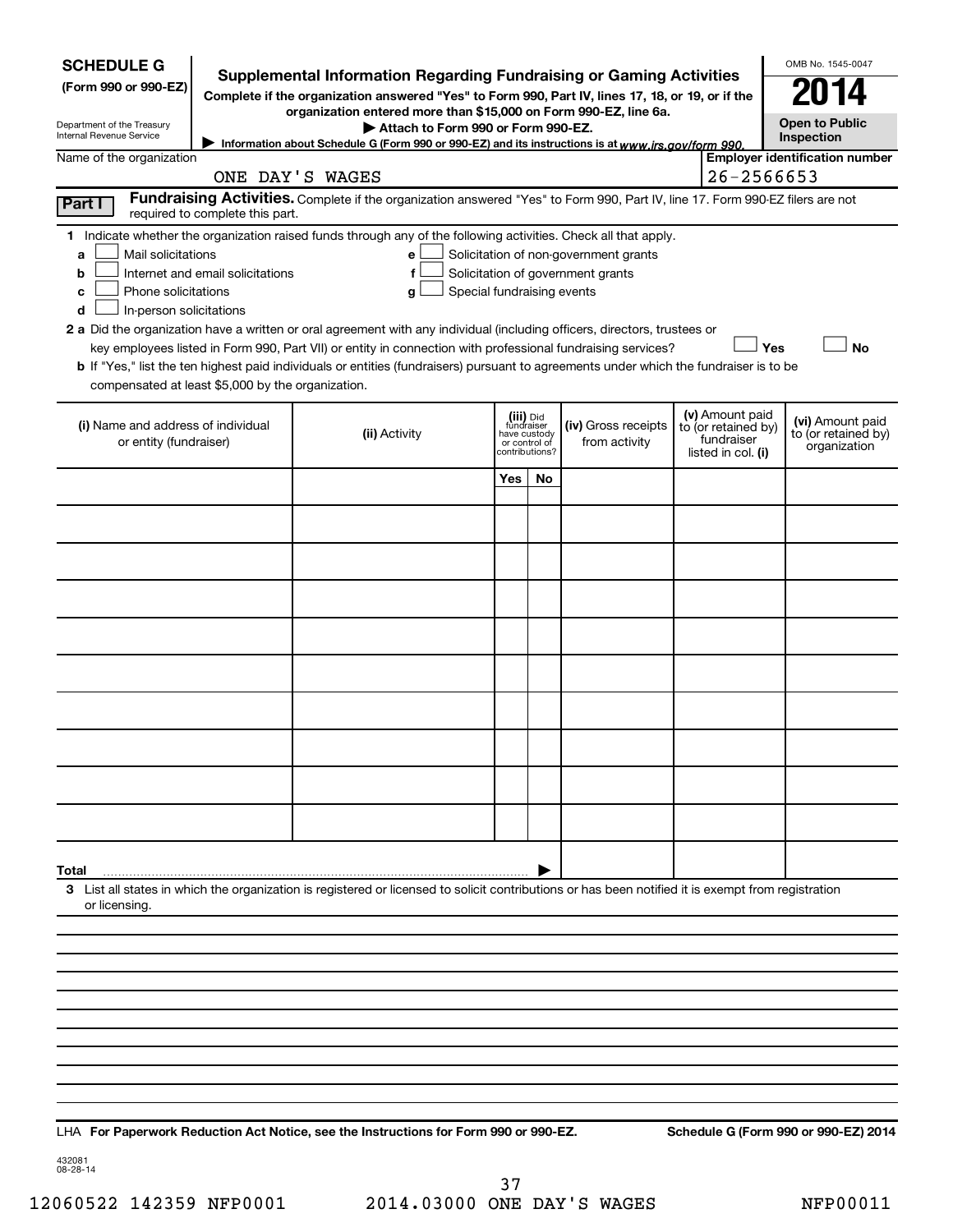#### Schedule G (Form 990 or 990-EZ) 2014  $\overline{\text{ONE}}$   $\overline{\text{DAY}}$  S  $\overline{\text{WAGES}}$  26 - 2566653  $\overline{\text{Page}}$

Part II | Fundraising Events. Complete if the organization answered "Yes" to Form 990, Part IV, line 18, or reported more than \$15,000

|                 |    | of fundraising event contributions and gross income on Form 990-EZ, lines 1 and 6b. List events with gross receipts greater than \$5,000.          |                |                                                  |                                 |                                                     |
|-----------------|----|----------------------------------------------------------------------------------------------------------------------------------------------------|----------------|--------------------------------------------------|---------------------------------|-----------------------------------------------------|
|                 |    |                                                                                                                                                    | $(a)$ Event #1 | (b) Event #2                                     | (c) Other events<br><b>NONE</b> | (d) Total events                                    |
|                 |    |                                                                                                                                                    | ANNUAL GALA    |                                                  |                                 | (add col. (a) through<br>col. (c)                   |
|                 |    |                                                                                                                                                    | (event type)   | (event type)                                     | (total number)                  |                                                     |
| Revenue         | 1. |                                                                                                                                                    | 104,327.       |                                                  |                                 | 104, 327.                                           |
|                 |    |                                                                                                                                                    | 82,928.        |                                                  |                                 | 82,928.                                             |
|                 | 3  | Gross income (line 1 minus line 2)                                                                                                                 | 21,399.        |                                                  |                                 | 21,399.                                             |
|                 |    |                                                                                                                                                    |                |                                                  |                                 |                                                     |
|                 |    |                                                                                                                                                    |                |                                                  |                                 |                                                     |
|                 | 5  |                                                                                                                                                    |                |                                                  |                                 |                                                     |
| Direct Expenses | 6  |                                                                                                                                                    | 5,277.         |                                                  |                                 | 5,277.                                              |
|                 | 7  | Food and beverages                                                                                                                                 | 13,848.        |                                                  |                                 | 13,848.                                             |
|                 | 8  |                                                                                                                                                    |                |                                                  |                                 |                                                     |
|                 | 9  |                                                                                                                                                    | 21,795.        |                                                  |                                 | 21,795.                                             |
|                 | 10 | Direct expense summary. Add lines 4 through 9 in column (d)                                                                                        |                |                                                  |                                 | 40,920.                                             |
|                 |    | 11 Net income summary. Subtract line 10 from line 3, column (d)                                                                                    |                |                                                  |                                 | $-19,521.$                                          |
| <b>Part III</b> |    | Gaming. Complete if the organization answered "Yes" to Form 990, Part IV, line 19, or reported more than                                           |                |                                                  |                                 |                                                     |
|                 |    | \$15,000 on Form 990-EZ, line 6a.                                                                                                                  |                |                                                  |                                 |                                                     |
| Revenue         |    |                                                                                                                                                    | (a) Bingo      | (b) Pull tabs/instant<br>bingo/progressive bingo | (c) Other gaming                | (d) Total gaming (add<br>col. (a) through col. (c)) |
|                 |    |                                                                                                                                                    |                |                                                  |                                 |                                                     |
|                 | 1. |                                                                                                                                                    |                |                                                  |                                 |                                                     |
|                 | 2  |                                                                                                                                                    |                |                                                  |                                 |                                                     |
|                 | 3  |                                                                                                                                                    |                |                                                  |                                 |                                                     |
| Direct Expenses | 4  |                                                                                                                                                    |                |                                                  |                                 |                                                     |
|                 |    | 5 Other direct expenses                                                                                                                            |                |                                                  |                                 |                                                     |
|                 |    |                                                                                                                                                    | Yes<br>%       | Yes<br>%                                         | Yes<br>%                        |                                                     |
|                 |    |                                                                                                                                                    | No             | No                                               | No                              |                                                     |
|                 | 7  | Direct expense summary. Add lines 2 through 5 in column (d)                                                                                        |                |                                                  |                                 |                                                     |
|                 |    |                                                                                                                                                    |                |                                                  |                                 |                                                     |
|                 |    |                                                                                                                                                    |                |                                                  |                                 |                                                     |
| 9               |    | Enter the state(s) in which the organization conducts gaming activities:                                                                           |                |                                                  |                                 |                                                     |
|                 |    |                                                                                                                                                    |                |                                                  |                                 | Yes<br>No                                           |
|                 |    | <b>b</b> If "No," explain:<br><u> 1989 - Andrea Santa Andrea Santa Andrea Santa Andrea Santa Andrea Santa Andrea Santa Andrea Santa Andrea San</u> |                |                                                  |                                 |                                                     |
|                 |    |                                                                                                                                                    |                |                                                  |                                 |                                                     |
|                 |    |                                                                                                                                                    |                |                                                  |                                 | Yes<br>No                                           |
|                 |    |                                                                                                                                                    |                |                                                  |                                 |                                                     |
|                 |    |                                                                                                                                                    |                |                                                  |                                 |                                                     |
|                 |    | 432082 08-28-14                                                                                                                                    |                |                                                  |                                 | Schedule G (Form 990 or 990-EZ) 2014                |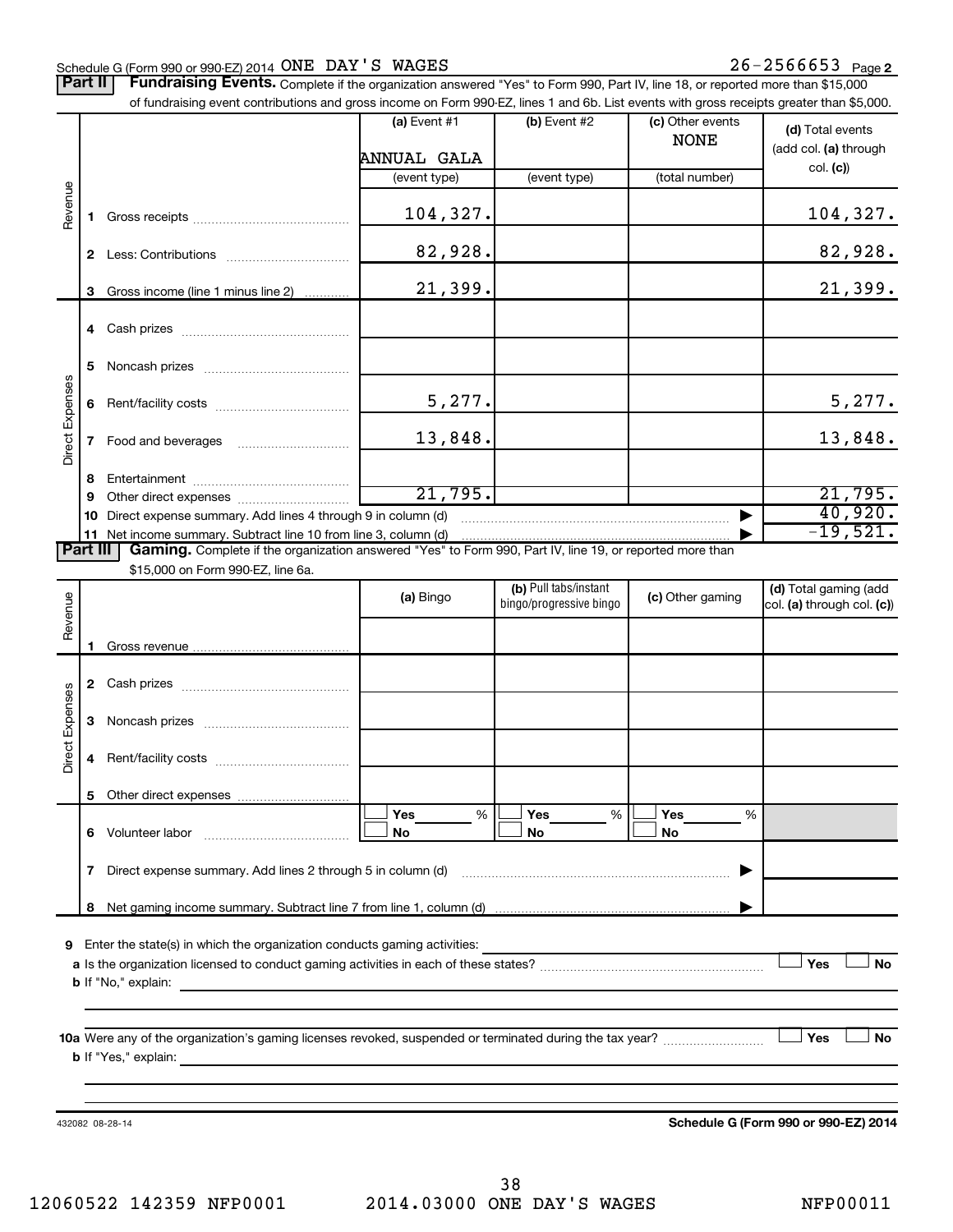|    | Schedule G (Form 990 or 990-EZ) 2014 ONE DAY'S WAGES                                                                                                                                                                                          | $26 - 2566653$ Page 3                |            |                      |
|----|-----------------------------------------------------------------------------------------------------------------------------------------------------------------------------------------------------------------------------------------------|--------------------------------------|------------|----------------------|
|    |                                                                                                                                                                                                                                               |                                      | 」Yes       | <b>No</b>            |
|    | 12 Is the organization a grantor, beneficiary or trustee of a trust or a member of a partnership or other entity formed                                                                                                                       |                                      | $\Box$ Yes | <b>No</b>            |
|    | 13 Indicate the percentage of gaming activity conducted in:                                                                                                                                                                                   |                                      |            |                      |
|    |                                                                                                                                                                                                                                               |                                      |            | %                    |
|    |                                                                                                                                                                                                                                               | 13b l                                |            | %                    |
|    | 14 Enter the name and address of the person who prepares the organization's gaming/special events books and records:                                                                                                                          |                                      |            |                      |
|    |                                                                                                                                                                                                                                               |                                      |            |                      |
|    |                                                                                                                                                                                                                                               |                                      |            |                      |
|    | <b>15a</b> Does the organization have a contract with a third party from whom the organization receives gaming revenue? $\ldots$                                                                                                              |                                      |            | <b>No</b>            |
|    |                                                                                                                                                                                                                                               |                                      |            |                      |
|    | of gaming revenue retained by the third party $\triangleright$ \$ __________________.                                                                                                                                                         |                                      |            |                      |
|    | c If "Yes," enter name and address of the third party:                                                                                                                                                                                        |                                      |            |                      |
|    | Name $\blacktriangleright$<br><u> 1989 - Johann Barbara, marka a shekara tsa 1989 - An tsa 1989 - An tsa 1989 - An tsa 1989 - An tsa 1989 - An</u>                                                                                            |                                      |            |                      |
|    |                                                                                                                                                                                                                                               |                                      |            |                      |
|    | 16 Gaming manager information:                                                                                                                                                                                                                |                                      |            |                      |
|    | Name $\blacktriangleright$<br><u> 1989 - Johann Barbara, martin amerikan basal dan berasal dan berasal dalam basal dan berasal dan berasal dan</u>                                                                                            |                                      |            |                      |
|    | Gaming manager compensation > \$                                                                                                                                                                                                              |                                      |            |                      |
|    |                                                                                                                                                                                                                                               |                                      |            |                      |
|    |                                                                                                                                                                                                                                               |                                      |            |                      |
|    |                                                                                                                                                                                                                                               |                                      |            |                      |
|    | Director/officer<br>Employee<br>Independent contractor                                                                                                                                                                                        |                                      |            |                      |
| 17 | Mandatory distributions:                                                                                                                                                                                                                      |                                      |            |                      |
|    | a Is the organization required under state law to make charitable distributions from the gaming proceeds to                                                                                                                                   |                                      |            |                      |
|    |                                                                                                                                                                                                                                               |                                      |            | $\Box$ Yes $\Box$ No |
|    | <b>b</b> Enter the amount of distributions required under state law to be distributed to other exempt organizations or spent in the                                                                                                           |                                      |            |                      |
|    | organization's own exempt activities during the tax year $\triangleright$ \$<br><b>Part IV</b><br>Supplemental Information. Provide the explanations required by Part I, line 2b, columns (iii) and (v), and Part III, lines 9, 9b, 10b, 15b, |                                      |            |                      |
|    | 15c, 16, and 17b, as applicable. Also provide any additional information (see instructions).                                                                                                                                                  |                                      |            |                      |
|    |                                                                                                                                                                                                                                               |                                      |            |                      |
|    |                                                                                                                                                                                                                                               |                                      |            |                      |
|    |                                                                                                                                                                                                                                               |                                      |            |                      |
|    |                                                                                                                                                                                                                                               |                                      |            |                      |
|    |                                                                                                                                                                                                                                               |                                      |            |                      |
|    |                                                                                                                                                                                                                                               |                                      |            |                      |
|    |                                                                                                                                                                                                                                               |                                      |            |                      |
|    |                                                                                                                                                                                                                                               |                                      |            |                      |
|    |                                                                                                                                                                                                                                               |                                      |            |                      |
|    |                                                                                                                                                                                                                                               |                                      |            |                      |
|    | 432083 08-28-14<br>39                                                                                                                                                                                                                         | Schedule G (Form 990 or 990-EZ) 2014 |            |                      |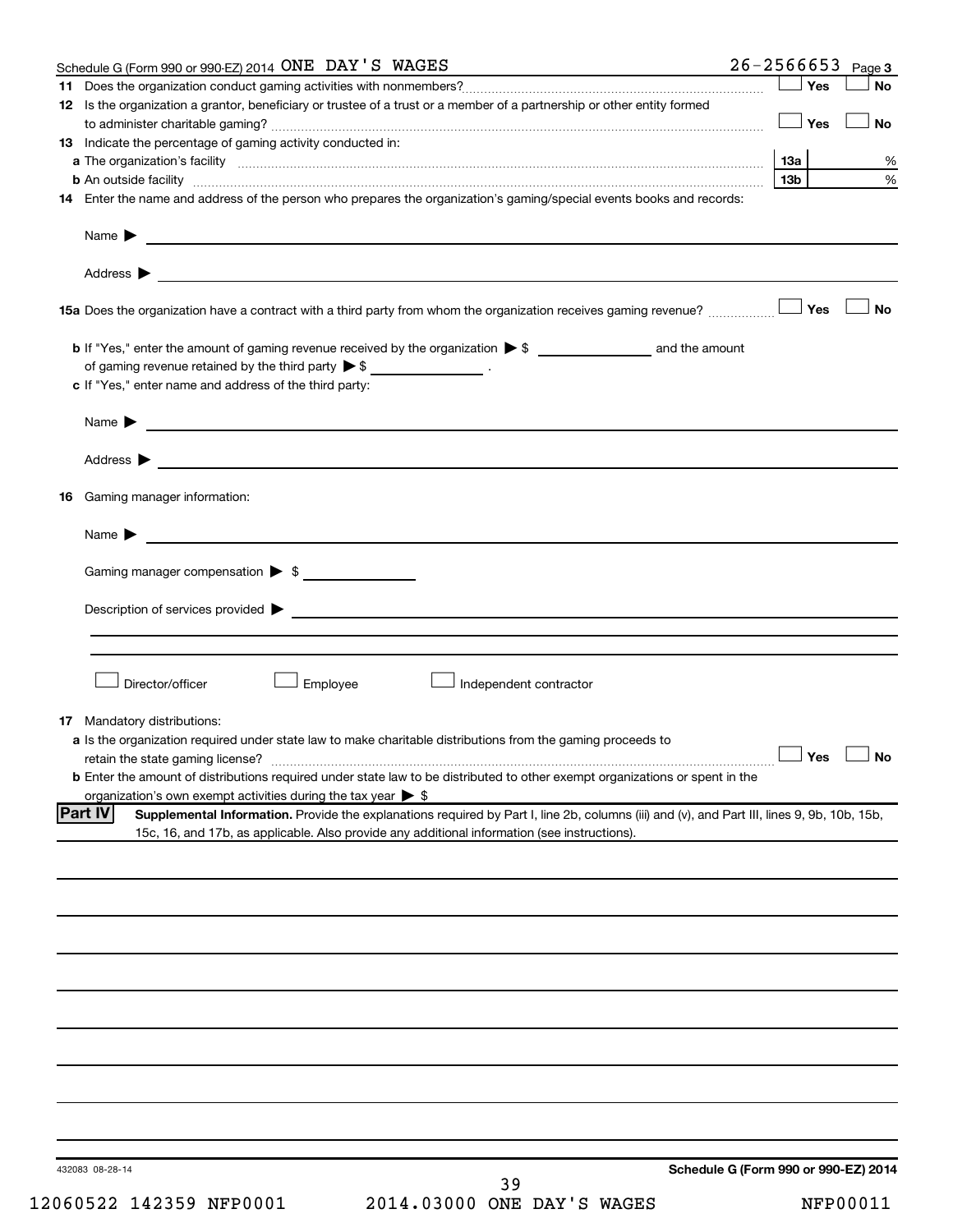|                    | Schedule G (Form 990 or 990-EZ) |
|--------------------|---------------------------------|
| 432084<br>05-01-14 |                                 |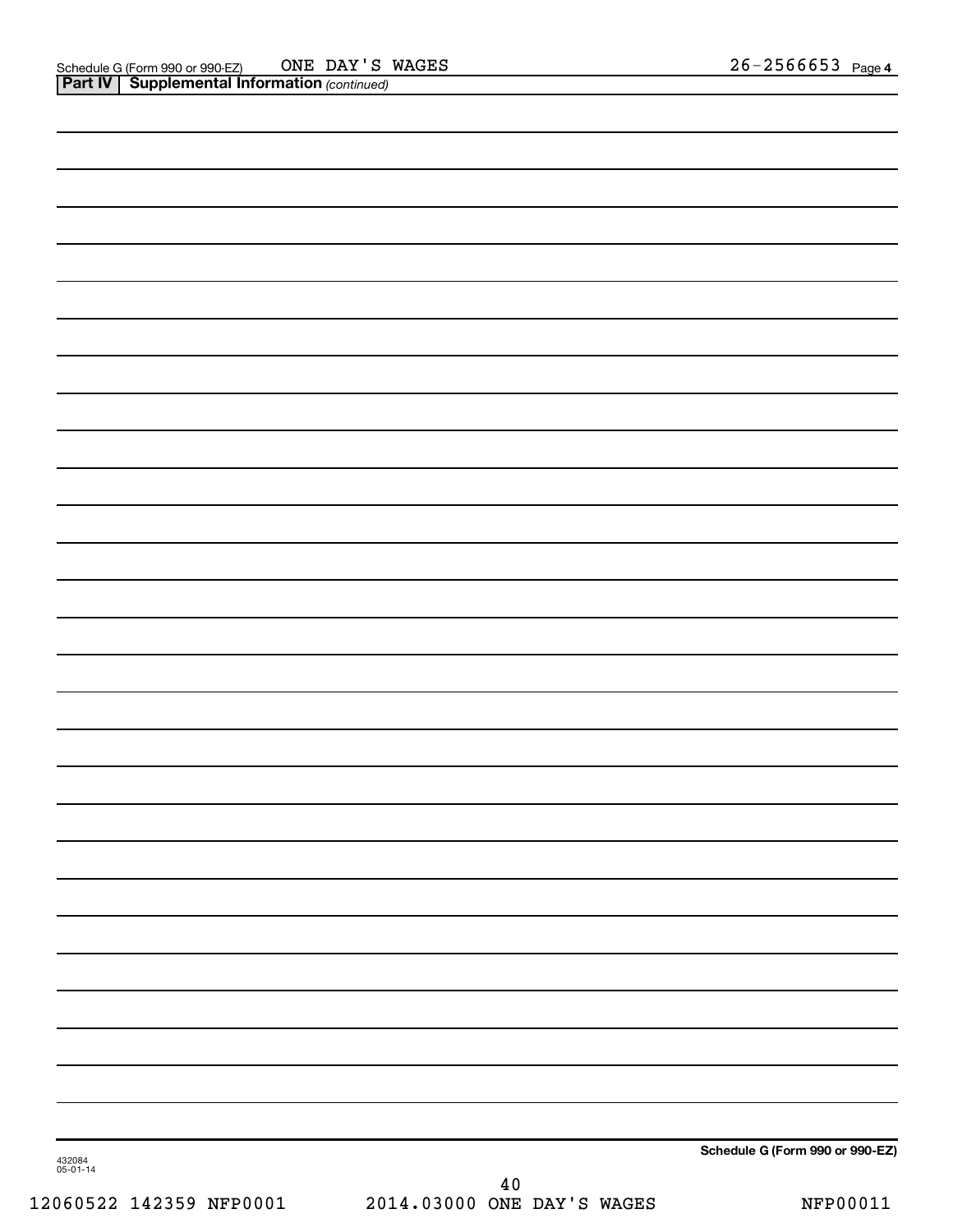| <b>SCHEDULE I</b><br>Grants and Other Assistance to Organizations,<br>(Form 990)<br>Governments, and Individuals in the United States<br>Complete if the organization answered "Yes" to Form 990, Part IV, line 21 or 22.<br>Attach to Form 990.<br>Department of the Treasury<br>Internal Revenue Service<br>Information about Schedule I (Form 990) and its instructions is at $www.irs. aov/form990$ |                                                     |            |                                                                                                     |                             |                                         |                                                                |                                                                                                                                                                    | OMB No. 1545-0047<br>2014<br><b>Open to Public</b><br>Inspection           |
|---------------------------------------------------------------------------------------------------------------------------------------------------------------------------------------------------------------------------------------------------------------------------------------------------------------------------------------------------------------------------------------------------------|-----------------------------------------------------|------------|-----------------------------------------------------------------------------------------------------|-----------------------------|-----------------------------------------|----------------------------------------------------------------|--------------------------------------------------------------------------------------------------------------------------------------------------------------------|----------------------------------------------------------------------------|
| Name of the organization                                                                                                                                                                                                                                                                                                                                                                                | ONE DAY'S WAGES                                     |            |                                                                                                     |                             |                                         |                                                                |                                                                                                                                                                    | <b>Employer identification number</b><br>$26 - 2566653$                    |
| Part I                                                                                                                                                                                                                                                                                                                                                                                                  | <b>General Information on Grants and Assistance</b> |            |                                                                                                     |                             |                                         |                                                                |                                                                                                                                                                    |                                                                            |
| 1 Does the organization maintain records to substantiate the amount of the grants or assistance, the grantees' eligibility for the grants or assistance, and the selection                                                                                                                                                                                                                              |                                                     |            |                                                                                                     |                             |                                         |                                                                |                                                                                                                                                                    |                                                                            |
|                                                                                                                                                                                                                                                                                                                                                                                                         |                                                     |            |                                                                                                     |                             |                                         |                                                                |                                                                                                                                                                    | $\boxed{X}$ Yes<br>l No                                                    |
| Describe in Part IV the organization's procedures for monitoring the use of grant funds in the United States.<br>$\mathbf{2}$                                                                                                                                                                                                                                                                           |                                                     |            |                                                                                                     |                             |                                         |                                                                |                                                                                                                                                                    |                                                                            |
| Part II                                                                                                                                                                                                                                                                                                                                                                                                 |                                                     |            | recipient that received more than \$5,000. Part II can be duplicated if additional space is needed. |                             |                                         |                                                                | Grants and Other Assistance to Domestic Organizations and Domestic Governments. Complete if the organization answered "Yes" to Form 990, Part IV, line 21, for any |                                                                            |
| 1 (a) Name and address of organization<br>or government                                                                                                                                                                                                                                                                                                                                                 |                                                     | $(b)$ EIN  | (c) IRC section<br>if applicable                                                                    | (d) Amount of<br>cash grant | (e) Amount of<br>non-cash<br>assistance | (f) Method of<br>valuation (book,<br>FMV, appraisal,<br>other) | (g) Description of<br>non-cash assistance                                                                                                                          | (h) Purpose of grant<br>or assistance                                      |
| LONG WAY HOME<br>227 W. HERSEY STREET<br>ASHLAND, OR 97520                                                                                                                                                                                                                                                                                                                                              |                                                     | 20-1384232 |                                                                                                     | 41,039                      | 0                                       |                                                                |                                                                                                                                                                    | BUILDING FOUR CLASSROOMS<br>IN GUATEMALA                                   |
| MEDICAL TEAMS INTERNATIONAL<br>9680 153 RD AVE NE<br>REDMOND, WA 98052                                                                                                                                                                                                                                                                                                                                  |                                                     | 93-0878944 |                                                                                                     | 18,315,                     | $\mathbf{0}$                            |                                                                |                                                                                                                                                                    | EMERGENCY RELIEF EFFORTS<br>IN THE PHILIPPINES -<br>TYPHOON HAIYAN         |
| RESOURCE DEVELOPMENT INTERNATIONAL<br>6196 YELLOWSTONE DRIVE<br>PORT ORANGE, FL 32127                                                                                                                                                                                                                                                                                                                   |                                                     | 56-2326161 |                                                                                                     | 26,650                      | $\mathbf{0}$                            |                                                                |                                                                                                                                                                    | <b>IMPROVING MATERNAL CARE</b><br>FOR FAMILIES IN CAMBODIA                 |
| THE EXODUS ROAD<br>PO BOX 7591<br>WOODLAND PARK, CO 80863                                                                                                                                                                                                                                                                                                                                               |                                                     | 46-1384815 |                                                                                                     | 23,650.                     | 0                                       |                                                                |                                                                                                                                                                    | <b>FIGHTING HUMAN</b><br>TRAFFICKING IN THAILAND                           |
| WORLD CONCERN<br>19303 FREMONT AVE N<br>SHORELINE, WA 98133                                                                                                                                                                                                                                                                                                                                             |                                                     | 91-1155150 |                                                                                                     | 18, 315.                    | $\mathbf{0}$                            |                                                                |                                                                                                                                                                    | EMERGENCY RELIEF EFFORTS<br>IN THE PHILIPPINES<br>FOLLOWING TYPHOON HAIYAN |
| PREEMPTIVE LOVE COALITION<br>1300 DARBYTON DR<br>HEWITT, TX 76643                                                                                                                                                                                                                                                                                                                                       |                                                     | 26-2450109 |                                                                                                     | 78,505.                     | $\mathbf{0}$                            |                                                                |                                                                                                                                                                    | MEDICAL SUPPLIES AND<br>TRAINING FOR HEART<br>SURGERIES IN IRAQ            |
| Enter total number of section 501(c)(3) and government organizations listed in the line 1 table<br>$\mathbf{2}$<br>3<br>For Paperwork Reduction Act Notice, see the Instructions for Form 990.<br>LHA                                                                                                                                                                                                   |                                                     |            |                                                                                                     |                             |                                         |                                                                |                                                                                                                                                                    | Schedule I (Form 990) (2014)                                               |

SEE PART IV FOR COLUMN (H) DESCRIPTIONS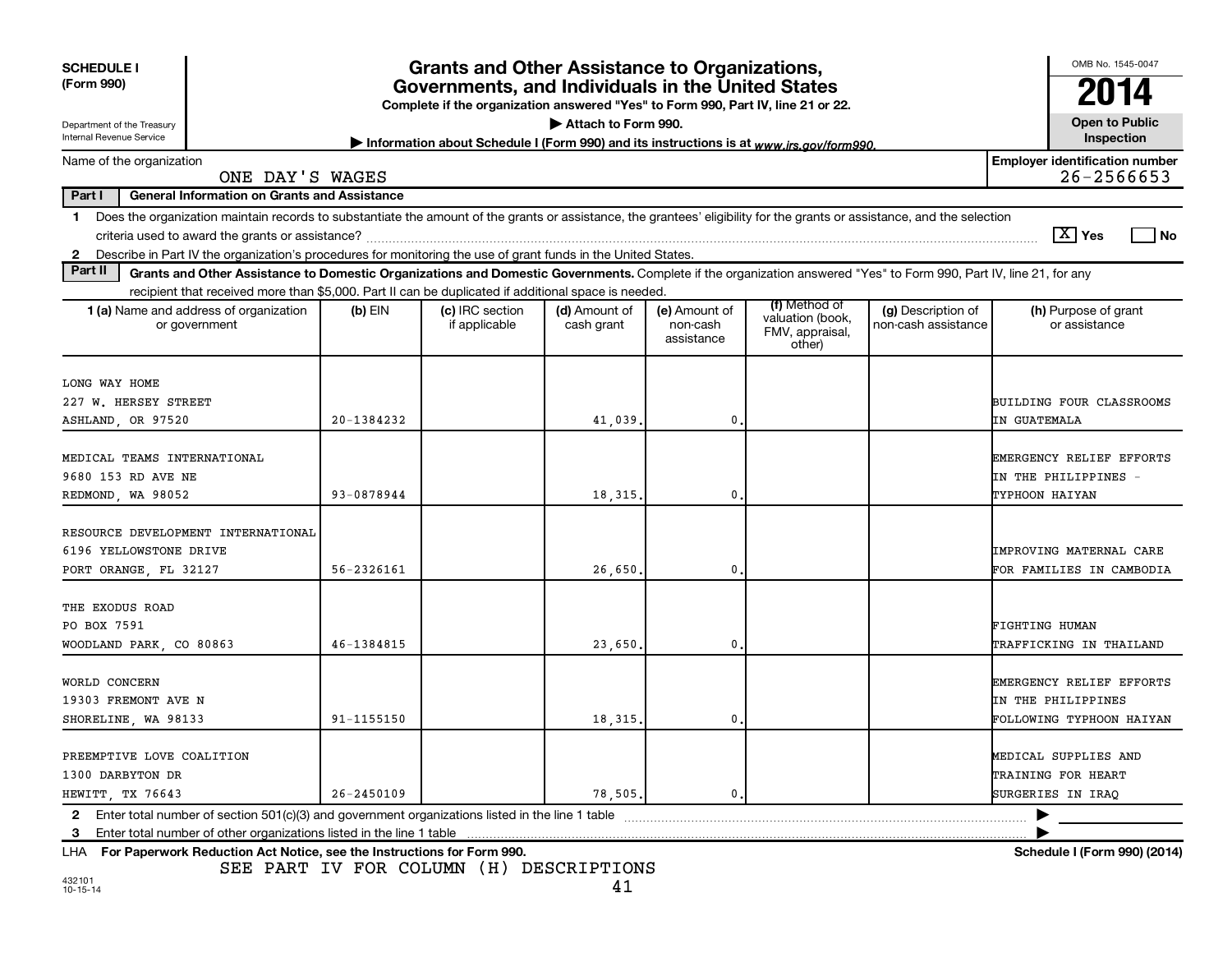| Schedule I | I (Form 990) | DAY'S WAGES<br>ONE | 2566653<br>$26 -$ | Page |
|------------|--------------|--------------------|-------------------|------|
|------------|--------------|--------------------|-------------------|------|

| (a) Name and address of<br>organization or government                                                                               | $(b)$ EIN      | (c) IRC section<br>if applicable | (d) Amount of<br>cash grant | (e) Amount of<br>non-cash<br>assistance | (f) Method of<br>valuation<br>(book, FMV,<br>appraisal, other) | (g) Description of<br>non-cash assistance | (h) Purpose of grant<br>or assistance                                                             |
|-------------------------------------------------------------------------------------------------------------------------------------|----------------|----------------------------------|-----------------------------|-----------------------------------------|----------------------------------------------------------------|-------------------------------------------|---------------------------------------------------------------------------------------------------|
| NYAYA (POSSIBLE) HEALTH<br>17 W 17TH STREET, 17TH FLOOR<br>NEW YORK, NY 10011                                                       | $20 - 3055055$ |                                  | 63,397.                     | $\mathbf{0}$                            |                                                                |                                           | EXPANDING THE SAFE<br>MOTHERHOOD PROGRAM IN<br>NEPAL                                              |
| CENTER FOR RENEWABLE ENERGY AND<br>APPROPRIATE TECHNOLOGY FOR THE<br>ENVIROMENT - 44 WEST BROADWAY,<br>SUITE 214 - EUGENE, OR 97401 | $26 - 1535453$ |                                  | 19,933.                     | 0                                       |                                                                |                                           | EMPOWERING WOMEN IN RURAL<br>SENEGAL                                                              |
| OASIS MINISTRIES<br>PO BOX 2583<br>PASADENA, CA 91102                                                                               | 95-4870779     |                                  | 9,300.                      | $\mathbf{0}$                            |                                                                |                                           | <b>DASIS MOZAMBIQUE WASH</b><br>PROGRAM                                                           |
| POWER OF LOVE FOUNDATION<br>11626 ALDERIDGE LANE<br>SAN DIEGO, CA 92131                                                             | 95-4870779     |                                  | 26,088                      | $\mathbf{0}$                            |                                                                |                                           | PROVIDING PEDIATRIC<br>HIV/AIDS CARE IN ZAMBIA                                                    |
| RAIN FOR THE SAHEL AND SAHARA, INC<br>PO BOX 1503<br>PORTSMOUTH, NH 03802                                                           | 73-1628703     |                                  | 25,667.                     | $\mathbf{0}$                            |                                                                |                                           | HUNGER SECURITY AND<br>EDUCATION IN NIGER                                                         |
| THE ADVENTURE PROJECT<br>130 7TH AVE, #354<br>NEW YORK, NY 10011                                                                    | $27 - 3809595$ |                                  | 76,759.                     | $\mathbf 0$                             |                                                                |                                           | PROVIDING CLEAN WATER AND<br><b>JOBS IN UGANDA</b>                                                |
| WELLBODY ALLIANCE<br>2 ATLANTIC AVENUE, 4TH FLOOR<br>BOSTON, MA 02110                                                               | $20 - 5124890$ |                                  | 27,000.                     | $\mathbf{0}$                            |                                                                |                                           | BUILDING METTER MATERNAL<br>CARE IN SIERRA LEONE                                                  |
| WORLD CONCERN<br>19303 FREMONT AVE N<br>SHORELINE, WA 98133                                                                         | 91-1155150     |                                  | 1,740                       | $\mathbf 0$ .                           |                                                                |                                           | FUNDS PROVIDED SHORT AND<br>LONG TERM RELIEF AND<br>DEVELOPMENT AID TO<br>COMMUNITIES IMPACTED BY |
|                                                                                                                                     |                |                                  |                             |                                         |                                                                |                                           |                                                                                                   |

**Schedule I (Form 990)**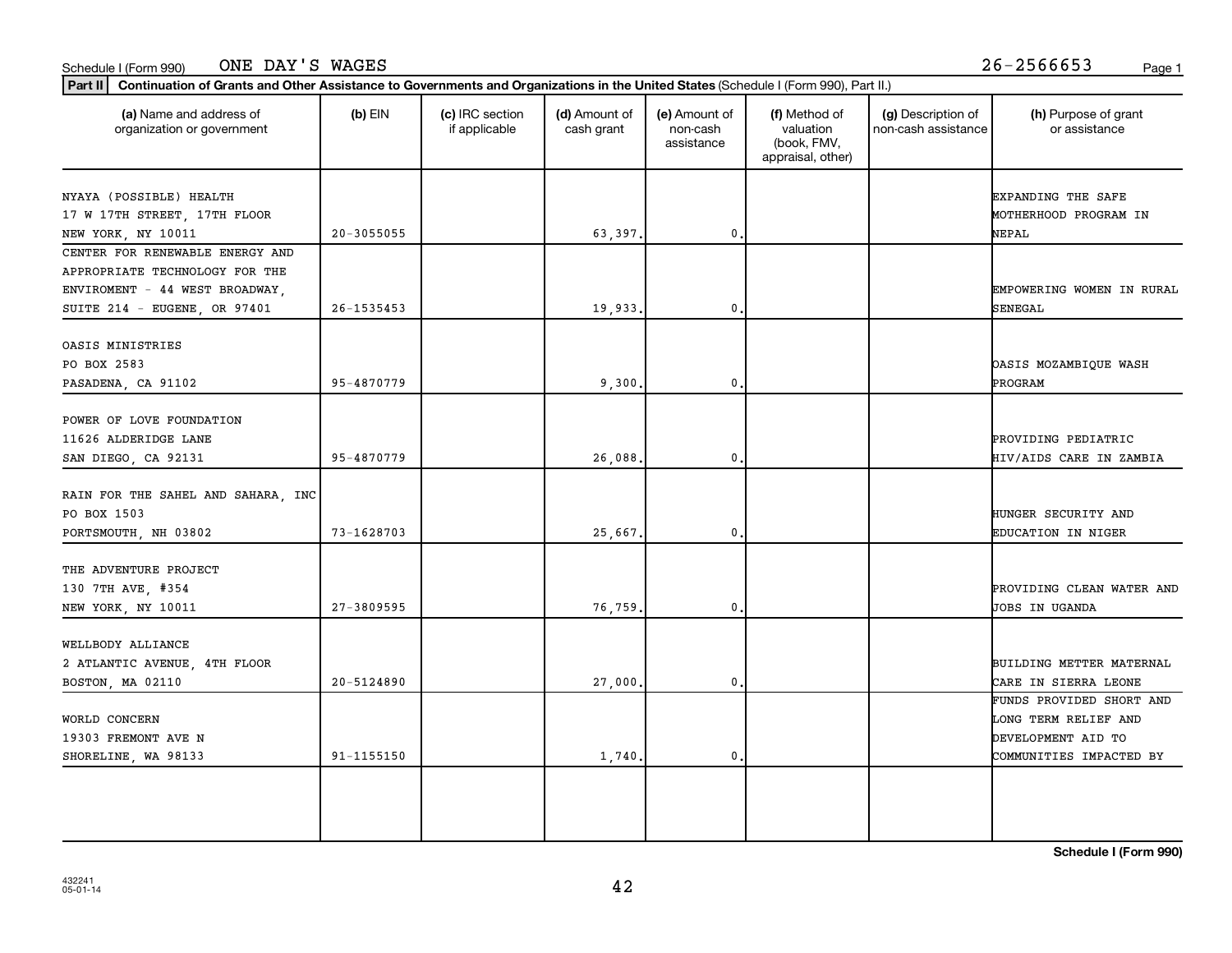Schedule I (Form 990) (2014) ONE DAY'S WAGES  $26-2566653$ ONE DAY'S WAGES

**2**

Part III | Grants and Other Assistance to Domestic Individuals. Complete if the organization answered "Yes" to Form 990, Part IV, line 22. Part III can be duplicated if additional space is needed.

| (a) Type of grant or assistance | (b) Number of<br>recipients | (c) Amount of<br>cash grant | (d) Amount of non-<br>cash assistance | (e) Method of valuation<br>(book, FMV, appraisal, other) | (f) Description of non-cash assistance |
|---------------------------------|-----------------------------|-----------------------------|---------------------------------------|----------------------------------------------------------|----------------------------------------|
|                                 |                             |                             |                                       |                                                          |                                        |
|                                 |                             |                             |                                       |                                                          |                                        |
|                                 |                             |                             |                                       |                                                          |                                        |
|                                 |                             |                             |                                       |                                                          |                                        |
|                                 |                             |                             |                                       |                                                          |                                        |
|                                 |                             |                             |                                       |                                                          |                                        |
|                                 |                             |                             |                                       |                                                          |                                        |
|                                 |                             |                             |                                       |                                                          |                                        |
|                                 |                             |                             |                                       |                                                          |                                        |
|                                 |                             |                             |                                       |                                                          |                                        |

Part IV | Supplemental Information. Provide the information required in Part I, line 2, Part III, column (b), and any other additional information.

PART I, LINE 2:

ONE DAY'S WAGES REQUIRES GRANT RECIPIENTS TO PROVIDE SPECIFIC FOLLOW-UP

DOCUMENTATION AT THREE DIFFERENT TIME INTERVALS FOLLOWING GRANT FUNDING.

THE DOCUMENTATION REQUIRED INCLUDES NARRATIVE ACCOUNTS FROM BENEFICIARIES,

PHOTOS OF THE PROJECT AND/OR THE BENEFICIARIES, IMPACT SURVEYS/MEASUREMENTS

TO SHOW PROGRESS TOWARDS STATED GOAL, AND DETAILED BUDGET OF ACTUAL

PROJECTS EXPENSE.

PART II, LINE 1, COLUMN (H):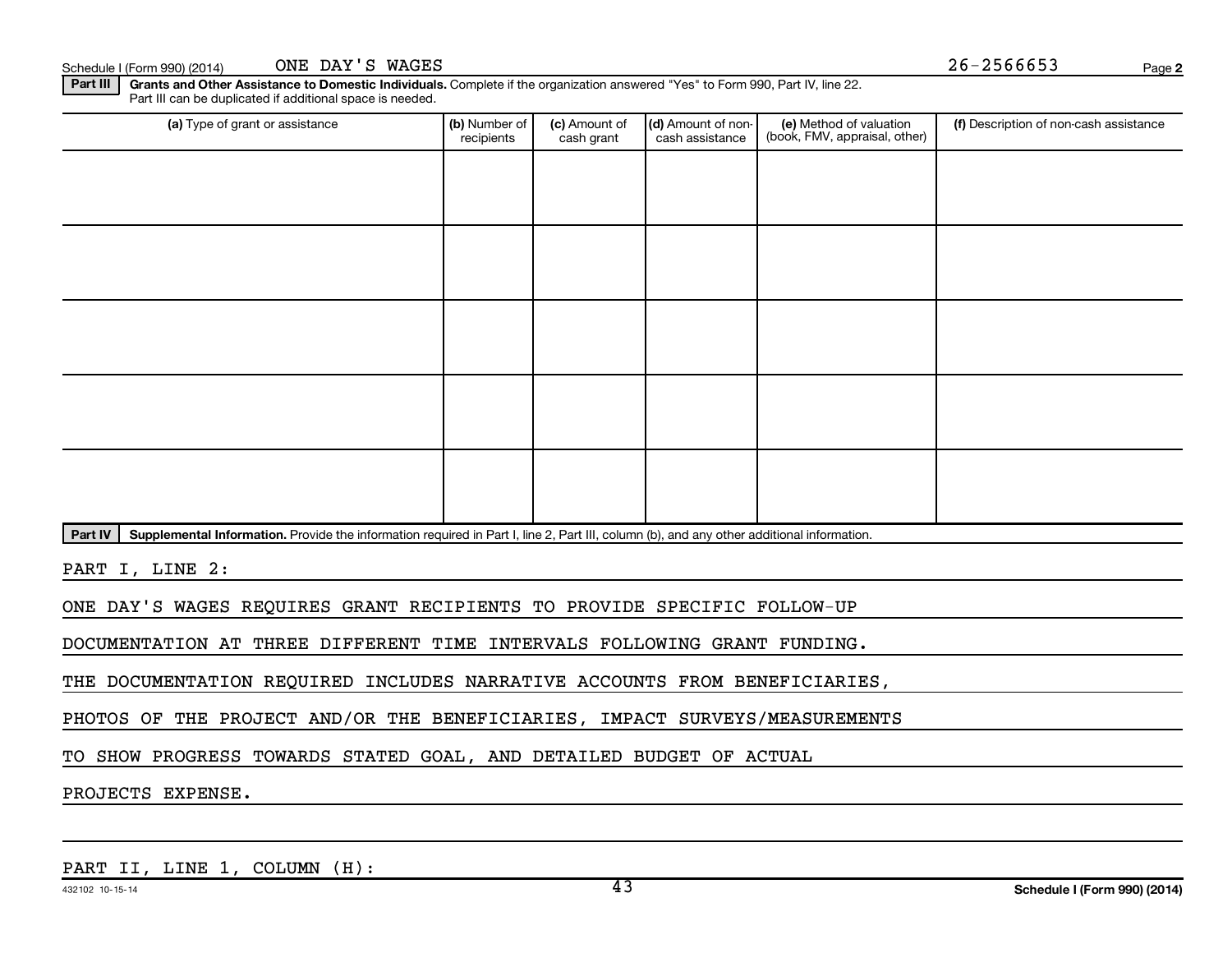| ONE DAY'S WAGES<br>Schedule I (Form 990)<br>Part IV Supplemental Information | $26 - 2566653$ Page 2 |
|------------------------------------------------------------------------------|-----------------------|
| NAME OF ORGANIZATION OR GOVERNMENT: WORLD CONCERN                            |                       |
| PURPOSE OF GRANT OR ASSISTANCE: FUNDS PROVIDED SHORT AND LONG TERM<br>(H)    |                       |
| RELIEF AND DEVELOPMENT AID TO COMMUNITIES IMPACTED BY THE SEVERE CRISIS      |                       |
| IN THE THREE COUNTRIES THAT COMPOSE THE HORM OF AFRICA (SOMALIA, ETHOPIA,    |                       |
| AND KENYA.)                                                                  |                       |
|                                                                              |                       |
|                                                                              |                       |
|                                                                              |                       |
|                                                                              |                       |
|                                                                              |                       |
|                                                                              |                       |
|                                                                              |                       |
|                                                                              |                       |
|                                                                              |                       |
|                                                                              |                       |
|                                                                              |                       |
|                                                                              |                       |
|                                                                              |                       |
|                                                                              |                       |
|                                                                              |                       |
|                                                                              |                       |
|                                                                              |                       |
|                                                                              |                       |
|                                                                              |                       |
|                                                                              |                       |
|                                                                              |                       |
|                                                                              |                       |
| 432291<br>$05 - 01 - 14$                                                     | Schedule I (Form 990) |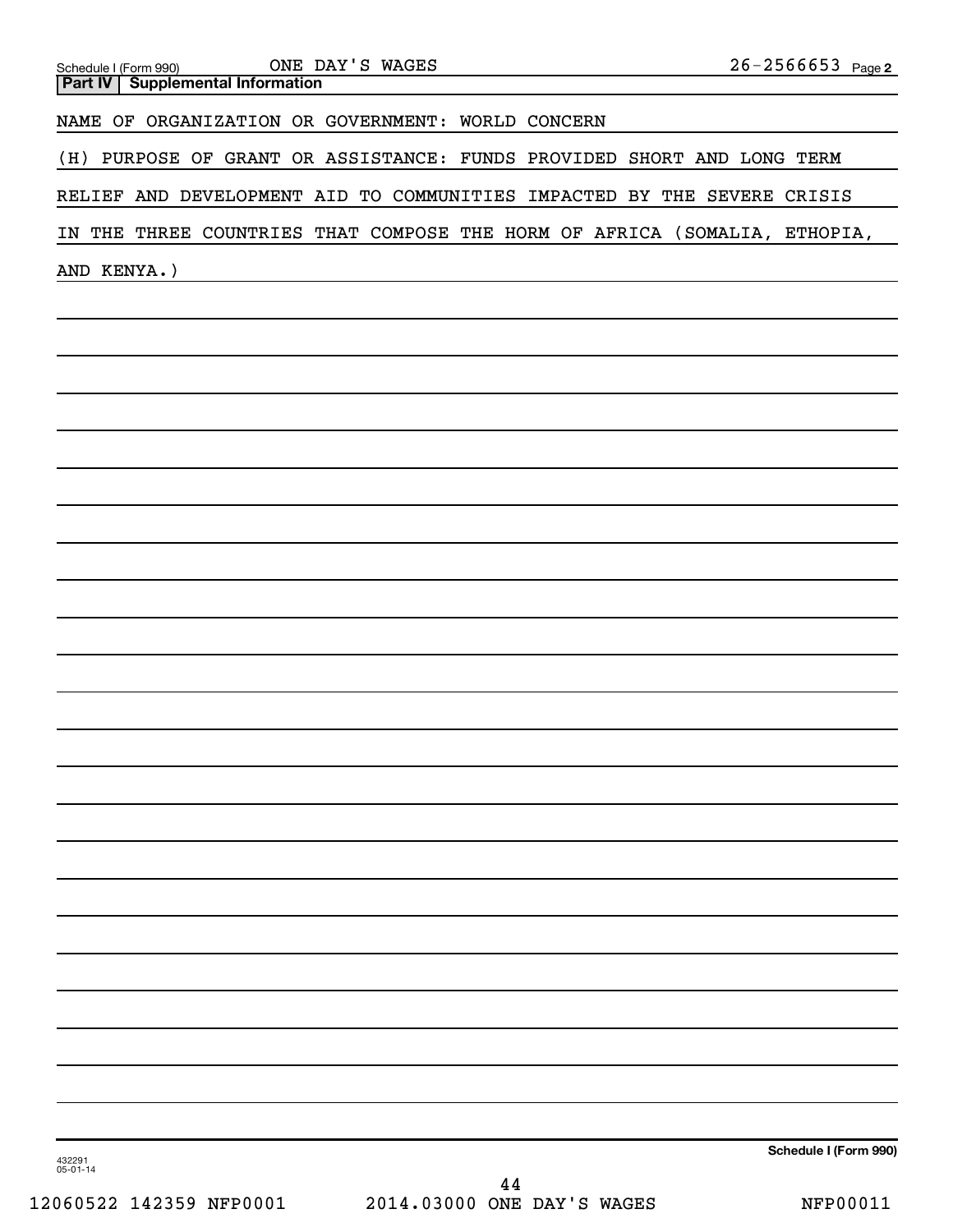**(Form 990 or 990-EZ)**

Department of the Treasury Internal Revenue Service

# **SCHEDULE O Supplemental Information to Form 990 or 990-EZ 2014**

Information about Schedule O (Form 990 or 990-EZ) and its instructions is at www.irs.gov/form990. **Complete to provide information for responses to specific questions on Form 990 or 990-EZ or to provide any additional information. | Attach to Form 990 or 990-EZ.**



**Employer identification number**

Name of the organization ONE DAY'S WAGES 26-2566653

FORM 990, PART VI, SECTION A, LINE 2:

EUGENE CHO AND MINHEE CHO HAVE A FAMILY RELATIONSHIP.

FORM 990, PART VI, SECTION B, LINE 11:

THE BOARD OF DIRECTORS APPROVES AN INDEPENDENT QUALIFIED CPA FIRM TO

PREPARE FORM 990. THE BOARD OF DIRECTORS REVIEWS FORM 990 BEFORE FILING

WITH THE INTERNAL REVENUE SERVICE.

FORM 990, PART VI, SECTION B, LINE 12C:

THE CONFLICT OF INTEREST POLICY IS MONITORED ANNUALLY. BOARD MEMBERS ARE

REQUIRED TO DISCLOSE ANY CONFLICTS OF INTERESTS AS SOON AS THEY ARISE.

FORM 990, PART VI, SECTION C, LINE 19:

ONE DAY'S WAGES POSTS ITS ANNUAL REPORT, INCLUDING FINANCIAL STATEMENTS, ON

ITS WEBSITE. GOVERNING DOCUMENTS ARE AVAILABLE UPON REQUEST. AS OF

DECEMBER 31, 2014, ONE DAY'S WAGES DID HAVE A CONFLICT OF INTEREST POLICY.

THE BOARD APPROVED A CONFLICT OF INTEREST POLICY IN AUGUST OF 2013.

LHA For Paperwork Reduction Act Notice, see the Instructions for Form 990 or 990-EZ. Schedule O (Form 990 or 990-EZ) (2014)